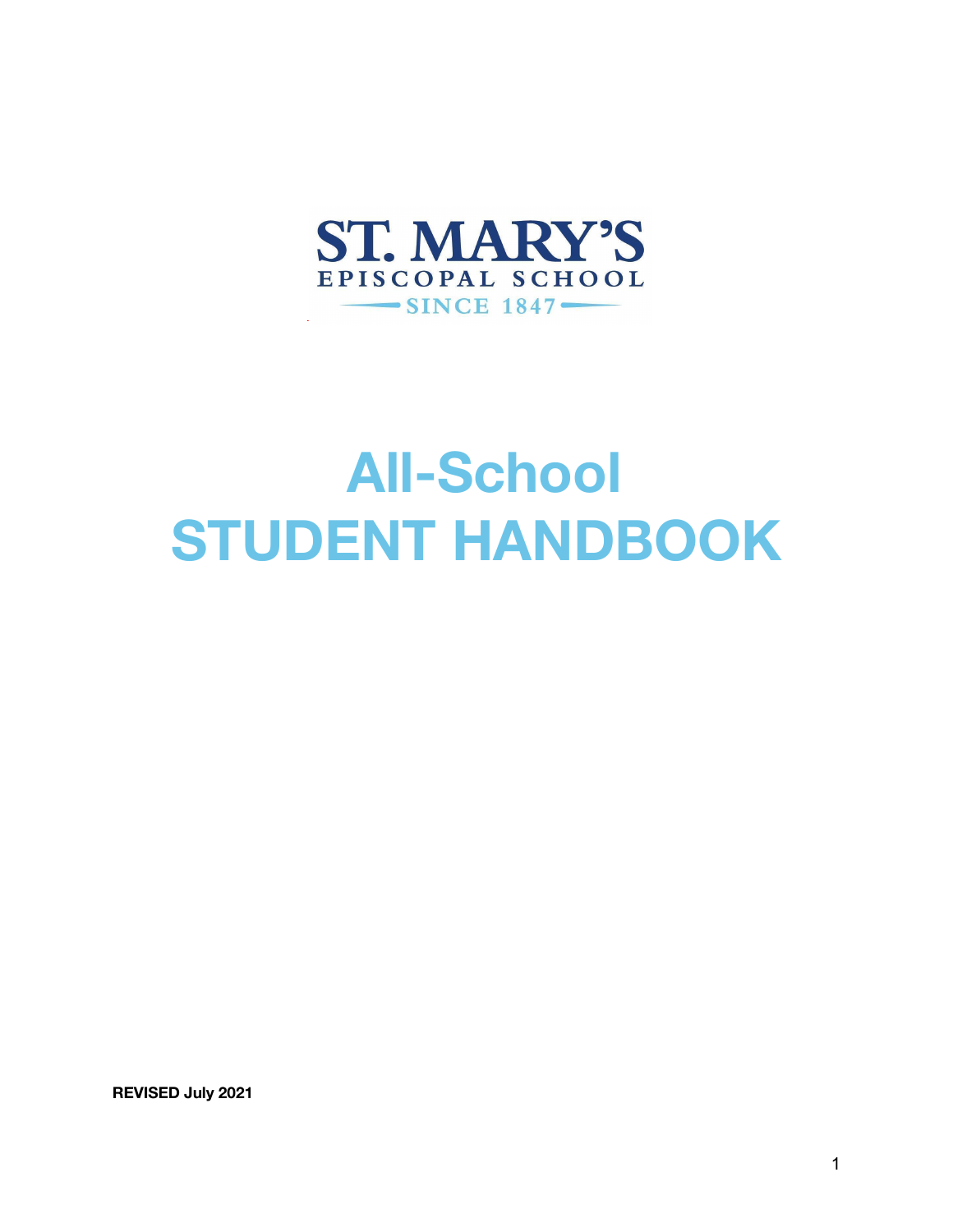| <b>ADDENDUMS</b><br>St. Mary's Mask Policy<br>COVID-19 Reporting and Self-Screening Policy<br>Experiencing COVID-19 Symptoms While on Campus<br>Return to School Policy<br><b>Family Responsibilities</b><br>COVID-19 Emergency School Closure Policy<br>COVID-19 Waiver of Liability, Acknowledgment and Assumption of Risk Agreement | 5 |
|----------------------------------------------------------------------------------------------------------------------------------------------------------------------------------------------------------------------------------------------------------------------------------------------------------------------------------------|---|
|                                                                                                                                                                                                                                                                                                                                        |   |
| <b>INTRODUCTION</b><br>Mission<br><b>Accreditation and Memberships</b><br>School Prayer and Songs, Colors, Motto, Mascot                                                                                                                                                                                                               |   |
| Episcopal Identity & Welcoming Community<br>Statement on Diversity, Equity and Inclusion<br><b>Character Education</b><br>Honor Council/Code<br><b>Core Values</b><br>School/Home Partnership<br>Dress Code<br>Statement on Learning Differences                                                                                       |   |
| <b>Attendance Expectations</b><br>Arrival, Dismissal<br>After-School Participation<br>Absences<br><b>Excused Absences</b><br><b>Unexcused Absences</b><br><b>Extended Absences</b>                                                                                                                                                     |   |
| Distance Learning Technology Acknowledgment and Consent21<br>Communications, Photography, Video, Recordings & Social Media23                                                                                                                                                                                                           |   |
|                                                                                                                                                                                                                                                                                                                                        |   |
|                                                                                                                                                                                                                                                                                                                                        |   |
|                                                                                                                                                                                                                                                                                                                                        |   |
|                                                                                                                                                                                                                                                                                                                                        |   |
|                                                                                                                                                                                                                                                                                                                                        |   |
|                                                                                                                                                                                                                                                                                                                                        |   |
|                                                                                                                                                                                                                                                                                                                                        |   |
|                                                                                                                                                                                                                                                                                                                                        |   |
|                                                                                                                                                                                                                                                                                                                                        |   |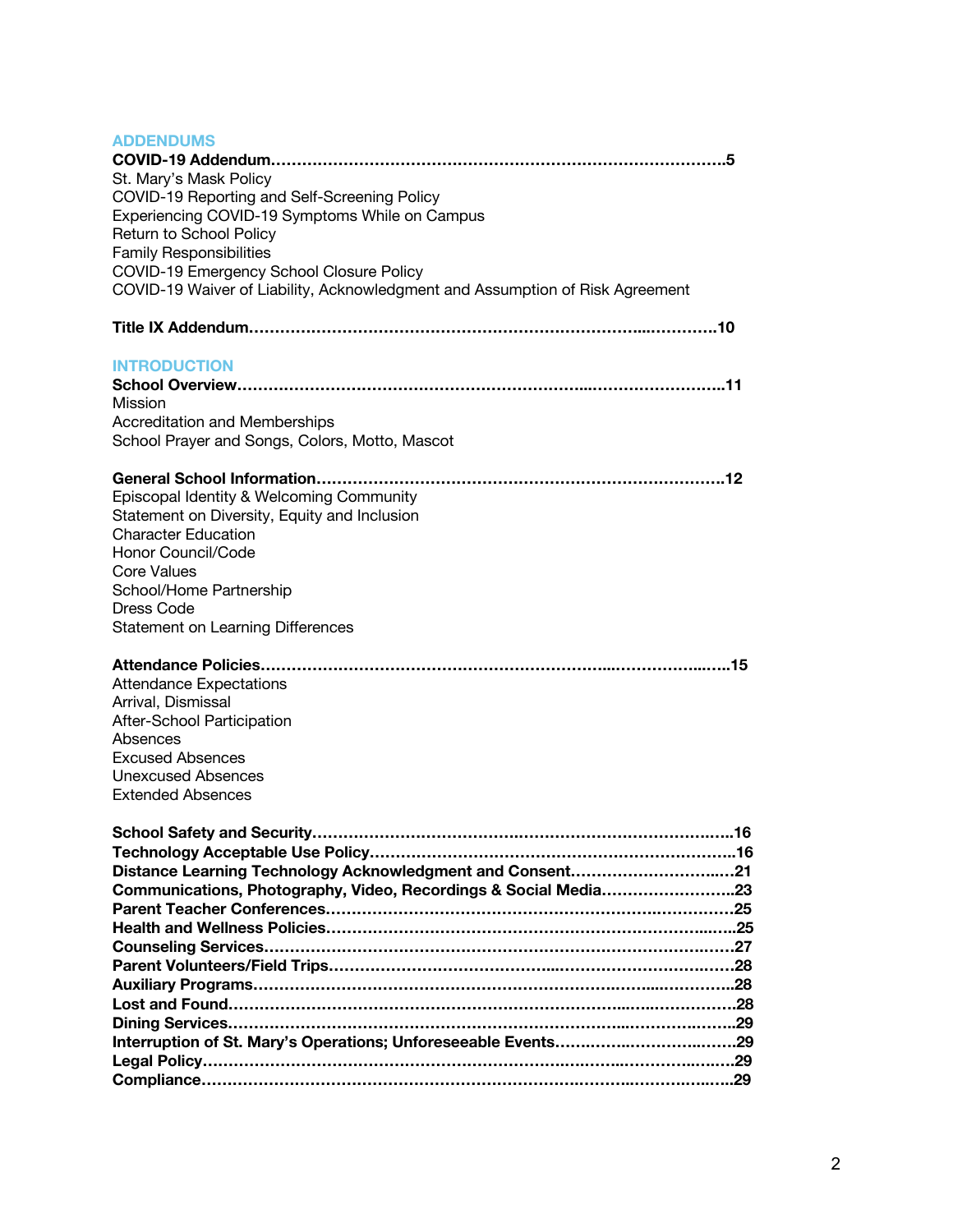#### **EARLY CHILDHOOD………………………………………………………...…………..………30**

Arrival/Dismissal Check in and Check out Procedure Snack and Lunch Dress Code Outdoor Play Items from Home Academic Policies Absences Behavior Expectations **Discipline** Potty Training Policy Birthdays, Seasonal Parties, Special Occasions

#### **LOWER SCHOOL ..………………………………………………………………………...…..35**

Arrival/Dismissal Check in and Check out Procedure Lunch Times Dress Code Outdoor Play / Learning Absences Behavior Expectations Cell Phones **Birthdays** Morning Snack Teacher Requests **Curriculum** Homework Ballet/Creative Movement **Athletics** 

## **MIDDLE SCHOOL ……………………………………………………………………….…….41**

**Academics** Honor Code **Discipline** Check in and Check out Procedure Absences Middle School Lunch Times Dress Code Cell Phones After-School Hours Personal Community Service Projects Invitations to Social events outside of school **Lockers** Food and Beverages Morning Announcements **Athletics** Youth Legislature Model UN Math and Science Public Speaking/Drama **Publications** Writing Competitions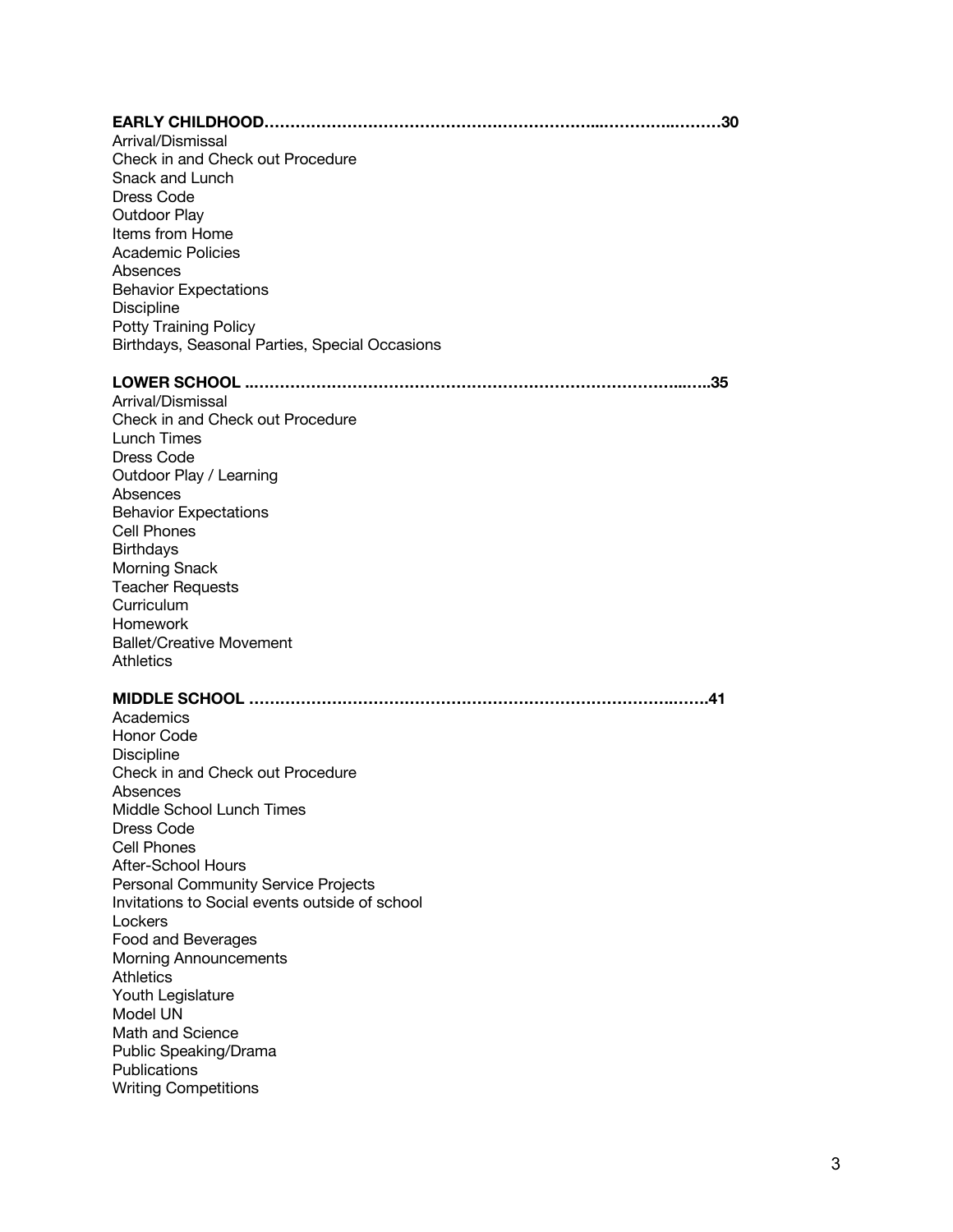## **UPPER SCHOOL ………………………………………………………………………………49** Academics Honor Code Dress Code Books **Backpacks Lockers** Food and Beverage ALAPP Policies Cell Phones Off Limits for Students Senior Privileges Parking Lot Windows and Doors After School Care School Visitors Attendance Discipline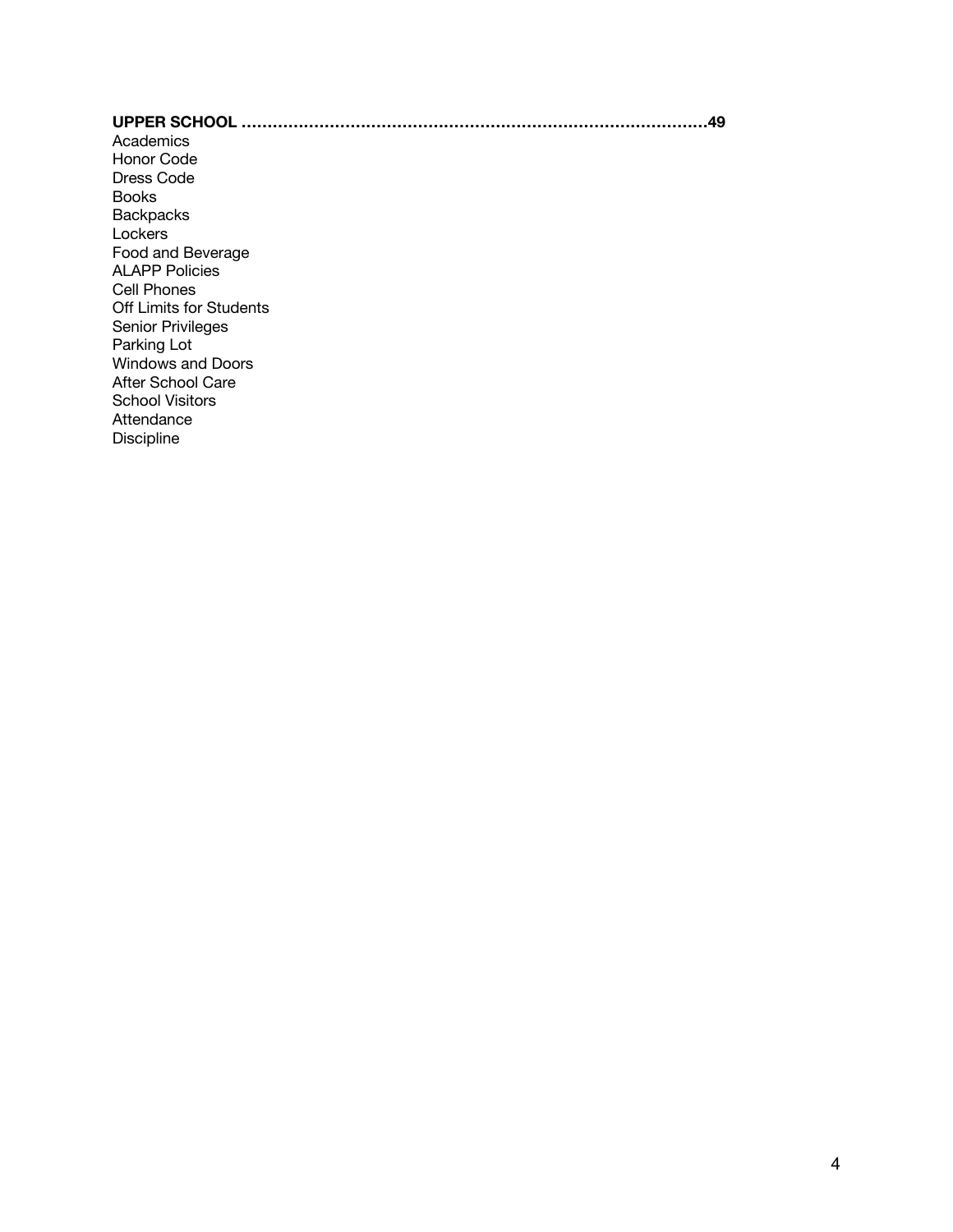## **COVID-191 ADDENDUM**

Thank you for your patience and support as we continue to weather the COVID-19 pandemic together as a School community. St. Mary's is committed to protecting the health and safety of all of its students.

This COVID-19 Addendum sets forth St. Mary's COVID-19 policies. The COVID-19 Addendum amends and supplements St. Mary's All-School Student Handbook. St. Mary's school reopening and continuing operations plan, as well as the School's COVID-19 health and safety protocols, may be found on St. Mary's website, which are incorporated herein by reference. **These rules and policies are subject to change in St. Mary's sole discretion as information and guidance about the pandemic continues to develop and evolve.** 

St. Mary's does not mandate that students of St. Mary's receive a COVID-19 vaccine. St. Mary's nevertheless strongly encourages individuals to obtain a COVID-19 vaccine as soon as it is available to them.

According to CDC guidelines, vaccination is currently the leading public health prevention strategy to end the COVID-19 pandemic. Achieving high levels of vaccination in our community can help us safely return and continue in-person learning as well as extracurricular activities and sports.

Additional information on the COVID-19 vaccine may be found on the CDC's website: https://www.cdc.gov/coronavirus/2019-ncov/vaccines/keythingstoknow.html.

## **ST. MARY'S MASK POLICY**

St. Mary's continues to closely monitor guidance on masks issued by the CDC, the Shelby County Health Department, and other federal, State, and local health and education authorities. St. Mary's will set and revise the School's mask policy at the School's sole discretion. St. Mary's will continue to re-evaluate and update this policy as necessary for the duration of the health crisis as information and guidance develops. St. Mary's will update parents and students regarding changes to this mask policy. In the event masks are required:

- Each student who is required to wear a mask should have an additional clean mask with them each day.
- A mask should fully cover from the bridge of the nose to under the chin, fit snugly to the face, and stay in place while talking.
- Masks with valves or vents, face shields or gaiter style coverings are not permitted.
- No bandanas, face masks with sewn-on patches, words, logos (other than the Lands' End SMS logo mask), or post-market embroidery are permitted.
- "Mask shaming" or any other type of intimidation will not be tolerated.

A medical exemption to wearing a mask if required will be made by the person's doctor and state the medical condition that exempts the person from wearing a mask. The unmasked person may be required to do regular COVID testing.

#### **COVID-19 REPORTING AND SELF-SCREENING POLICY**

Please contact St. Mary's School Nurse Judy Bearman at jbearman@stmarysschool.org or 901-537- 1457 as soon as possible if a student has any of the following:

- 1. A positive COVID-19 test result
- 2. A confirmed diagnosis of COVID-19 by a healthcare provider
- 3. Exposure to someone, including a family member, with a confirmed diagnosis or positive test for COVID-19

 $1$  All references to COVID-19 in this Handbook include variants of the coronavirus.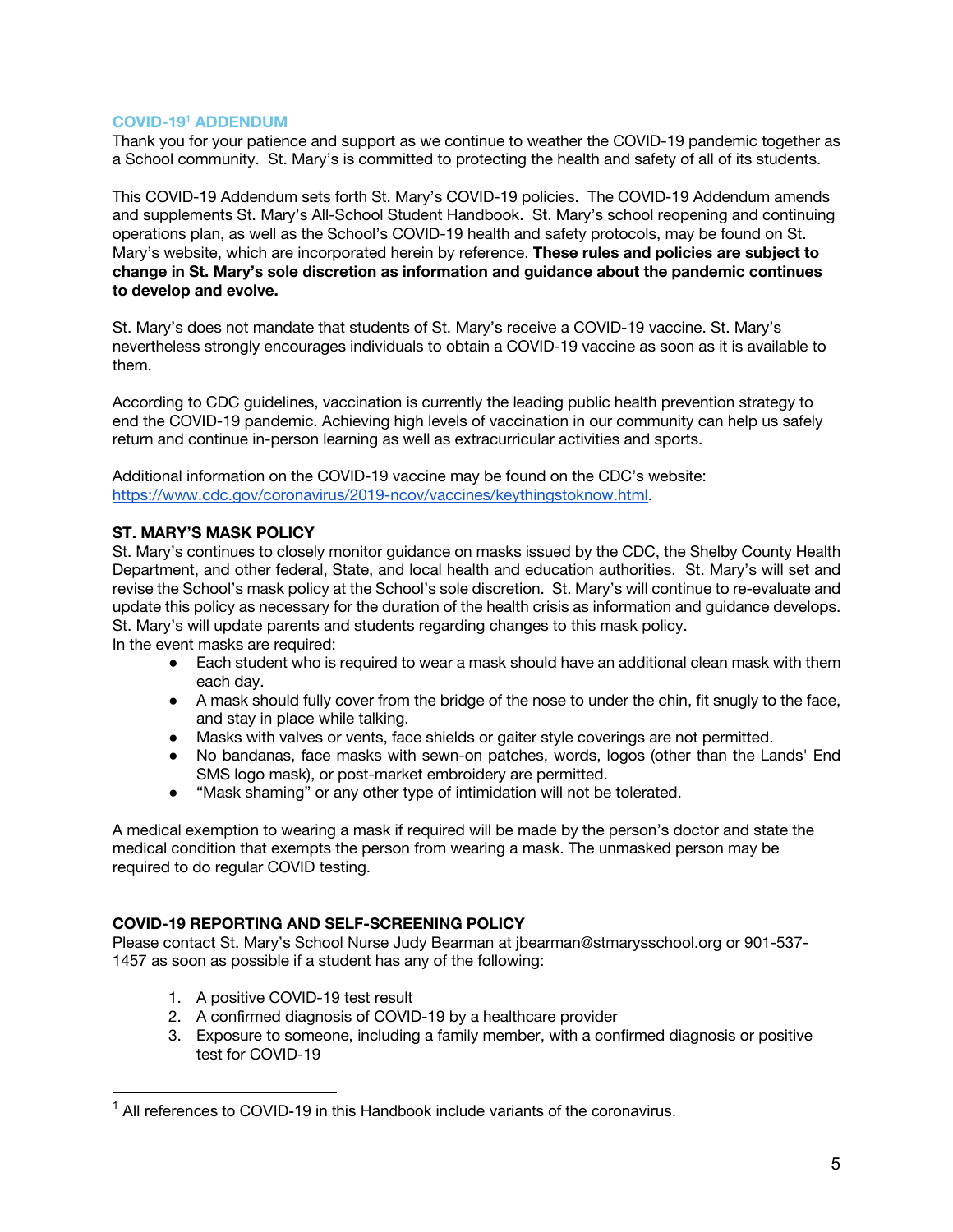Parent(s)/caregiver(s) should notify the Shelby County Health Department as soon as possible if someone in their household (adults or school-aged children) has a positive COVID-19 test.

St. Mary's will contact and coordinate with the Shelby County Health Department, as appropriate and applicable. St. Mary's School Nurse will report all confirmed cases of COVID-19 – via diagnosis by a health care provider or positive PCR-RT test – to the Shelby County Health Department.

Before bringing your daughter to campus, check for the following COVID-19 symptoms from the Centers for Disease Control and Prevention. Symptoms may appear 2-14 days after exposure to the virus and range from mild to severe.

- "High-risk" symptoms for COVID-19 (those that are common and relatively specific for COVID-19) include:
	- o Fever of 100.4° F or higher
	- o Cough
	- o Shortness of breath/increased work of breathing
	- o Loss of sense of taste or smell
- "Low-risk" symptoms for COVID-19 (these are more common and alone do not necessarily indicate COVID-19) include:
	- o Sore throat
	- o Nasal congestion/nasal discharge
	- o Nausea/vomiting/diarrhea
	- o Myalgias (muscle aches)
	- o Headache
	- o Fatigue

The child should be kept home if she has a fever of 100.0° F or higher. Also, if the child has one high-risk or two low-risk criteria (any one of the first group or any two of the second group of symptoms) she should be considered to have a "COVID-19 - like illness" and should not report to school. The parent should keep the child home and call the child's doctor for guidance.

Please call or email your division office to report your daughter absent. Contact Nurse Judy Bearman jbearman@stmarysschool.org or 901-537-1457 to report possible or confirmed COVID-19 illness. Once a COVID-19 case is confirmed, Nurse Bearman will report this case to the Shelby County Health Department and begin a contact trace to identify those students and faculty that may have been exposed.

## **EXPERIENCING COVID-19 SYMPTOMS WHILE ON CAMPUS**

A student who begins to experience any of the symptoms of COVID-19 while on campus should inform the student's teacher, who will assist the student in reporting to the School's Health Center. That student will be assessed by the nursing staff and monitored until a parent/guardian arrives.

A student presenting with one (1) "high-risk" symptom OR two (2) "low-risk" symptoms is considered to have a "COVID-like illness" and will be sent home. Any sibling of a student identified as having a "COVID-like illness" will be required to leave the School and isolate at home until it is determined whether the ill student has COVID-19.

The student's parent and/or caregiver will be notified immediately and should pick up the student as soon as possible. The School Nurse or another St. Mary's employee will stay with the student until the student's parent or caregiver arrives. All St. Mary's employees attending to ill students who may have COVID will use appropriate PPE under the circumstances, including N-95 masks, etc. Only approved adult emergency contacts as noted in the student's file will be permitted to pick a student up from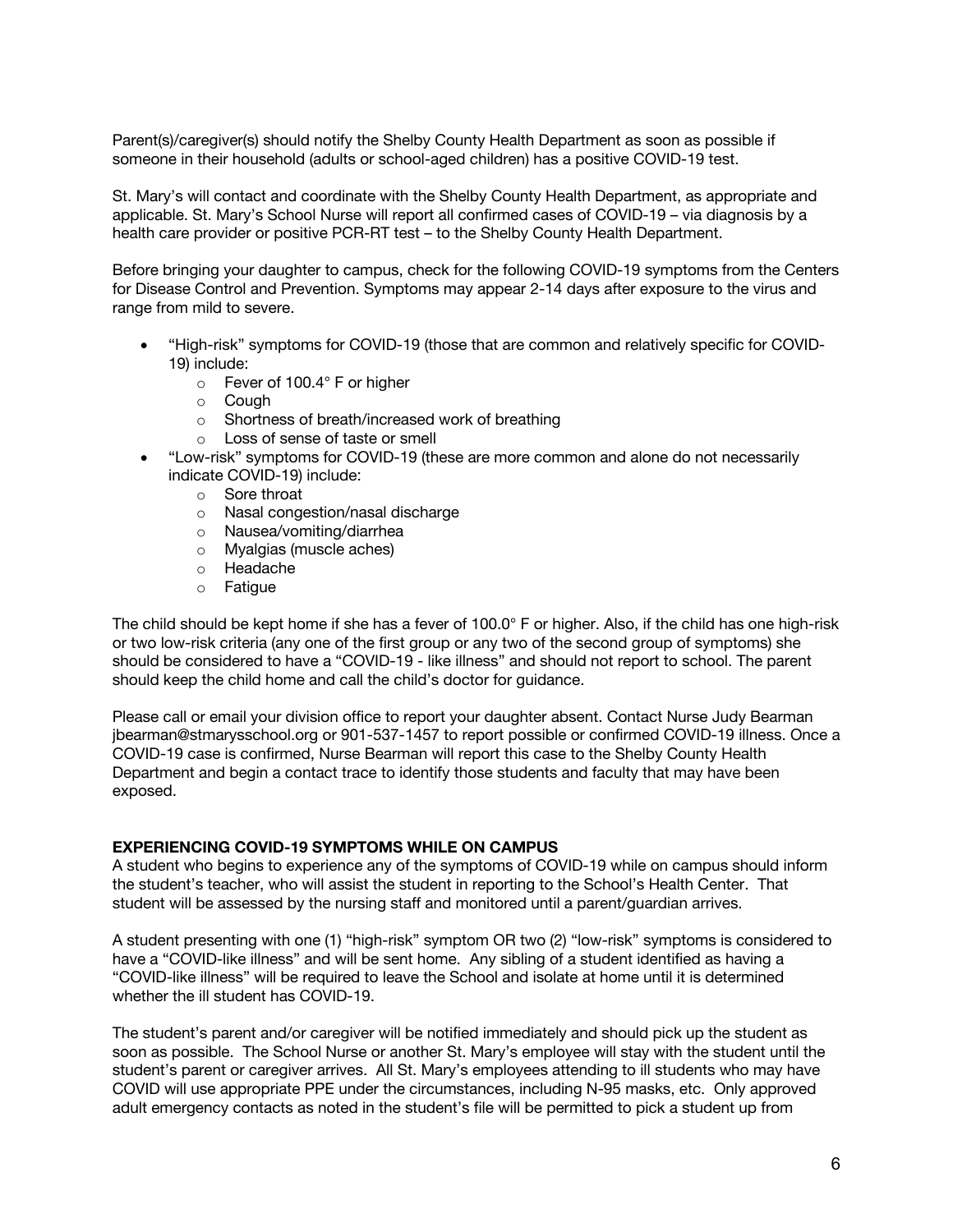School. "High-risk" individuals (someone who is at risk for severe COVID if infected, e.g. a grandparent older than 65 years) should not come pick up the student if possible. The student will remain in the Health Center until their parent and/or caregiver arrives for pick up. A St. Mary's employee will bring the student out to the parent and/or caregiver. The parent and/or caregiver should not enter any building on campus. St. Mary's reserves the right to set and revise its visitor policy at the School's sole discretion.

To the greatest extent possible, St. Mary's will notify employees and students about the presence of COVID-19 cases in the School, but individuals will not be named. St. Mary's will contact and coordinate with the Shelby County Health Department, as appropriate and applicable. St. Mary's School Nurse will report all confirmed cases of COVID-19 – via diagnosis by a health care provider or positive PCR-RT test – to the Shelby County Health Department

St. Mary's will coordinate with the parent(s)/caregiver(s) of the student as to when they may safely return to school.

## **RETURN TO SCHOOL POLICY**

A student who has been exposed to, been diagnosed with, experienced symptoms of, or tested positive for the COVID-19 virus will be required to be away from the school's campus and complete school work as determined by the student's teacher(s). St. Mary's will set and revise this Return to School Policy at its discretion. This policy is subject to change as federal, state, and local guidance develops.

## **Quarantine from School Timelines / Return to School from Quarantine**

## **1. Symptomatic Students**

A student with a COVID-like illness (one "high-risk" or two or more "low-risk" symptoms) should be assessed by a physician and tested for COVID-19 (as well as influenza, RSV, group A *Streptococcus*  depending on the signs and symptoms).

- If the test is negative, or another pathogen is identified and the person is not a contact of a COVID case, then he or she can return to school when symptoms have improved and are feverfree for  $\geq$  24 hours without the use of fever-reducing medications.
- If the test is positive or no test is done (and no other pathogen identified), the student must stay home for a minimum of 10 days and be fever-free with improving symptoms for  $\geq$  24 hours.

A student with an illness that is unlikely to be COVID-19 (single "low-risk" symptom resolving in 24-48 hours or non-infectious diagnosis e.g. migraine, allergies) may return to school when symptoms have improved and are fever-free for  $\geq$  24 hours without fever-reducing medications.

## **2. Quarantine and Isolation Requirements**

A student who is fully vaccinated against COVID-19 (meaning two weeks following receipt of the second dose in a 2-dose series, or more than two weeks following receipt of one dose of a single-dose vaccine) and who is exposed to someone with suspected or confirmed COVID-19 is not required to quarantine IF the student has remained asymptomatic since the current COVID-19 exposure. Fully vaccinated people who have a known exposure to someone with suspected or confirmed COVID-19 should be tested 3-5 days after exposure and wear a mask in public indoor settings for 14 days or until they receive a negative test result.

A student who is not fully vaccinated against COVID-19 who is in close contact with a person with COVID must be in quarantine at home. There are three quarantine options after a close contact.

#### **Quarantine timeline**

- 14-day quarantine is recommended by the TN Department of Health, return to school on day 15.
- 10-day quarantine without PCR testing, return on day 11.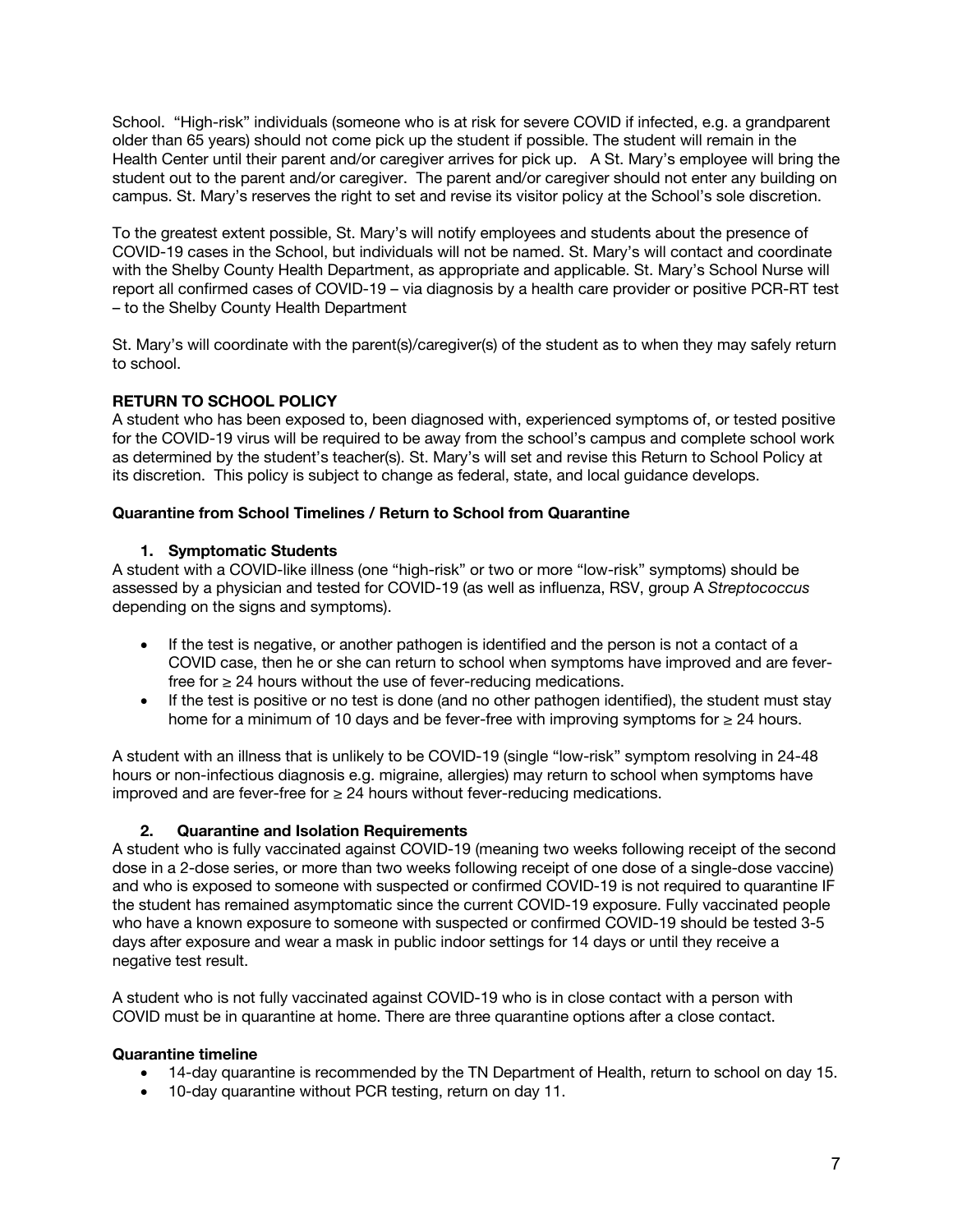• 7-day quarantine with a negative PCR test result (tested within 48 hours of returning to school), return day 8.

## **Isolation**

- A student who tests positive for COVID-19 or develops symptoms must follow the CDC and SCHD required 10 days of isolation.
- After 10 days of isolation the student may return to school if she is fever-free in the last 24 hours and all her COVID-19 symptoms have improved.

St. Mary's will coordinate with the parent(s)/caregiver(s) of the student as to when they may safely return to school. St. Mary's will monitor absences and dates of isolation and quarantine to approve the student's return to campus.

## **FAMILY RESPONSIBILITIES**

- Parents/guardians are asked not to give their student Tylenol, Advil/Motrin, Aleve, or other feverreducing medication before school. A student with a fever should stay home and not report to campus.
- Establish, before the start of school, childcare options for ill children or in case of intermittent school closures due to COVID-19.
- Update and maintain current parent/guardian contact information in SchoolDoc and division offices throughout the school year.
- Parents/guardians or other authorized individuals must pick-up a student who is ill within 1 hour of receiving a call from the Health Center or SCHD. If the ill student is of driving age, and well enough to drive, she will be allowed to leave campus only with the parent's permission.
- If the student is showing COVID-19 signs and symptoms:
	- o The parent will contact the child's physician for guidance on testing.
	- o Keep the child home *and*
	- o Follow the Return to School Guidelines referenced above in the COVID-19 Reporting and Self-Screening Policy section.
- Strictly follow the guidelines from the CDC for quarantine/isolation. These guidelines will be given to the family when an ill child is picked up from school or can be found on the CDC Website and St. Mary's website - Health Center page.

## **COVID-19 EMERGENCY SCHOOL CLOSURE POLICY**

Due to the ongoing developments of the COVID-19 pandemic, St. Mary's and its community must be prepared for the possible closure of the School and return to virtual learning.

## **1. Confirmed Case of COVID-19**

Upon receiving information that an employee or student who was on campus has been diagnosed with COVID-19 by a healthcare provider or has tested positive for COVID-19, St. Mary's Head of School and School Nurse will coordinate with the Shelby County Department of Health to coordinate next steps, including requirements for contact tracing, cleaning and disinfecting, and possible campus closure. If a cluster of COVID-19 cases (two or more cases sharing a common source) occurs at School, or if widespread exposures have occurred as a result of an infected St. Mary's employee who spent time in multiple locations in the School, the School may need to be closed to allow for contract tracing and cleaning. St. Mary's will coordinate with the Shelby County Health Department to ensure that campus is reopened safely and in the appropriate manner.

At present, this closure plan applies only to employees and students with confirmed cases of COVID-19 who were on campus in the forty-eight (48) hours prior to being diagnosed and taking a test that produced a positive result. This closure plan does not apply to employees or students who were off campus for forty-eight (48) hours or more prior to being diagnosed with or testing positive for COVID-19.

## **2. Government-Mandated Shut Down**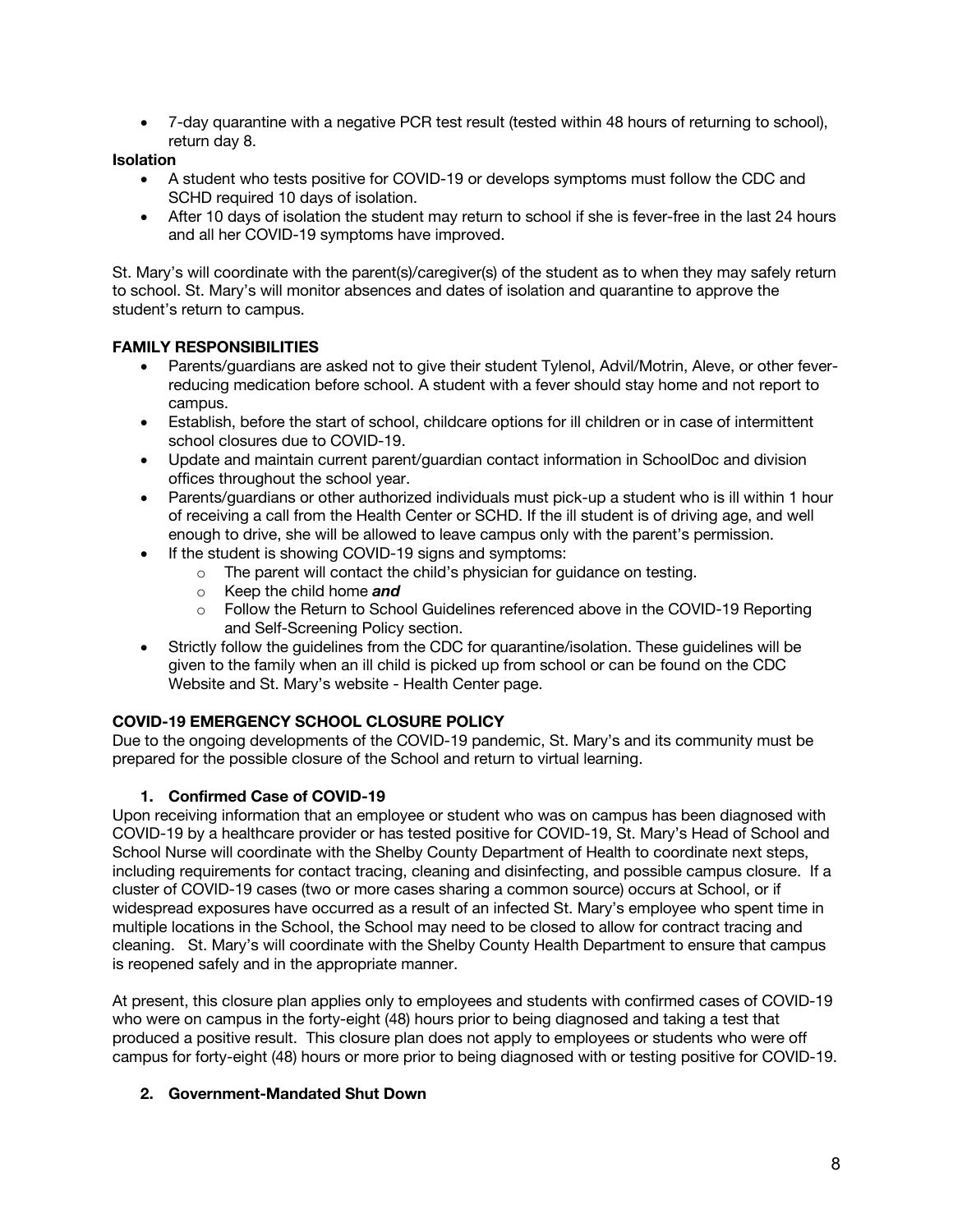In the event that the federal, state, or local governments with jurisdiction over St. Mary's issue orders or regulations mandating school closures, St. Mary's will abide by the terms of those orders or regulations.

## **COVID-19 WAIVER OF LIABILITY, ACKNOWLEDGMENT AND ASSUMPTION OF RISK AGREEMENT**

The novel Coronavirus, COVID-19, has been declared a worldwide pandemic by the World Health Organization and a National Emergency has been declared in the United States due to COVID-19. COVID-19 is highly contagious and as a result, social distancing is recommended by federal and state health agencies. St. Mary's Episcopal School (the "School") has implemented reasonable preventative measures to reduce the spread of COVID-19. However, given the nature of the virus, there is an inherent risk of being exposed to or even contracting COVID-19 by reporting to the School's campus or attending related activities and programs.

Even though such standards will be reasonably followed, and reasonable measures put into place, the School cannot guarantee that you or your child(ren) will not become infected with COVID-19. Further, you understand and acknowledge that attending the School and its related activities or programs could increase your risk and your child(ren)'s risk of contracting COVID-19.

## **You agree and acknowledge that:**

- 1. I am aware of the highly contagious nature of the 2019 novel coronavirus (COVID-19) and the risk that I or my child(ren) may be exposed to or contract COVID-19 by being on the School property and engaging in School sponsored activities.
- 2. I am familiar with federal, state, and local laws, orders, directives, and guidelines related to COVID-19, including but not limited to guidance on COVID-19 issued by the Centers for Disease Control and Prevention (CDC), Shelby County Health Department, and Le Bonheur Children's Hospital and the University of Tennessee Health Sciences Center, including their "Back-to-School Task Force Recommendations" dated July 24, 2020, as updated from time to time.
- 3. I will comply with all such orders, directives, and guidelines while on School property or at School-sponsored events, including, without limitation, requirements related to hand sanitation, social distancing, and facemasks/face coverings.
- 4. I agree not to enter the School property or attend any School-sponsored event if I am experiencing symptoms of COVID-19 (such as cough, shortness of breath, or fever), have a confirmed or suspected case of COVID-19, or have come in contact in the last 14 days with a person who has been confirmed or suspected of having COVID-19.
- 5. I understand and acknowledge that such exposure or infection may result in serious illness, personal injury, permanent disability, death, or other damages.
- 6. I understand that while the School has implemented preventative measures to reduce the spread of COVID-19, the School cannot guarantee that I or my child(ren) will not become infected with COVID-19 while on campus or at School-sponsored activities, whether from actions, omissions, or negligence of others, including School employees.
- 7. I understand that being on School campus or at any School-sponsored activities may increase my or my child's or children's risk of contracting COVID-19.
- 8. I grant permission for my child(ren) to voluntarily enter the School property and attend Schoolsponsored activities, notwithstanding the risks associated with the COVID-19 virus and group activities.
- 9. I agree to follow and be bound by any protocols set forth by St. Mary's applicable to or concerning COVID-19 and any policies and procedures set forth in the St. Mary's Student Handbook ("Handbook") and any amendments and/or revisions thereto, which may be implemented by St. Mary's in its sole discretion and without notice.
- 10. In the event my child or anyone in the home where my child lives tests positive for COVID-19, is presumptive positive for COVID-19, or is being tested for COVID-19, I will keep my child at home, follow the advice of my healthcare provider, and immediately alert the Health Center at St. Mary's. Presumptive positive is defined as having close contact, as defined by CDC guidelines, with a known positive case, is now showing symptoms and a doctor or the Shelby County Health Department requires quarantine or isolation.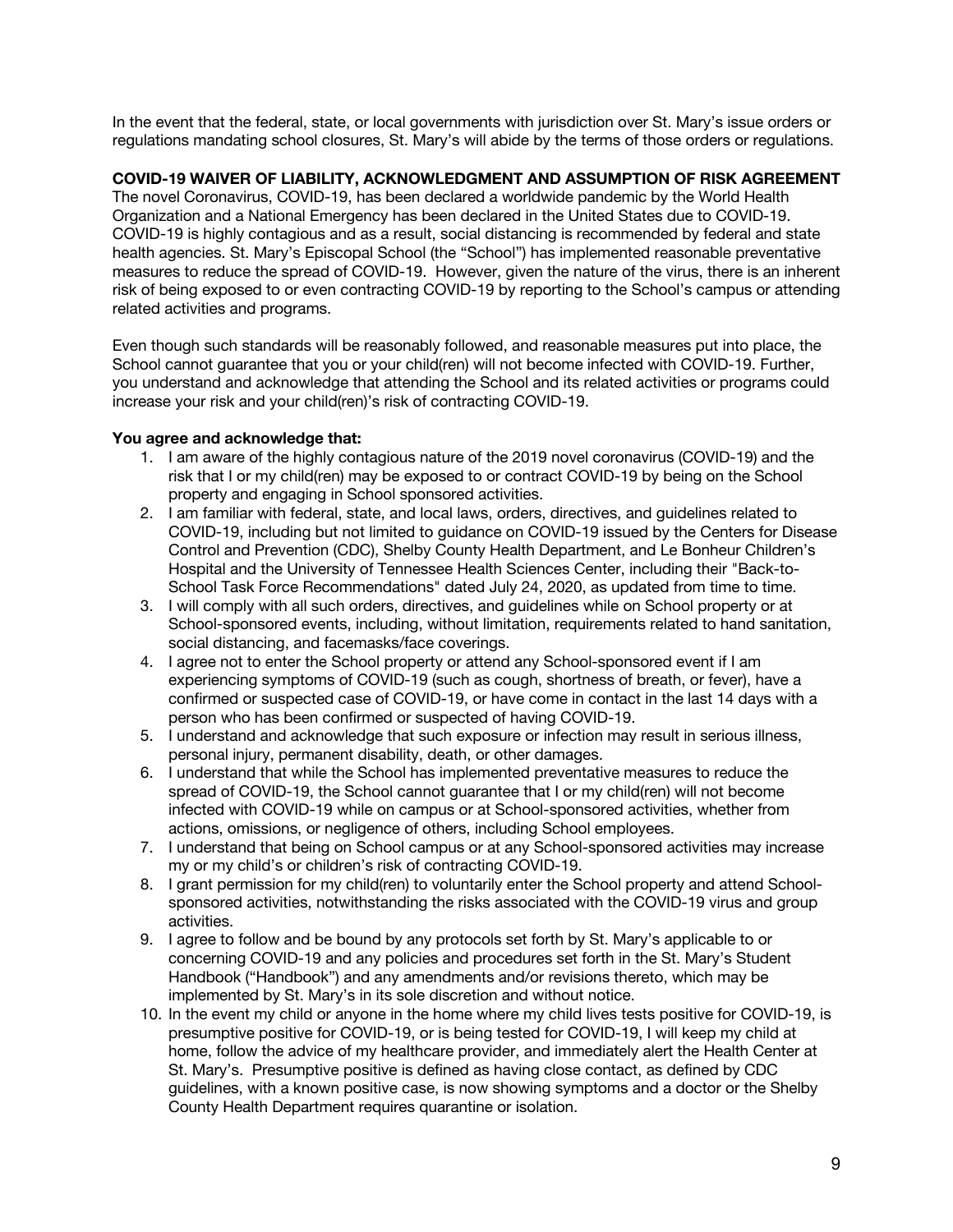- 11. I understand that my child's or my attending St. Mary's, participating in St. Mary's activities on or off campus, and/or using St. Mary's facilities is expressly conditioned on my reading, understanding, and agreeing to abide by the All-School Student Handbook.
- 12. I agree to accept and assume all risks of personal injury, illness, disability, death, or other damage related to COVID-19, arising from my or my child's or children's being on School property or engaging in School-sponsored activities, whether caused by the negligence of the School or otherwise.
- 13. I expressly waive and release any and all claims, now known or hereafter known, against the School, and its officers, directors, employees, agents, affiliates, board members, successors, and assigns (collectively, "Indemnitees"), on account of injury, illness, disability, death, or other damage arising out of or attributable to my or my child's or children's being on the School property or engaging in School-sponsored activities and being exposed to or contracting COVID-19, whether arising out of the negligence of the School or any Indemnitees or otherwise.
- 14. I covenant not to make or bring any such claim against the School or any other Indemnitee, and forever release and discharge the School and all other Indemnitees from liability under such claims.
- 15. I shall defend, indemnify, and hold harmless the School and all other Indemnitees against any and all losses, damages, liabilities, deficiencies, claims, actions, judgments, settlements, interest, awards, penalties, fines, costs, or expenses of whatever kind, including attorney fees, fees, and the costs of enforcing any right to indemnification under this COVID-19 Waiver of Liability, Acknowledgement and Assumption of Risk Agreement, and the cost of pursuing any insurance providers, incurred by/awarded against the School or any other Indemnitees, arising out or resulting from any claim of a third party related to COVID-19 due to my or my child's or children's attending the School or any school-sponsored activities.
- 16. This COVID-19 Waiver of Liability, Acknowledgement and Assumption of Risk Agreement is intended to be as broad and inclusive as is permitted by the laws of the State of Tennessee and that if any portion thereof is held invalid, it is agreed that the remaining provisions of this COVID-19 Waiver of Liability, Acknowledgement and Assumption of Risk Agreement shall, notwithstanding, continue in full legal force and effect.

## **TITLE IX ADDENDUM**

Title IX of the Education Amendment Act of 1972 (Title IX) prohibits discrimination against individuals (students, employees, and parents) on the basis of sex in any education program or activity.

Although adopted in its original form to address inequalities and bias facing women and girls in programs and activities, including athletics, the scope of Title IX has broadened to provide protection against sexual harassment, bullying, pregnancy discrimination, gender-based stereotyping, genderbased harassment, and sexual violence. Title IX requires that institutions receiving federal funds have a coordinator to oversee compliance efforts and to adopt a grievance procedure to respond to alleged violations. St. Mary's Title IX Coordinator is Sarah Jenks. The role of the Title IX Coordinator is to work with faculty, staff, students, and visitors to address potential violations of policy, as well as provide education on available support resources, incident reporting, and the various ways genderdiscrimination may surface in the community. Sarah can be reached at sjenks@stmarysschool.org or 901-537-1482.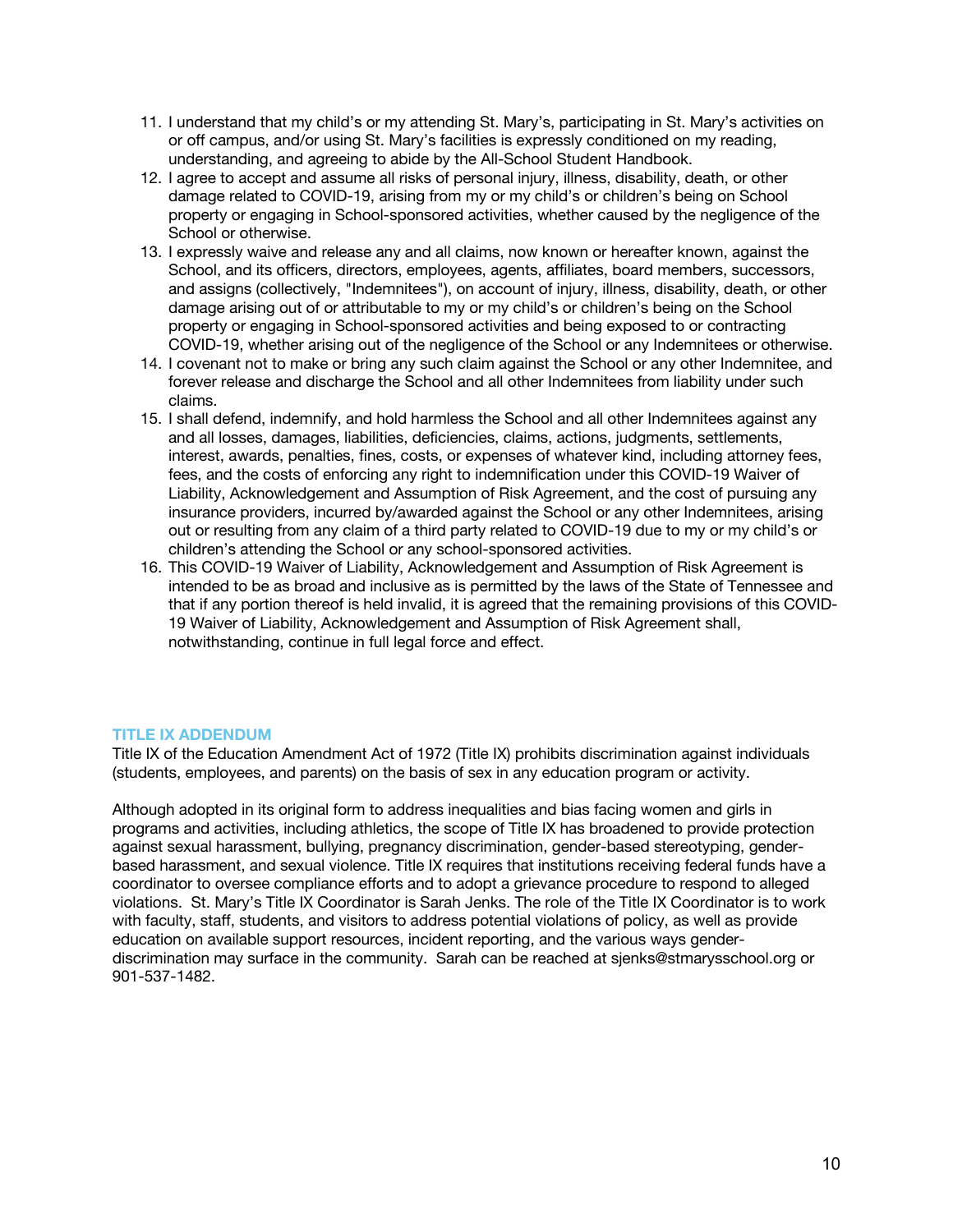## **INTRODUCTION**

#### **SCHOOL OVERVIEW**

This All-School Student Handbook is an informative booklet for parents and students setting forth the policies and procedures of St. Mary's Episcopal School. St. Mary's reserves the right to amend the Handbook at any time. Parents/legal guardians will be notified of any changes made.

### **MISSION**

**The mission of St. Mary's Episcopal School is to provide a superior educational experience for girls which will encourage and enable each student to reach her individual potential.** St. Mary's Episcopal School is an independent college preparatory school for girls 2 years old through 12th grade. It is a school for students from diverse socio-economic, ethnic, and religious backgrounds. St. Mary's does not discriminate in its hiring on the basis of age, race, color, religion, national origin, sex, gender identity, sexual orientation, political opinion, marital status, disability status, or any other characteristic protected under applicable state and federal law.

#### **ACCREDITATION AND MEMBERSHIPS**

St. Mary's Episcopal School maintains dual accreditation from the Southern Association of Independent Schools (SAIS) and Cognia. St. Mary's is a member of the National Association of Independent Schools (NAIS), SAIS, the National Association of Episcopal Schools (NAES), and the National Coalition of Girls Schools (NCGS).

## **ST. MARY'S SCHOOL PRAYER AND SONGS**

#### **Prayer**

Almighty God, Fountain of all wisdom, be with us, we pray thee, in our work today. Endue all the teachers with a sense of their responsibility and with grace and strength for its fulfillment. Keep the students in health of mind and soul and body; make them diligent in study, guard their inexperience, and save them through all temptations. Bless the patrons and alumnae of this school, and enable us all, more and more each day, to advance in that knowledge which is eternal life. Through Jesus Christ our Lord, Amen.

*This prayer was written for the school by The Right Reverend Thomas F. Gailor, Bishop of Tennessee from 1898 to 1935.*

#### **Day by Day**

Day by Day, Dear Lord, of thee three things I pray: To see thee more clearly, Love thee more dearly, Follow thee more nearly. Day by Day.

#### **Alma Mater**

St. Mary's, St. Mary's, shine thy guiding light Down every dark pathway, and lead us aright; Let thy truth eternal illumine our way, And grant us thy wisdom to guide us each day. --Lauren McMahon, Class of 1969

**SCHOOL COLORS** Blue and White

**SCHOOL MOTTO** "Light and Life"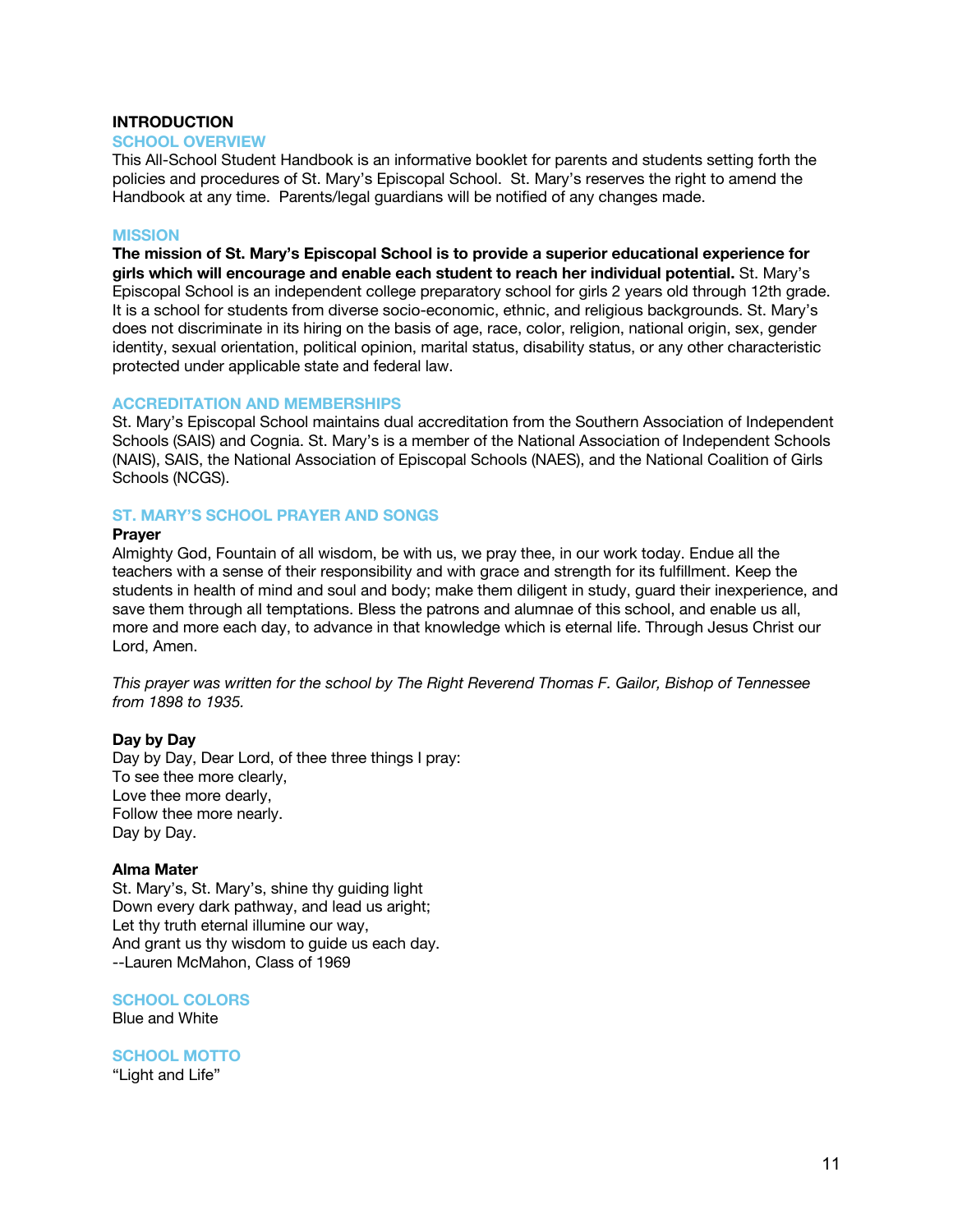## **SCHOOL MASCOT**

**Turkey** 

### **GENERAL SCHOOL INFORMATION**

#### **EPISCOPAL IDENTITY & WELCOMING COMMUNITY**

St. Mary's seeks to express the Christian faith in the Episcopal tradition, providing an environment in which Christians and non-Christians can affirm together God, who transcends all creeds and religions. Being strong and comfortable in one's faith, while being knowledgeable and respectful of the faith of others, may be more important today than ever.

St. Mary's helps students to delve more deeply into the Christian faith in a way that simultaneously deepens one's knowledge and love of Jesus, while expanding one's appreciation of the ways in which God finds expression in the faith traditions of non-Christians. In such an environment, Christians and non-Christians are encouraged to find God at work in each other and to find truth in places they might otherwise not have looked.

The Middle and Upper School community gathers daily for worship according to the Book of Common Prayer, while the younger students attend weekly chapel services that are age appropriate. St. Mary's seeks to be an Episcopal School where love and respect for others are demonstrated through respectful behavior and service learning. In such a community, acts of kindness and community service are expected.

Such depth of personal commitment and expansiveness of spirit cannot be learned from books alone. Instead, these are things one learns from living, working and worshiping in a community of faith and service. At its best, this is the kind of community St. Mary's seeks to be.

*Revised and approved by the Board of Trustees, 2005*

## **STATEMENT ON DIVERSITY, EQUITY, AND INCLUSION**

St. Mary's Episcopal School is committed to creating, maintaining, and nurturing a diverse and inclusive educational environment. Students, families, alumnae, faculty, and staff from diverse backgrounds, beliefs, and experiences collaborate in the often challenging and courageous work of understanding and respecting each other. Our diverse school community not only furthers the goals of an excellent education, but it creates an environment essential to the development of respect, responsibility, empathy, and unity.

To ensure that we pursue this goal, the Diversity and Inclusion Task Force of the Board of Trustees was created in 2018. Task Force members include Board members, faculty, parents, and administrators. The group facilitates conversations and initiatives around the areas of community, curriculum, and faculty recruitment and retention.

*Adopted by the Board of Trustees, September 2019*

#### **CHARACTER EDUCATION**

The Character Education program is an integral part of both the Early Childhood curriculum and the Lower School curriculum and is designed to promote spiritual and moral growth in our students. The goals of the program are to:

- Sustain, nurture, and promote moral development.
- Provide reference points for cultural and ethical choices.
- Teach children to use universal virtues as their anchor.
- Teach children to use universal virtues for decision-making.

We call this program the "Bridge to Caring." The Bridge is held up with two pillars: Respect and Responsibility. Using these values as the pillars to the Bridge, faculty, and staff focus on the following eight virtues as monthly themes: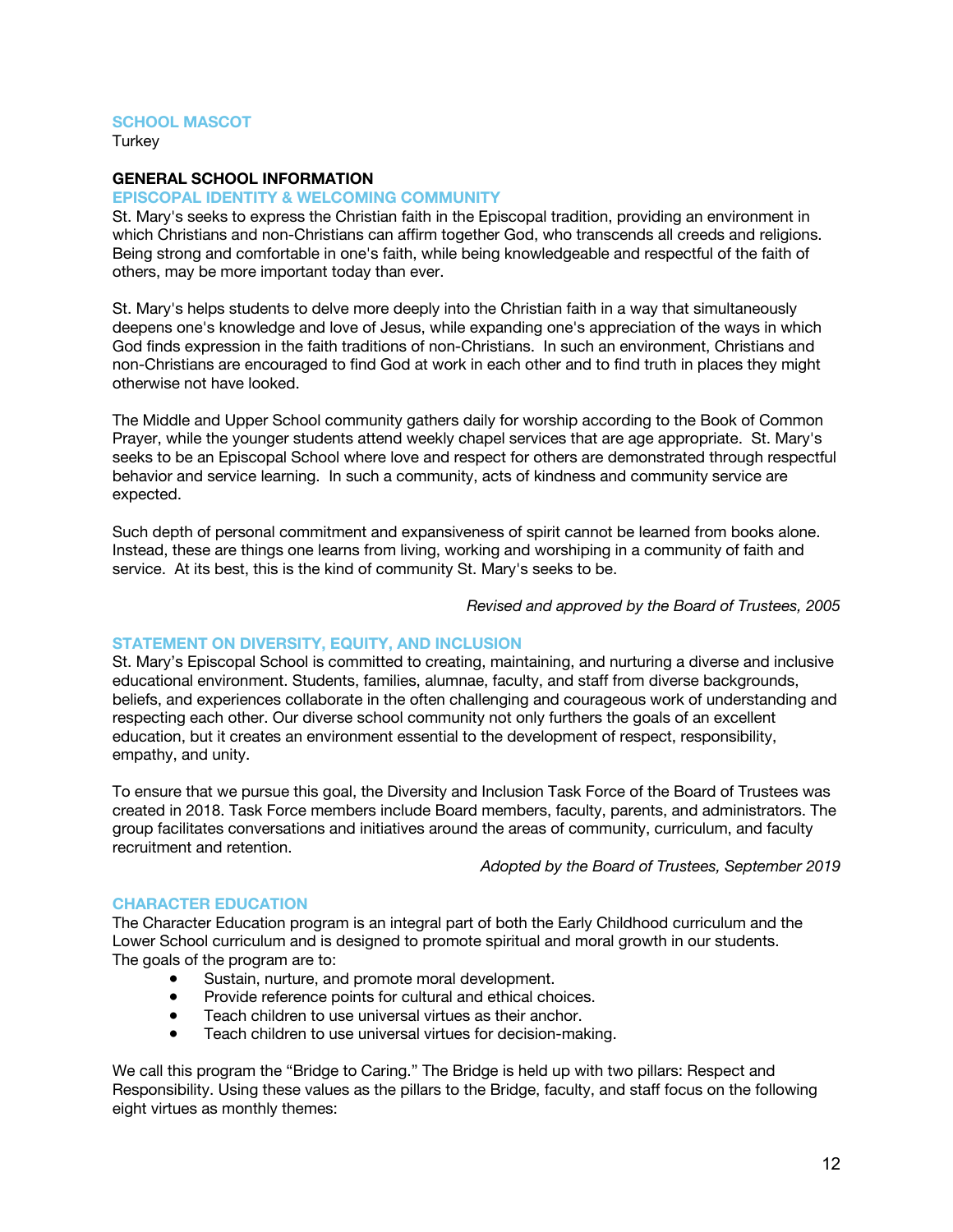- **Respect:** Showing consideration for myself and others.
- **Responsibility**: Doing what you have to do when you have to do it, whether you want to or not.
- **Thankfulness**: Being grateful for the things that we have, the kindness shown, and the world around us.
- **Kindness**: Responding to the needs of others without expecting something in return.
- **Self-Control**: Thinking before acting and speaking.
- **Courage**: Being strong enough to do what is right.
- **Honesty**: Being truthful and fair to myself and others.
- **Cooperation**: Working and playing well with others.

## **HONOR COUNCIL/HONOR CODE**

The St. Mary's Honor System is an institution by which the students and faculty interact in an environment of trust. In Middle School, the honor system is administered by the Middle School Head. In the Upper School, the Honor Council, composed of class representatives elected by the students of each grade, hears cases of possible infractions. Members of the St. Mary's community are responsible for bringing suspected infractions to the attention of the Council by reporting to a class representative or the President of the Honor Council. All meetings of the Honor Council are private, and all dealings of the Honor Council are kept strictly confidential. Infractions of the Honor Code include lying, stealing, cheating, and plagiarism. Failure to report an infraction may lead to penalties imposed by the Honor Council. All students and faculty will sign the following pledge at the beginning of each year.

## **HONOR CODE PLEDGE**

I, \_\_\_\_\_\_\_\_\_\_, pledge to uphold the Honor Code of St. Mary's Episcopal School by not engaging in or supporting actions which would involve lying, cheating, stealing, or plagiarizing.

## **CORE VALUES**

St. Mary's Episcopal School is committed to upholding the standards of **EXCELLENCE** and **INTEGRITY** in everything we do. We approach teaching and learning with an intentional blend of **TRADITION** and **INNOVATION**. Our **EPISCOPAL IDENTITY** and **CHRISTIAN FOUNDATION** compel us to cultivate a **DIVERSE COMMUNITY** devoted to lives of **FAITH** and of **SERVICE**.

## **SCHOOL/HOME PARTNERSHIP**

St. Mary's Episcopal School has found it helpful for the School and home to enter into an agreement by which we articulate the reasonable expectations we have of each other.

## **School Responsibilities -- Faculty, Staff, and Administration**

- **General:** 
	- Encourage and enable each student to meet her potential.
	- Provide a safe environment which is conducive to learning.
	- Instruct students in a constructive, focused, and creative manner following principles of best practice.
	- Exhibit sensitivity to each student's needs and interact with students in positive, caring ways.
	- Explain and promote the honor code and values taught through character education.
	- Set the highest attainable standards for students.

## **Communication:**

- Be available and approachable to answer questions and discuss academic or other concerns with any student or parent.
- Provide a student handbook to students and parents.
- Assess student performance and progress, fairly and promptly, giving appropriate feedback to students.
- Communicate progress to students and parents using the divisional reporting system.
- Model civility in all student/parent contacts.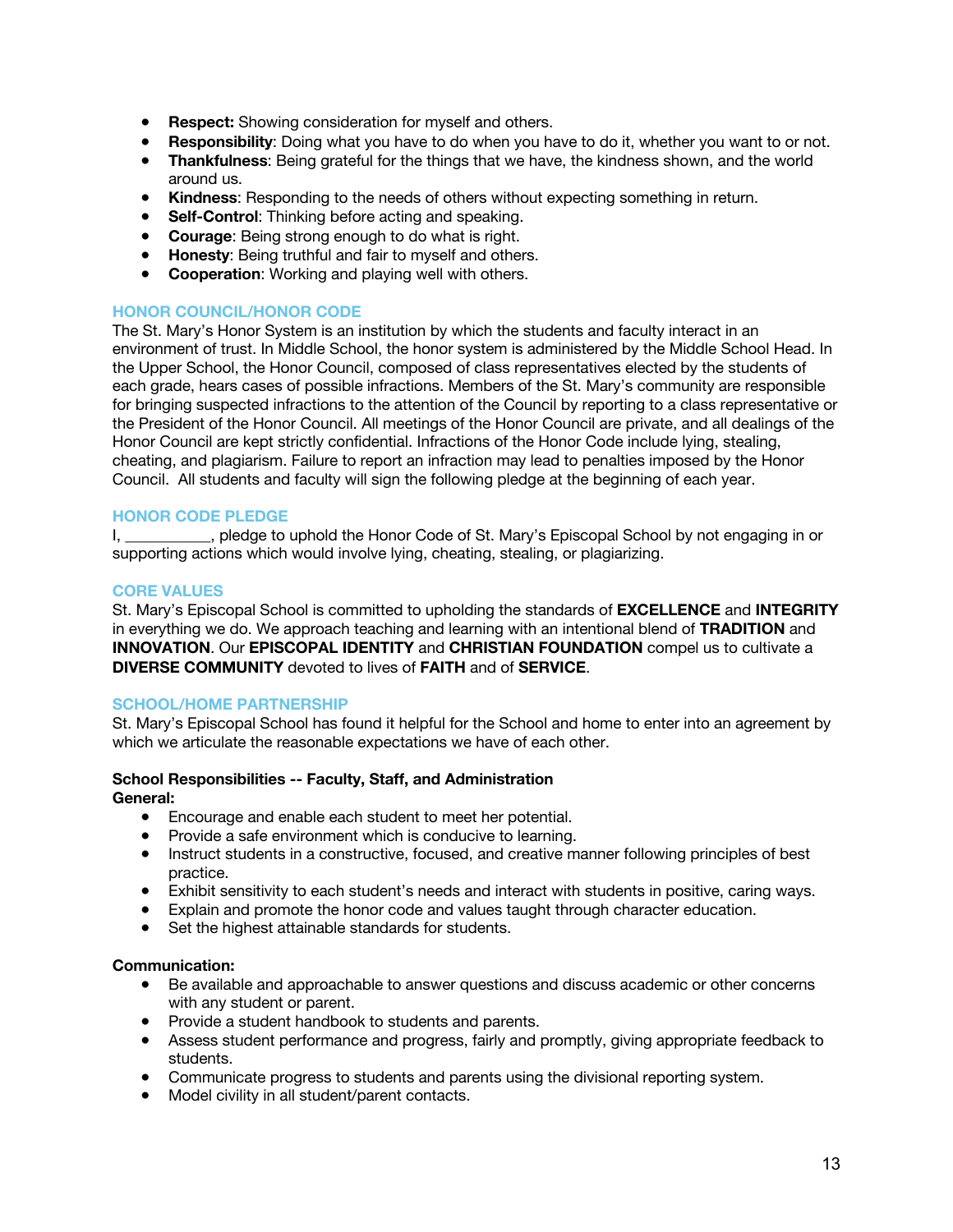## **Home Responsibilities - Parents or Guardians**

## **General**

- Encourage and enable each child to meet her potential.
- Provide a supportive, encouraging home environment with adequate time and place for studying and completing homework.
- Support the school's mission, honor code, and policies.
- Participate in school activities.
- Discussion of and support for applicable school policies with the child.

## **Communication**

- Be available and accessible to discuss problems.
- Provide information which is necessary to help the teacher understand the child's needs.
- Contact the teacher in a timely manner when concerns arise.
- Provide positive feedback when appropriate.
- Use proper channels to communicate with the school
	- Teacher
	- Division Head
	- Assistant Head of School
	- Head of School
- Model integrity and civility in all school contacts.

## **Student Responsibilities**

**General**

- Come to class prepared to learn with materials ready and assignments complete.
- Work diligently.
- Uphold standards of the honor code.
- Show respect and give support to all members of the St. Mary's community.
- Recognize and accept your responsibility to self, family, and school.
- Accept responsibility for your actions.
- Maintain a healthy balance between academic and extracurricular pursuits.
- Maintain a healthy lifestyle conducive to lifelong learning.

#### **Communication**

- Ask questions when help is needed and be receptive to help when it is offered.
- Model integrity and civility in all school contacts.

#### **DRESS CODE**

The official uniform supplier for St Mary's Episcopal School is FlynnO'Hara. The uniform pants are available from Lands' End. In addition to uniforms, approved St. Mary's sweatshirts can be obtained from the Gobble Shop, the official school spirit store, located next to the McNeill Family Gymnasium in the Athletic and Wellness Center. The Gobble Shop is managed by Cyndie Fogarty, (901) 255-4287, cfogarty@stmarysschool.org.

#### **See division-specific dress code guidelines in the division sections that follow.**

#### **STATEMENT ON LEARNING DIFFERENCES**

In keeping with our stated mission, St. Mary's is committed to teaching girls in ways in which they learn best. As part of encouraging and enabling each student to reach her individual potential, we recognize that individual students learn in different ways. Therefore, we use varied teaching strategies and activities in order to help each student excel and experience success.

Because students possess different strengths and weaknesses, and because students develop at different rates, St. Mary's strives to create an environment in which faculty appropriately challenge and support individual students. Even within a single classroom, St. Mary's faculty may differentiate instruction so as to best meet the needs of all students. Some students have diagnosed needs that may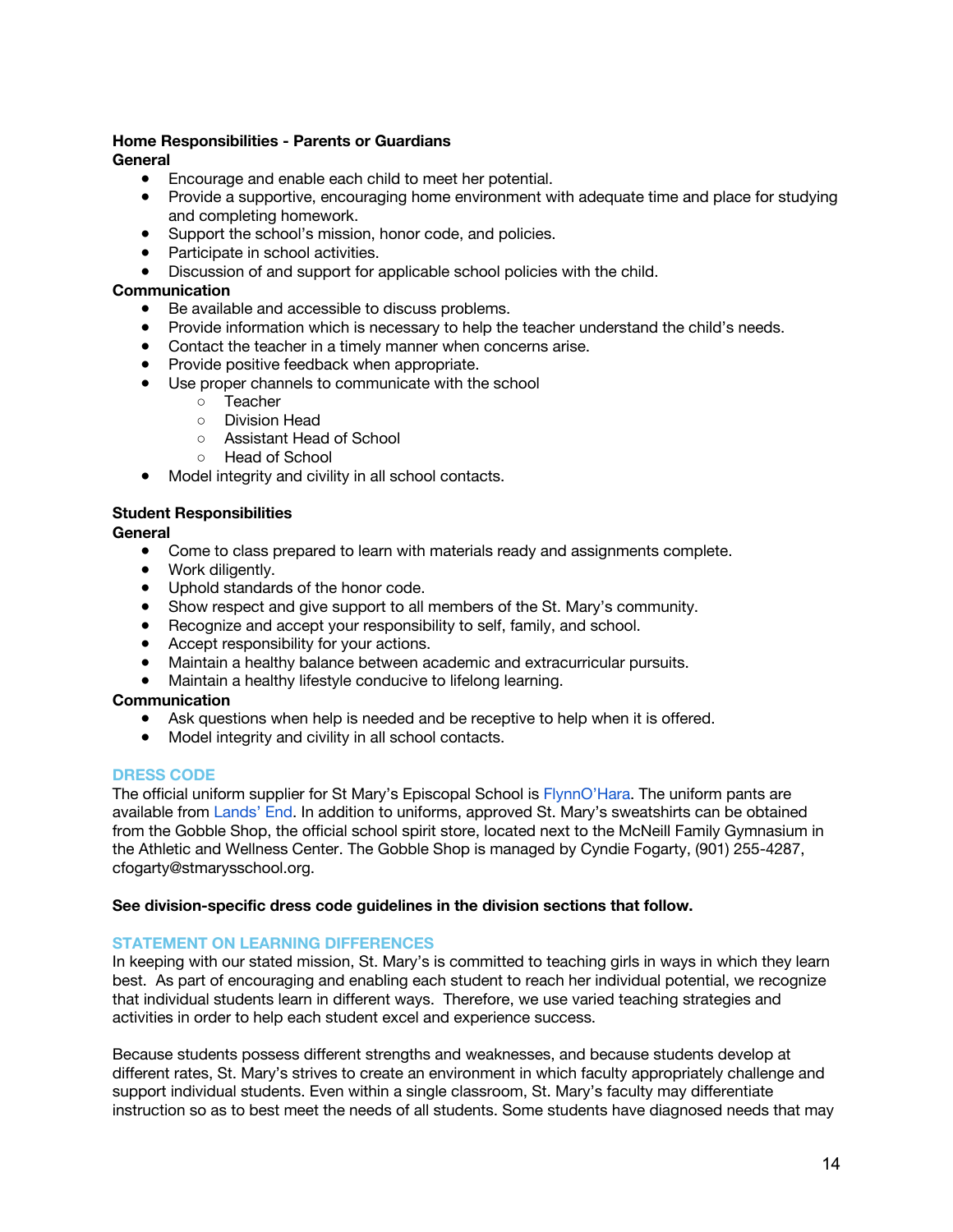require short or long-term academic accommodations. In this case, the Learning Specialist or Director of Studies, teachers, and parents will meet and create a Personal Education Plan for the student. Each academic department and division regularly discuss the strategies and accommodations which are available and work best in their area. In determining how to allocate time or make other accommodations, everyone must understand that "fairness" is defined by the individual need of the student.

Ultimately St. Mary's goal is to offer a superior educational experience: accordingly, our curriculum presents a set of skills and concepts we expect a college-bound student to master. How each student arrives at that goal may vary as we help each girl to discover her learning style and find her own gifts to complete that challenge.

## **ATTENDANCE POLICIES**

## **Attendance Expectations**

St. Mary's faculty members in every division highly value the presence and participation of students in the classroom. For this reason, attendance is required for all students in all classes on all school days. Because classes at St. Mary's move quickly and much of the learning takes place in the class, it is difficult for a student to do well if she is absent.

## **Arrival**

Although school hours vary by division, we ask students to arrive on time for school. Excessive tardiness is disruptive to our learning community and tardies are reported on report cards. North campus students can be dropped off starting at 7:15 a.m. although our regular carpool doesn't start until 7:30 a.m. Students in grades 6th-12th may arrive as early as 7:15 a.m.

## **Dismissal**

Students are expected to be picked up within 20 minutes of the end of the school day. The professional responsibilities of our faculty make it impossible for them to supervise students after school unless the student is involved in a special activity, such as athletics, rehearsals, academic assistance, or After3.

## **Participation in After-School Sports and Activities**

Students must attend a full day of school on campus in order to participate in any after-school activity including athletics, performing arts rehearsals, After3, tutoring, and specialty classes, club and committee meetings, and school dances. Participation in school-sponsored events is contingent on a student's academic and behavioral standing. The school reserves the right to evaluate a student's participation in extracurricular or co-curricular activities if we feel that it is impacting or will interfere with a student's academic progress.

#### **Absences**

Please call the appropriate division office before 9:00 a.m. if your daughter will not be able to attend school because of illness or family emergency. If you know of a planned absence, please notify your teachers and the division head prior to the absence date. We are required by state law to check the attendance of each student daily.

#### **Excused Absences**

Absences are considered EXCUSED for the following reasons:

- School-sponsored extracurricular activity
- **•** School-sponsored travel
- Medical appointment or illness (with a doctor's note)
- Religious holiday
- College visit (with approval from the College Counseling Office)
- Family emergency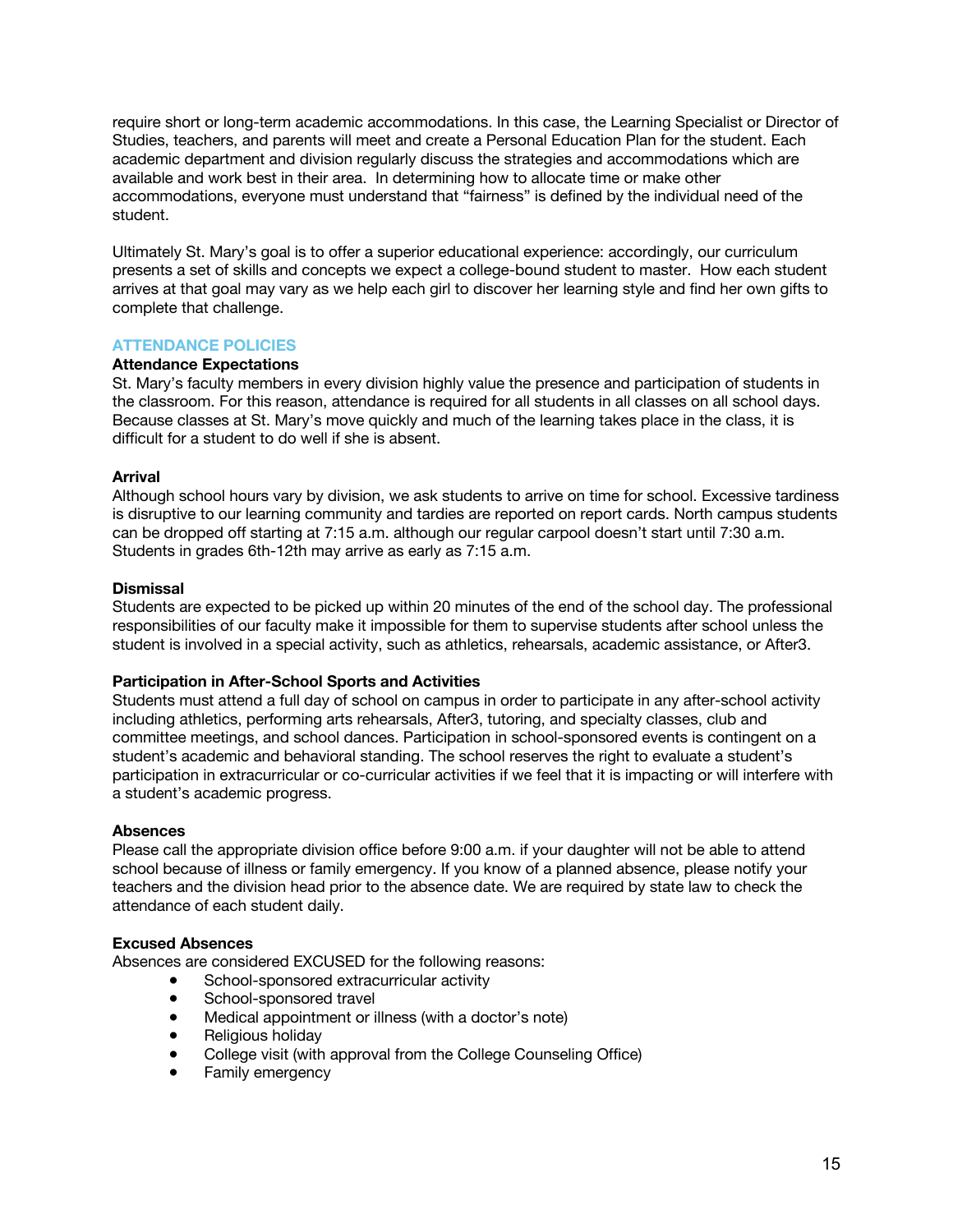To be approved for a planned excused absence, a parent must call the appropriate division or send in advance a note signed by a parent or guardian. The student should also notify her teachers and make arrangements for missed work. In the case of medical absence or family emergency, please notify the school as soon as possible. Appointments with doctors and dentists should be scheduled outside of school hours or during free periods.

## **Unexcused Absences**

An absence without advance permission for any reason other than illness or family emergency is considered unexcused. Among reasons that are not valid are: sleeping in, staying home to complete assignments or delay taking a test, running errands, or leaving early or returning late from school vacations.

## **Extended Absences**

Parents intending to request permission for a student to miss class over an extended period of time (more than two days) for reasons other than illness should notify the division head in writing in advance so that she may determine whether the absence will be excused or unexcused.

## **See division-specific attendance guidelines in the division sections that follow.**

## **SCHOOL SAFETY AND SECURITY**

To maintain the safety of our campus, we ask all visitors to sign-in at main entrances and wear display name tags at all times while in the buildings. In addition, security cameras are located throughout the school and record the movements of people in the building and cars around campus.

We have regular drills throughout the year to ensure our emergency preparedness. Our faculty and staff are well trained and our students quickly learn exactly what to do during these drills. Should there be an emergency at school, parents would be notified via the school messenger system.

## **TECHNOLOGY ACCEPTABLE USE POLICY**

#### **Introduction**

Technology at St. Mary's serves the primary goal of supporting the school's mission through supporting the instructional and operational needs of the St. Mary's community. St. Mary's Episcopal School recognizes that access to technology in school gives students greater opportunities to learn, engage, communicate, and develop skills that will prepare them for work, life, and citizenship. Access to St. Mary's systems, which include, but are not limited to, equipment, software, networks, data, and telephones is a privilege and must be treated with the highest standards of ethics. This policy outlines the standards for acceptable use of these systems. St. Mary's expects all students to use computing and information technology resources in a responsible manner, respecting the rights and privacy of others, adhering to the guidelines of use set forth by the Technology Department, and complying with state and federal laws as well as the School's overall policies and standards.

Preserving access to information resources is a community effort that requires each member to act responsibly and guard against abuses. Therefore, both the community as a whole and each individual user have an obligation to abide by the following standards of acceptable and ethical use:

- Use only those computing and information technology resources for which you have authorization.
- Protect the access and integrity of computing and information technology resources.
- Abide by applicable laws and the School's policies and respect copyright law.
- Avoid the use of school-owned technology to access resources that either promote or distribute inappropriate materials.
- Use computing and information technology resources only for their intended purpose.
- Respect the privacy and personal rights of others.
- Students are expected to follow the same rules for good behavior and respectful conduct online as offline.
- Preserve the St. Mary's network for educational purposes.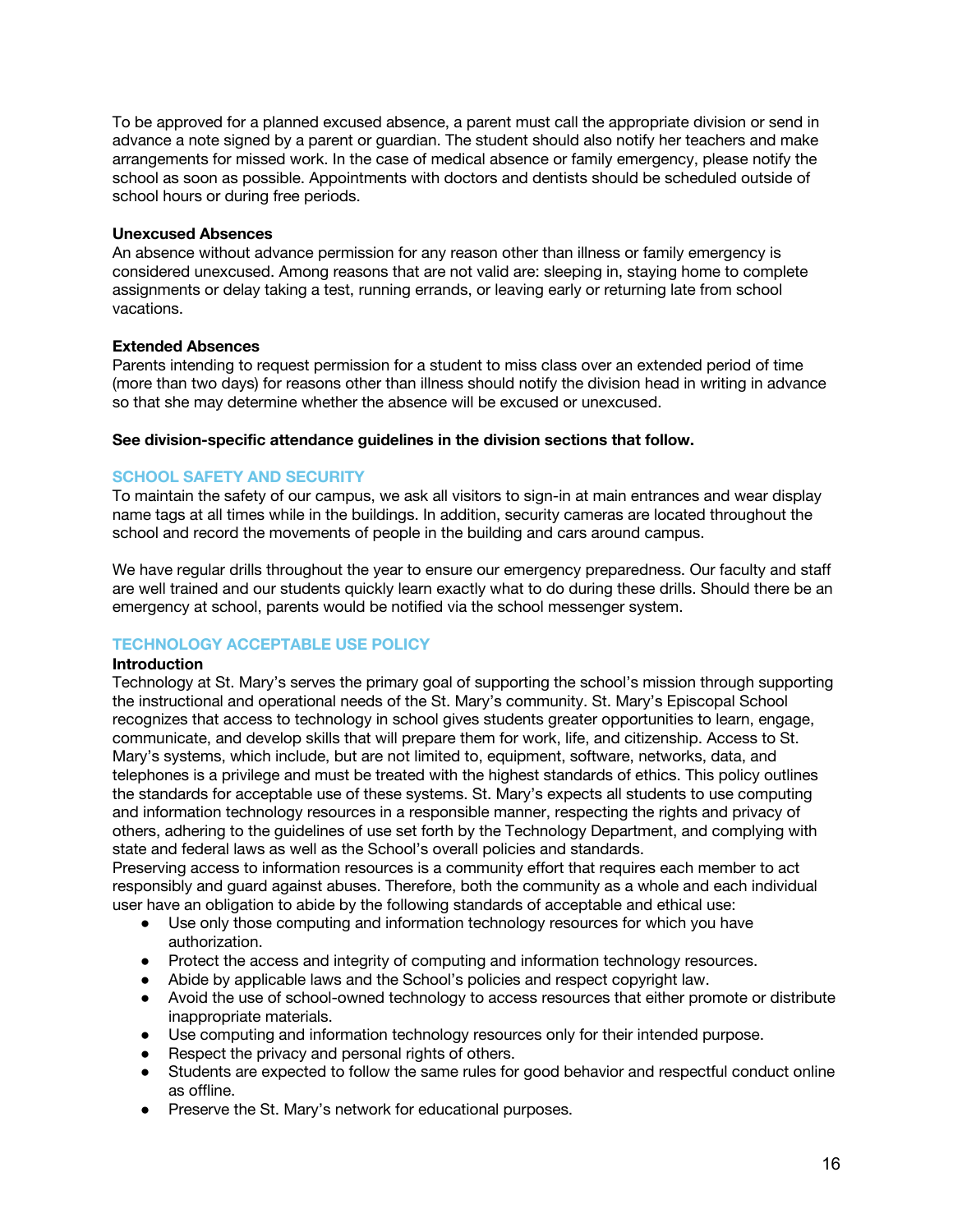And further, to understand that:

- All activity over the network or using school technologies may be filtered, monitored, and retained.
- Access to online content via the network may be restricted in accordance with our policies and federal regulations, such as the Children's Internet Protection Act (CIPA).
- St. Mary's makes a reasonable effort to ensure students' safety and security online but will not be held responsible for any harm or damages that result from the use of school technologies.
- Users of the school network or other technologies are expected to alert the Technology Department immediately of any concerns for safety or security.
- Misuse of school resources and violation of this AUP may result in disciplinary action.

## **Technologies Covered**

The technologies that St. Mary's may provide include, but are not limited to, internet access, desktop computers, mobile computers or devices, video conferencing capabilities, online collaboration capabilities, message boards, cell phones, and email. The policies are intended to cover all available technologies, not just those specifically listed.

## **Technology Usage Policies and Guidelines**

All technologies provided by the school are intended for educational purposes. All students are expected to use good judgment and to follow the specifics of this document as well as the spirit of it: be safe, appropriate, careful, and kind; do not try to get around technological protection measures; use good common sense, and ask if you do not know.

## ● **St. Mary's Technology Equipment and Care**

- Students using St. Mary's owned devices agree to the following:
	- Students will not make any changes to software, operating system, or appearance of the device's user interface
	- Students will use extreme care when handling and using a St. Mary's device
	- Students will use approved search engines, such as Google, under the direction of her instructor
- All St. Mary's technology equipment is maintained by various software installed by the Technology Department in order to better serve and protect our community. This software includes, but is not limited to anti-virus, data encryption, and mobile device management (MDM) softwares. These softwares better enable the Technology Department to manage, update, and troubleshoot remotely to address issues in a timely manner.

#### **Personal Technology Equipment and Software**

- St. Mary's allows students in grades 8-12, as members of the Bring Your Own Device Program (BYOD), access the St. Mary's Student wireless network for academic purposes. In addition, St. Mary's allows students outside of the BYOD Program to bring personal devices on campus with teacher permission for academic purposes under direct supervision of her teacher.
- The Technology Department will serve as a resource for students in the BYOD program to be a first step for troubleshooting and technical support. However, the Technology Department will not repair any hardware related repairs and is not responsible for any damage to any device that is not owned by St. Mary's.
- Prior to bringing any device with a full operating system (MacOS or WinOS) on campus, a functioning antivirus program should be installed. If you have internet provided by AT&T or Comcast, these internet service providers provide free copies of antivirus programs for their customers. Please reach out to their customer service for details and support.
- Cell phones are permitted on campus, but are not allowed access to the St. Mary's wireless network. Please refer to each division's section of the handbook for the individual division specific cell phone policies.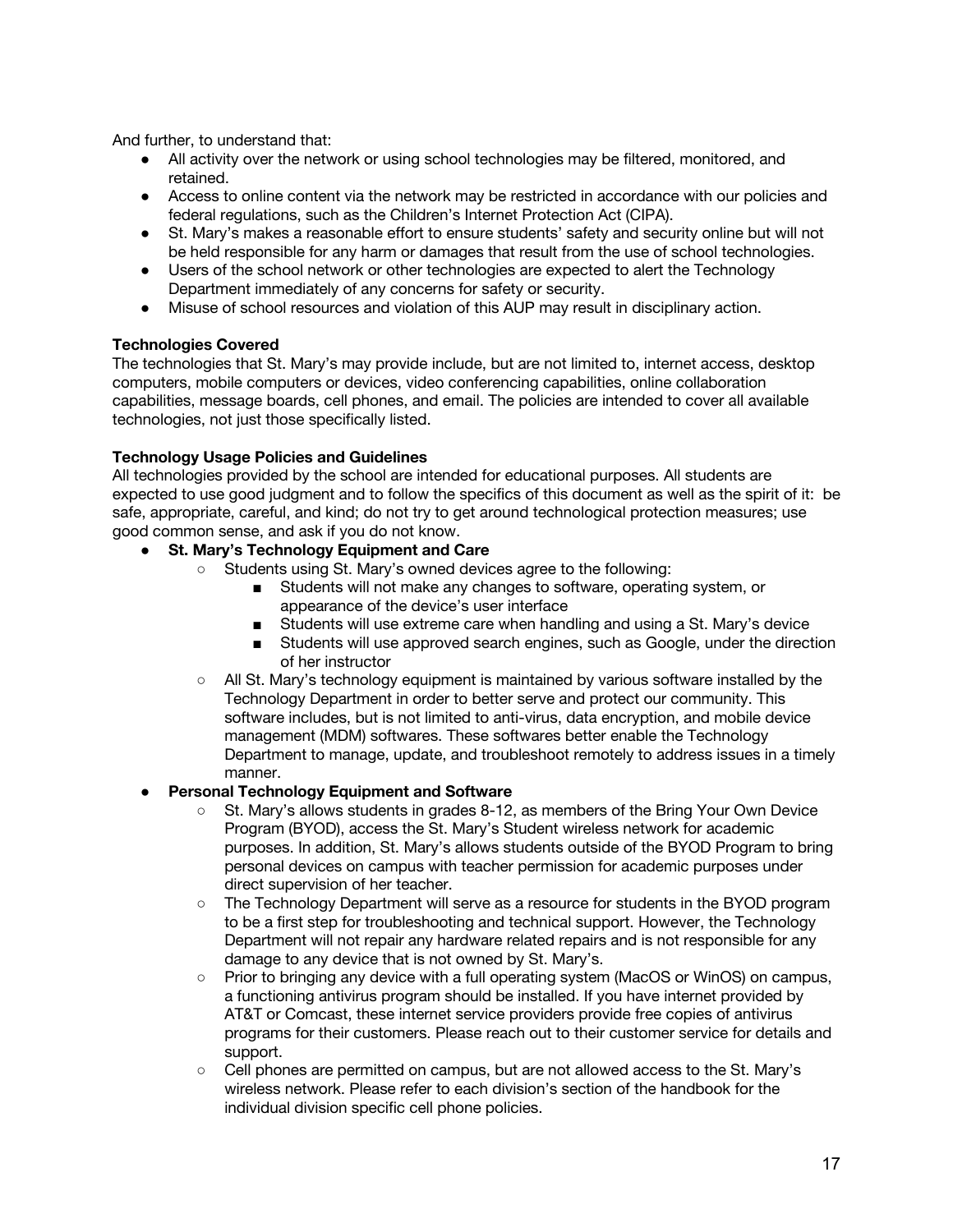- Quality of service and/or access to the St. Mary's network using personal non-BYOD devices is subject to change without notice to provide consistent service to St. Mary's and BYOD devices for academic purposes. Due to security reasons, personally-owned devices are limited to accessing local resources, and access to printers may be made available for printing from personal devices on an as-needed basis. While the technology department will attempt to ensure the compatibility of a personal non-BYOD device on the network, we cannot guarantee its operation or support any issues that may arise.
- Users are not permitted to connect any personal device to the physical network. Some examples would include, but are not limited to, a router, personal printer, or personal computer via ethernet cable. In addition, students should not use mobile hotspot or tethering solutions from their personal devices to connect to the internet or circumvent St. Mary's network restrictions and filtering policies. Such actions cause interference with the St. Mary's wireless network.

## ● **CIPA, Filtering/Monitoring and Data Privacy**

- St. Mary's is in compliance with the Children's Internet Protection Act (CIPA). CIPA mandates that all access to the internet and digital communications be filtered and monitored to protect students from inappropriate online content and communications. St. Mary's uses appliances that prohibit members of the community on the St. Mary's network from accessing websites containing materials that are inconsistent with the values of the School and the Children's Internet Protection Act (CIPPA). Filtering content means the filtering of keywords or blocking of web sites containing content that is, in the view of St. Mary's and CIPA, unacceptable for viewing, reading, or downloading. In commercial filtering products, the filtering is based on inappropriate categories and keywords. In addition to on-site monitoring and filtering, St. Mary's utilizes third-party vendors and software solutions for off-site monitoring and filtering of content on all St. Mary's devices and accounts.
- Users of St. Mary's computers, systems, and accounts have no rights, ownership, or expectations of privacy to any data including personal data that is, or was, stored on a St. Mary's device, school network, cloud-based storage solutions, or any school issued applications. Users are given no guarantees that any data will be retained or destroyed.
- St. Mary's Technology equipment, email and voicemail accounts, and computer hard drives and St. Mary's network drives may be examined by the Technology Department as part of scheduled repairs, updates, and/or maintenance.

## **Third Party Vendor Information Access**

- St. Mary's shares specific user data with third-party applications/vendors when appropriate to provide various services and products to assist with achieving the mission of St. Mary's*.* This includes, but is not limited to, Google's G Suite for Education Core Apps, G Suite Additional Apps, Senior Systems (Student Information System), Learning Management Systems, and other applications that support instruction and operations. For a complete list, please contact the Technology Department.
- St. Mary's provides every student with a G Suite account for management and access in our various platforms and services. Access to these accounts are shared with the student when it becomes necessary for their grade level.
	- SMP- Grade 2: Accounts are created, with only essential services enabled for academic purposes. Email is not active on these accounts.
	- Grades 3-12: GSuite Core Services, including email, are turned on with age appropriate restrictions applied in accordance with CIPA. Additional Google Services may also be activated for academic purposes.
	- Signing the Re/Enrollment Contract provides parental consent for St. Mary's to create an @stmarysmemphis.net account on behalf of the student. Having a GSuite account is a vital component of our academic program and is a requirement for all students.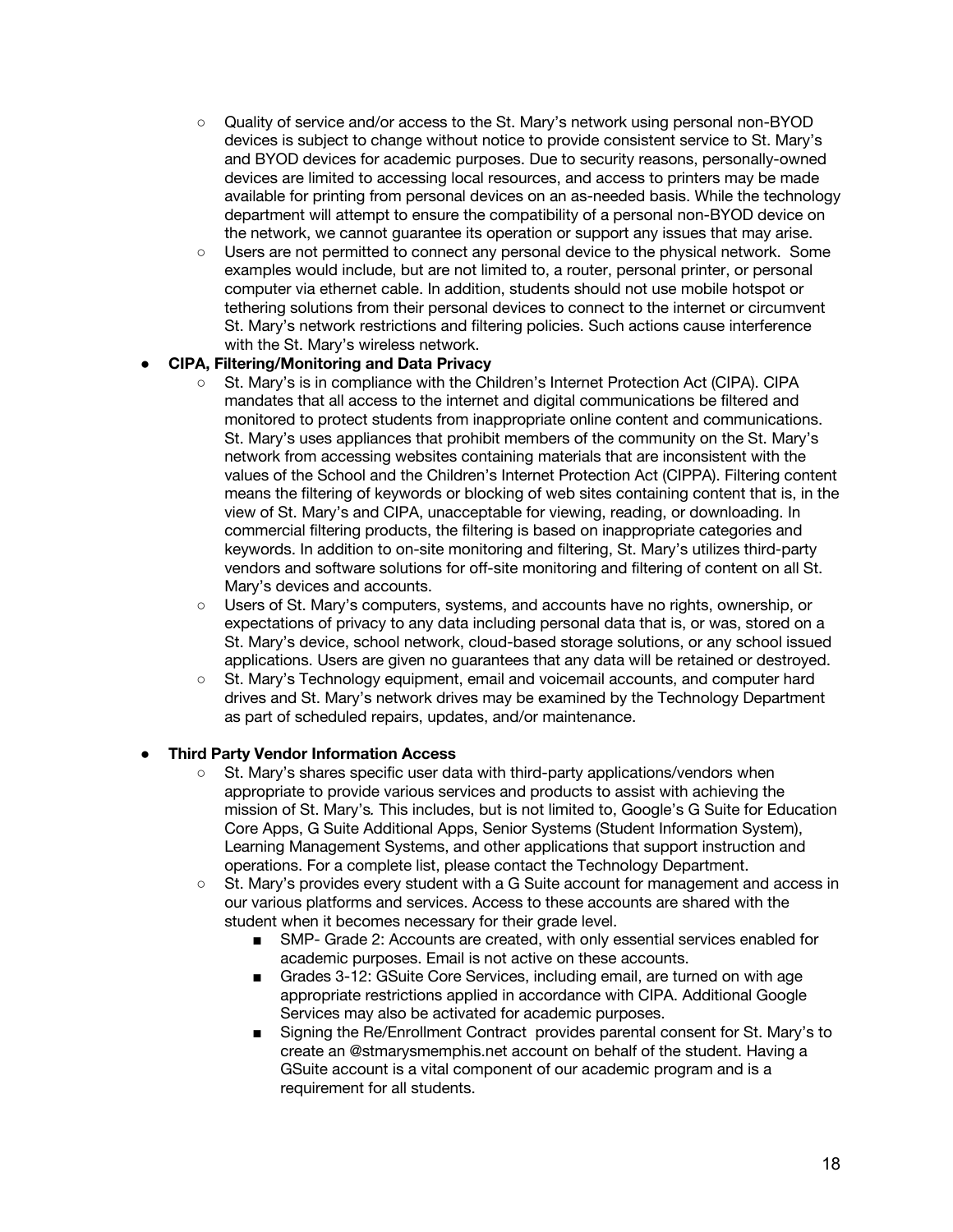- Please reach out to Justin D. Whitford, Director of Technology, with any questions about any services provided.
- **Email**
	- St. Mary's provides all students, when appropriate, with email accounts for the purpose of school-related academic communication only. Personal communications and personal business should not occur using the St. Mary's provided email address. Availability and use may be restricted based on school policies and should be used with care. Users should not send personal information, should not attempt to open files or follow links from unknown or untrusted origins, should use appropriate language, and should only communicate with other people as allowed by the school policy. Users are expected to communicate with the same appropriate, safe, mindful, courteous conduct online as offline. E-mail usage is monitored and archived.

## **Security Policy**

- Users are also expected to take reasonable safeguards against the transmission of security threats over the school network. This policy includes not opening or distributing infected files or programs and not opening files or programs of unknown or untrusted origins. If you believe a computer or mobile device you are using might be infected with a virus, please alert the Technology Department. Do not attempt to remove the virus yourself or download any programs to help remove the virus. Network access may be limited or terminated if malicious content is detected or bandwidth usage affects the rest of the network.
- Access to St. Mary's physical and wireless network should be limited to only authorized members of the community noted below and passwords for these networks should not be shared with constituents outside of the member group.
	- SMSFAST Faculty and Staff
	- SMSStudent Students
	- SMSGuest Guests
- Users should not connect any device to any wall or floor port without permission from the Technology Department.
- Users should use extreme caution when attempting to download or run .exe, .dmg. pkg programs over the school network or on to school resources without express permission from the Technology Department. You may be able to download other file types, such as images or videos. For the security of our network, download such files only from reputable sites and only for education purposes. If you are ever in doubt, please see a member of the Technology Department.
- St. Mary's must approve and allow each GSuite app/extension for use on St. Mary's devices and accounts to mitigate security vulnerabilities in regards to the data each app/extension may have access to on the device or GSuite account. Google Applications/Extensions requests may be made by submitting a request to our help desk. The link for our help desk can be found in the St. Mary's bookmarks folder in Chrome. The Technology Department will review all approved extensions annually to authorize each extension's access to user data.

## ● **Social / Web 2.0 / Collaborative Content**

○ Recognizing the benefits collaboration brings to education, St. Mary's Episcopal School may provide users with access to web sites or tools that allow communication, collaboration, sharing, and messaging among users. Users are expected to communicate with the same appropriate, safe, mindful, courteous conduct online as offline. Posts, chats, sharing, and messaging may be monitored. Users should be careful not to share personally-identifying information online.

## **Printing Policy**

○ All students have access to print to St. Mary's printer/copiers located in some classrooms and libraries for academic purposes. Students should receive permission from each classroom teacher prior to sending a print job to a classroom printer. In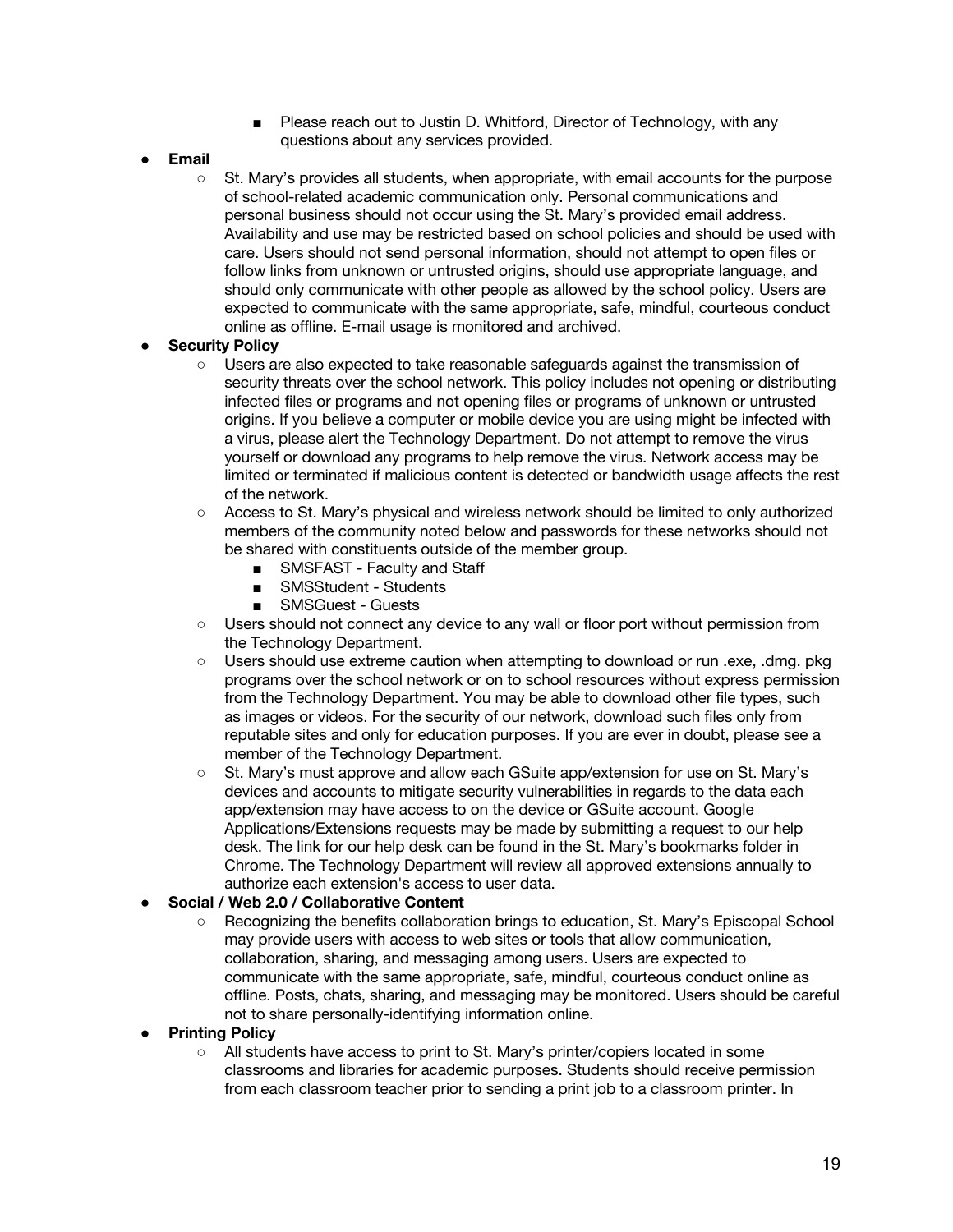addition, students should always be physically present in the room where the printer is located when sending a print job to a printer.

- All students should be mindful of the following when executing a print job:
	- Is the job for academic or St. Mary's purposes?
	- Am I printing to the correct printer?
	- Am I only printing what is necessary?

## **Copyright and File Sharing**

- Students are required to follow copyright laws around all media including text, images, programs, music, and video. The downloading, sharing, and posting online of illegally obtained media is against the Technology Responsible and Acceptable Use Policy.
- In an academic setting, copyright laws allow for the limited use of copyrighted works under the "fair use" clause in school related works, however, students should always cite the work of others that have been used in their assignments.

## ● **Plagiarism**

○ Students should not plagiarize (or use as their own, without citing the original creator) content, including words or images, from the internet. Students should not take credit for things they didn't create themselves or misrepresent themselves as an author or creator of something found online. Research conducted via the internet should be appropriately cited, giving credit to the original author. Failure to comply with St. Mary's plagiarism policy may result in disciplinary action.

## **Student Responsible Usage Agreement**

- Based on the policies outlined above, each student agrees to the following statements.
	- As a St. Mary's student, you understand that you must:
		- I respect and agree to live by the principles of the Honor Code, and the mission of the school.
		- I will communicate only in ways that are kind and respectful.
- I will not post any type of media that would represent myself or my school in an inappropriate manner.
	- I will report any threatening or inappropriate communications, posts, and other materials to a teacher or supervising adult.
	- I will be a responsible digital citizen, and I will help others be responsible citizens. I will not send, write, access, or collect material that can be hurtful or offensive to someone or inappropriate for a minor. If I see anyone that is not following this rule, I will immediately tell the teacher or a supervising adult.
	- I will not intentionally access, transmit, copy, or create material that violates the school's mission or Honor Code (such as messages that are rude, threatening, harassing, bullying, discriminatory, or inappropriate).
	- I will not intentionally access, transmit, copy, or create material that is illegal (such as stolen materials, or illegal copies of copyrighted works).
	- I will not send spam, chain letters, or other mass unsolicited messages from your St. Mary's email account.
	- I will not buy, sell, advertise, or otherwise conduct business from your St. Mary's email
	- I will not access social networking sites (such as Facebook, Instagram, Snapchat etc.) while in class. St. Mary's encourages each student to use her time at school wisely and to refrain from using technology for entertainment during school hours.
	- I will not waste or abuse school provided computer, network, or printer materials (for example, you will not print unnecessary copies).
	- I will receive permission from a teacher before printing to a classroom printer and will be in the room when printing to a classroom printer.
	- I will not waste or abuse school provided internet access (for example, you will not stream video for entertainment purposes).
- Respect and protect the privacy of others.
	- I will use only the assigned accounts.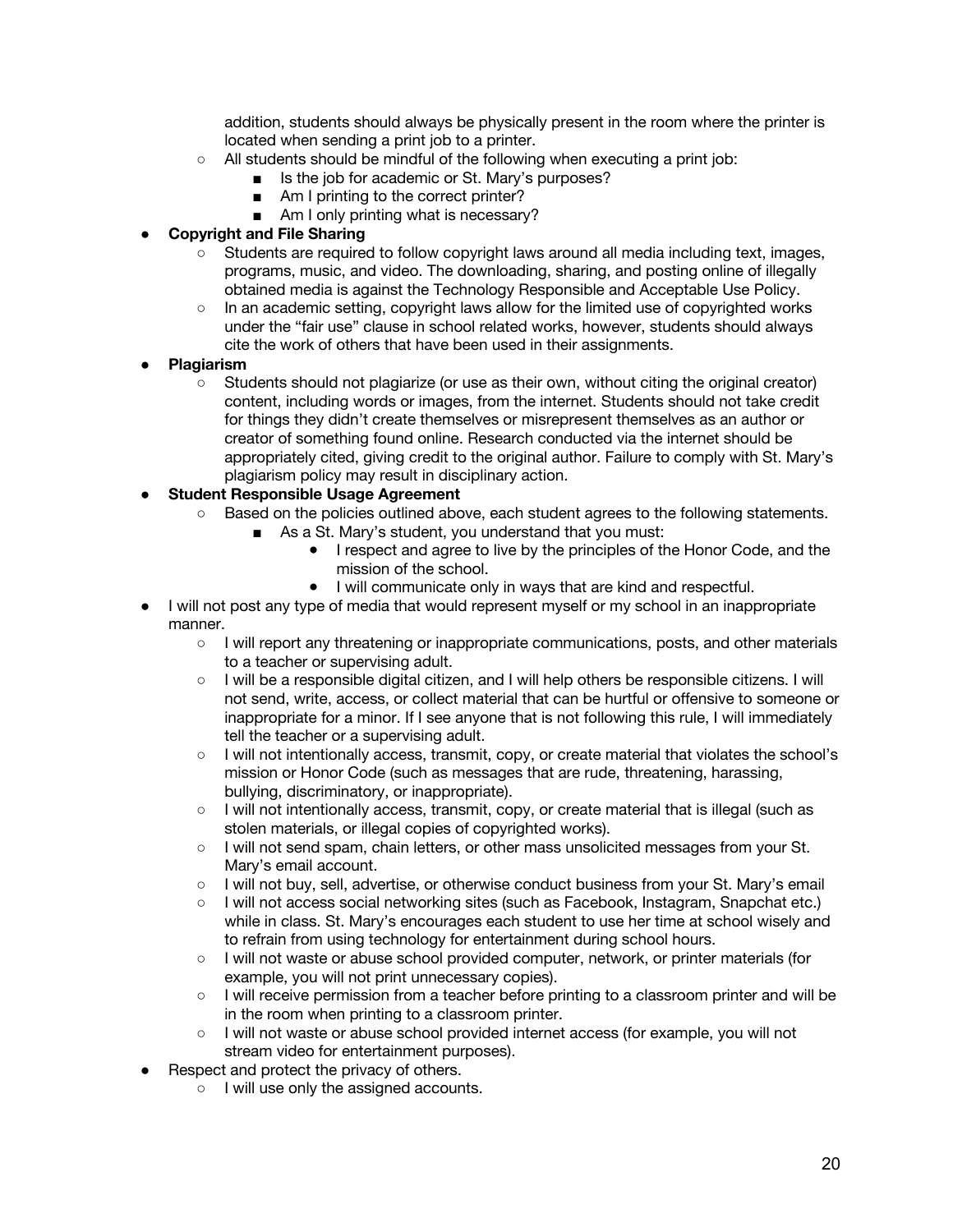- I will not view, use, share, or copy passwords, data, or networks for which you are not authorized.
- I will not create or upload any post or media that includes a St. Mary's staff or faculty member's name or image.
- I will not distribute private information about myself and/or others. This includes passwords and personal information such as addresses, the name of my school, and telephone numbers. If I believe that someone else knows or has shared private information, I will report that to a faculty member immediately.
- Respect and protect the integrity, availability, and security of all electronic resources.
	- I will report security risks and any misuse of computers or computer resources to a faculty member or the technology department. Misuse would include (but is not limited to) unauthorized access to other people's files or passwords, theft of data, passwords or equipment, vandalism, or spreading of viruses.
	- I will not destroy, damage, or modify data, networks, or other resources that do not belong to me.
	- I will not use a mobile device as a hotspot while on campus to connect to the internet.
- Respect and protect the intellectual property of others.
	- I will not infringe on copyrights (for example, making illegal copies of images, text, music, games, or movies).
	- I will attribute sources appropriately.
- **Compliance Statement**
	- It is the responsibility of each student to follow all instructions and directives issued by the Technology Department from time to time to ensure proper use and security of St. Mary's equipment, network, and data.

## **Limitation of Liability**

St. Mary's will not be responsible for damage or harm to persons, files, data, or hardware. While St. Mary's employs filtering and other safety and security mechanisms and attempts to ensure their proper function, it makes no guarantees as to their effectiveness. St. Mary's will not be responsible, financially or otherwise, for unauthorized transactions conducted over the school network.

#### **Consequences for Violations of this Policy**

Violations of these rules will result in disciplinary action, which may include the loss of a student's privileges to use the school's information technology resources. Furthermore, St. Mary's students who access, transmit, copy, or create material that violates the school's mission, handbook or Honor Code, such as messages that are rude, threatening, harassing, bullying, discriminatory, inappropriate, or pornographic will be subject to disciplinary action that may result in suspension or expulsion as well as civil and criminal legal action.

## **DISTANCE LEARNING TECHNOLOGY ACKNOWLEDGMENT AND CONSENT**

St. Mary's is committed to protecting our students' privacy and to providing a safe virtual learning environment should school closure be necessary. This document outlines the expectations and requirements for participation in distance learning. Adapting to changes, including the evolving COVID-19 pandemic or other future pandemics, will be important, and we expect to communicate with families on a regular basis. As a part of this learning, we must utilize third parties, many of whom are out of our control. While we have undertaken a vetting process, we must acknowledge that no system is "perfect," and students must continue to utilize healthy computing practices. As the circumstances surrounding COVID-19 continue to evolve, we may update this document and our practices.

**Acceptable Use**. Participation in distance learning is a privilege, and students and families must adhere to our policies and practices while engaged in virtual schoolwork. Students must abide by all rules and policies set forth in St. Mary's Student Handbook, as amended from time to time, including but not limited to the *Honor Code*, the *Technology Acceptable Use Policy*, the *Student Responsible Usage Agreement*, and the *Communications, Photography, Video, Recordings, and Social Media Policy*, as well as applicable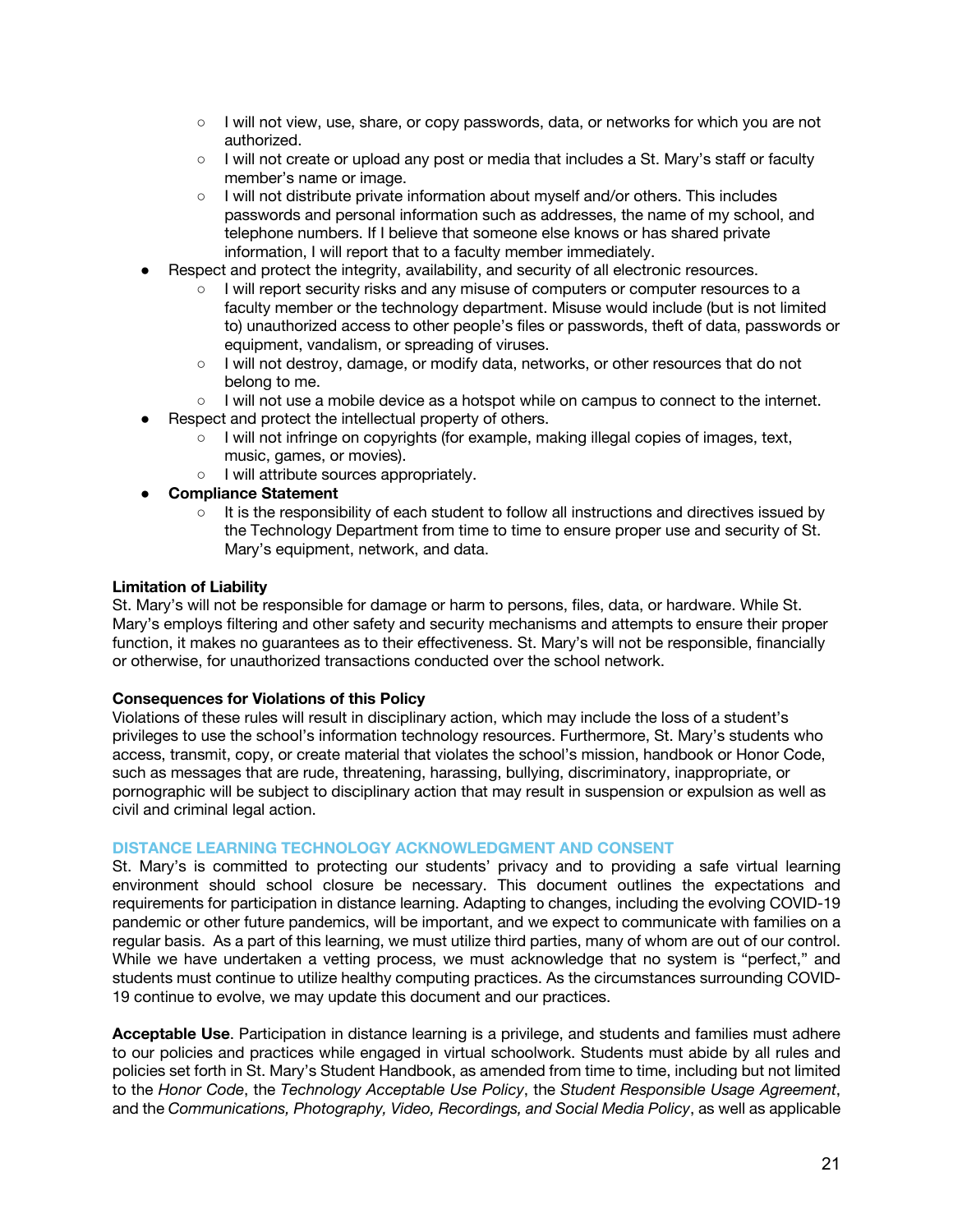laws. Students who violate school policy or rules during distance learning may be subject to disciplinary action as set forth in St. Mary's discipline policy in the Student Handbook. You acknowledge that St. Mary's may dismiss a student for non-compliance with this Distance Learning Technology Acknowledgement and Consent. Parent(s)/guardian(s) or students who have questions or concerns should contact Justin D. Whitford, Director of Technology at jwhitford@stmarysschool.org.

**Synchronous Learning**. Because our distance education plans may include synchronous classwork, students must be available and online during normal school hours in accordance with our attendance policies and the Student Handbook.

**Technology Requirements**. Student technology requirements are set forth in the Technology Acceptable Use Policy in St. Mary's Student Handbook, the terms of which are incorporated herein. If you need assistance obtaining the necessary technological resources, please contact Justin D. Whitford, Director of Technology at jwhitford@stmarysschool.org.

**Online Learning Vendors**. We have carefully selected vendors to support and provide our online learning platforms. These platforms, applications, and web-based services are operated by third parties and not by the School. A list of our current online education vendors is below. This list of vendors is subject to change. We will inform you of the changes and any material effects that such change might have, implemented and continued use by the student shall be considered acceptance of these terms and understanding that all student conditions and obligations continue. These vendors may receive, use, and share personal information regarding the student and send email and other notifications, and you consent, and authorize St. Mary's to consent on your behalf, to the sharing of such information with, and receiving messages from, them. While we have carefully selected these vendors, the use of these services is at your own risk. We cannot guarantee the privacy or security of any information that is shared via these services, and you may wish to review their terms of service and privacy policies.

St. Mary's Current Online Vendors:

- Google
- Mosyle
- Community Brands- Senior Systems, Ravenna, Radius
- KhanAcademy
- NoodleTools
- ESET
- St. Mary's Device
- Active Directory (On-Prem)
- Tech-Logic
- Sirsi-Dynix
- MAISLIC
- ScreenCastify
- SeeSaw
- **Reflex Math**
- Typing Pal
- **BrainPop**
- Explain Everything
- Glogter
- PowerSchool Learning
- VoiceThread
- Wixie
- **EdPuzzle**
- School Docs
- Adobe Creative Cloud
- Extreme Networks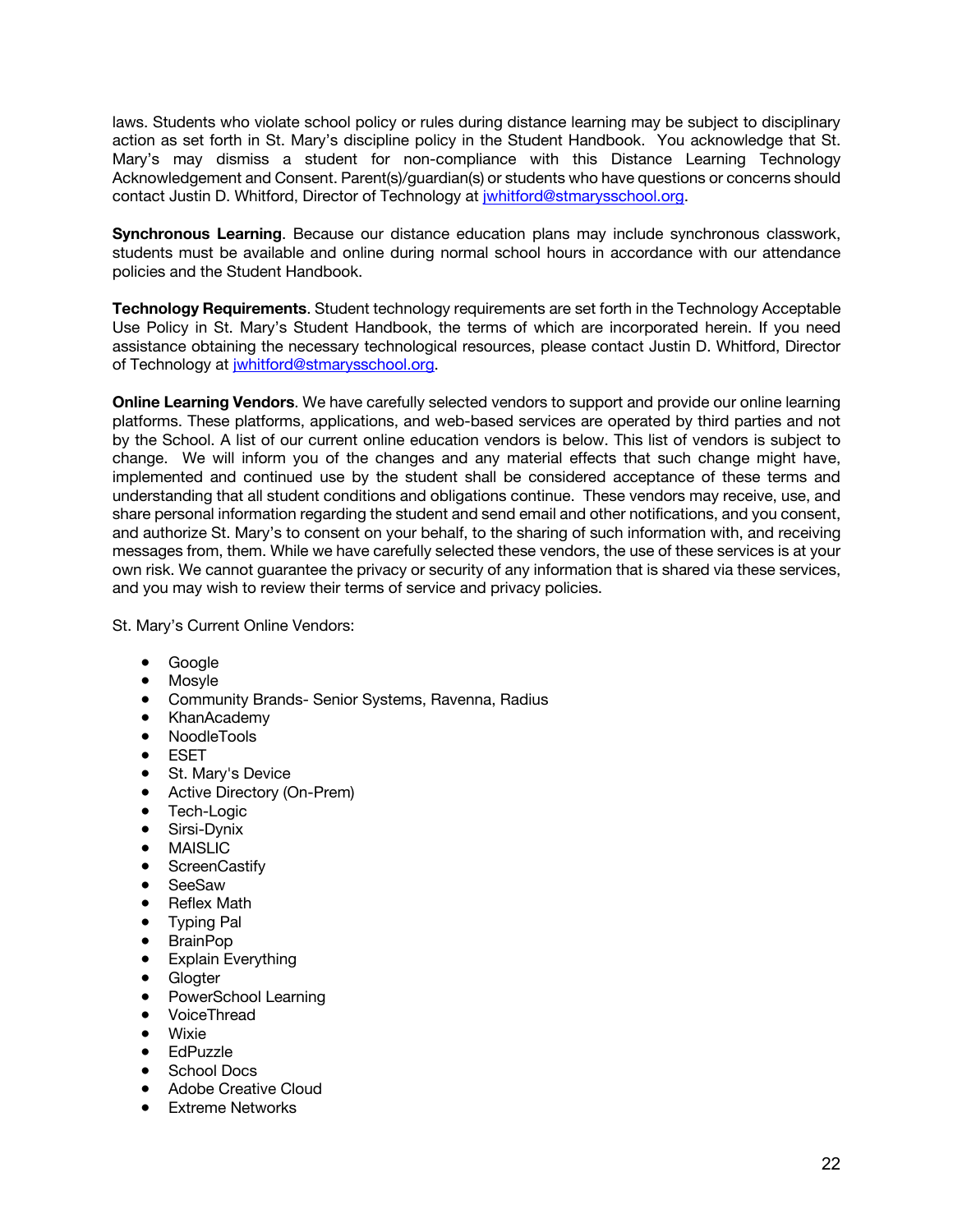- Heartland A Global Payments Company (MySchoolBucks)
- Sage Dining

**No Expectation of Privacy.** When using any of the online learning platforms, students should have no expectation of privacy. We may monitor and review any communications and content on or transmitted through the platforms.

**Informed Consent for Class Recordings.** By signing the Re/Enrollment Contract, you grant permission for St. Mary's, and/or any person(s) or entities authorized on St. Mary's behalf, to record the student's participation in St. Mary's coursework transmitted via any of the online platforms listed herein, as updated by St. Mary's from time to time, and you waive your right of nondisclosure of these records under federal law only for this purpose. Such recordings may consist of audio, video, or any combinations thereof. You understand that these recordings may be broadcast live during the class session and may be made available at a later date for students and teachers to review, or for other educational or marketing purposes. You grant permission for St. Mary's, and/or any other person or entity authorized by St. Mary's, to make copies in any form or media of the recording made of the student, including digitized copies or written transcriptions. Further, you understand that this recording is being made by St. Mary's for educational purposes and will be used by St. Mary's for educational purposes only.

**Passwords and Accounts.** Students may be required to create accounts to use certain platforms. In some instances, the student will create her own account for the platform. However, in other instances, students will login under the School's account. Students are prohibited from the following:

- 1. using another student's account(s)
- 2. allowing another student to use her account(s)
- 3. sharing passwords with others

**Acknowledgement and Consent.** By signing the Re/Enrollment Contract, you acknowledge that you have read, understood, and agree to abide by the requirements described above. You also release St. Mary's Episcopal School and its staff from all liability and claims with respect to the distance education offerings. Finally, you consent to the use of the third-party services described above and appoint St. Mary's Episcopal School as your agent for purposes of consenting to these services and the collection of student information.

## **COMMUNICATION, PHOTOGRAPHY, VIDEO, RECORDINGS, AND SOCIAL MEDIA**

#### **Communication**

The Communication Department manages the brand reputation of St. Mary's Episcopal School. This includes social media profiles and handles, online account names and URLs, and any other form of public representation.

Use of the School's identity (formal or informal, print or digital) must be approved by the Communication Department. Any communications/media incorporating the St. Mary's name, logos, or school-related information must be approved by the Communication Department. Please contact the department for the latest versions of school logos and templates, and a current Style Guide. Contact Director of Communication Jennifer Parris at jparris@stmarysschool.org with questions.

### **Photography, Video, and Recordings**

St. Mary's respects the privacy of its students and families; therefore, families may opt out of having their daughters used in the School's marketing, including print and digital. Please let your division head know if you choose to opt-out.

The School does not allow personal or hired photography or audio or video recording on campus without advance written permission from the Director of Communications.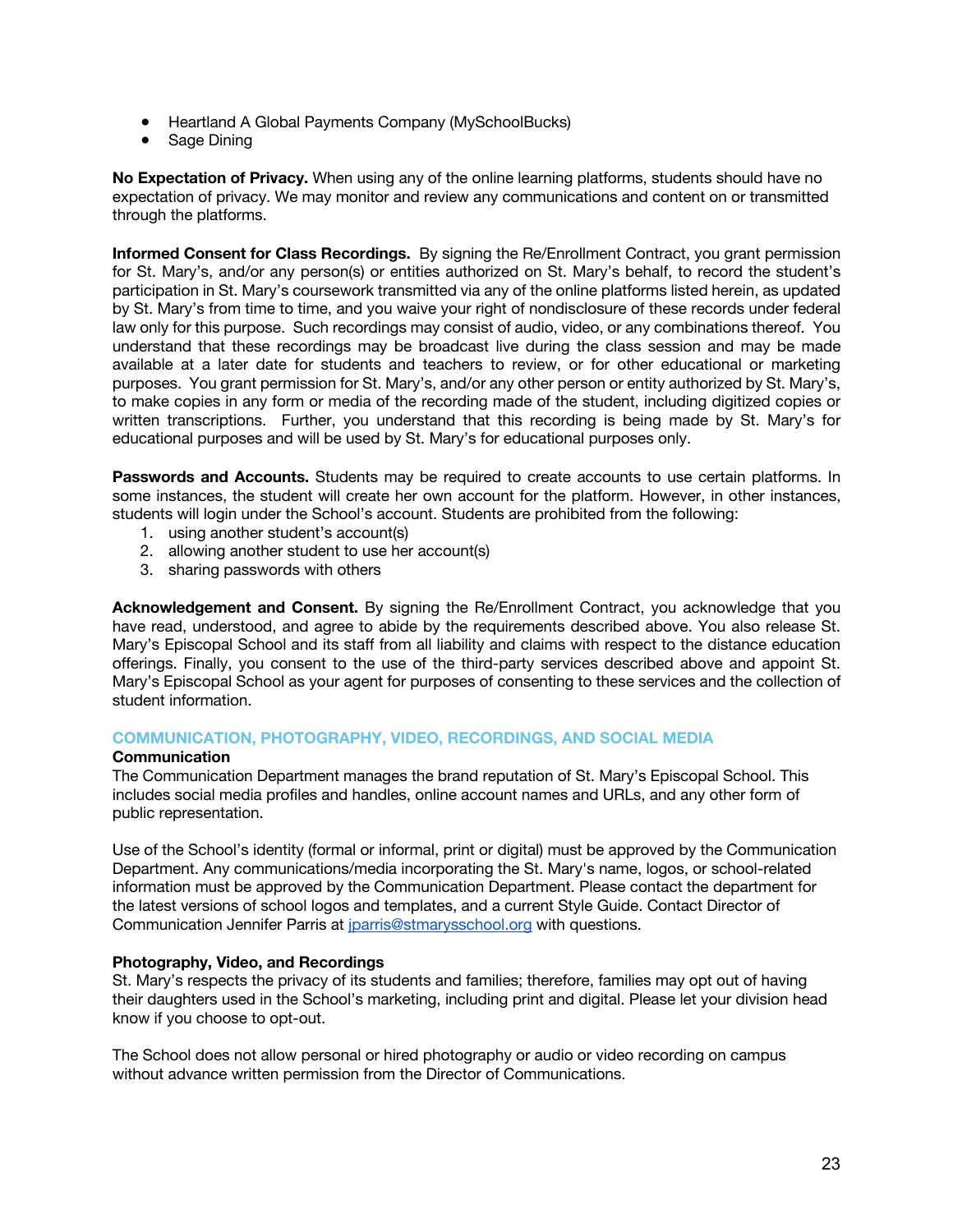**Voice and video recordings of meetings and conferences with faculty, staff, and administration are prohibited without advanced written permission from the Director of Communication.**  Photography, videography, recordings, and school marketing is handled by St. Mary's Communication Department.

## **The use of photography, videography, or recordings of St. Mary's online classes or meetings is strictly prohibited.**

## **Social Media and Publishing**

Only the Communication Department determines what will be posted to the School's social media accounts. Students and parents are prohibited from posting to social media St. Mary's related photographs and recordings of individuals other than those of themselves or their children. Please note that only the St. Mary's Communication Department is authorized to establish and manage social media profiles and accounts on behalf of the School. *Please check your social media accounts to ensure reference to St. Mary's is NOT included in your handle name/profile pictures, etc.* 

## **In an effort to keep both branding and voice consistent across all platforms, faculty, staff, parents and students should not create separate accounts for their classes, sports, or clubs; instead, content should be sent to the Communication Department for posting consideration on the main School accounts.**

St. Mary's students are expected to uphold the Behavior Expectations/Discipline/Responsibility standards set forth in the All-School Handbook while interacting on social networks. Online conduct should be consistent with the School's ideals, philosophy, and mission. Use good judgment online when posting personal information or your opinions. As a member of the St. Mary's community, your reputation, as well as that of the school, may be affected by your posts, uploads, tweets, photos, and comments. Published content that detracts from the reputation of the school, its personnel, or its students will be treated as misconduct and students may face disciplinary consequences.

#### **Newsletters**

St. Mary's will communicate to parents weekly through the all-school newsletter, *The SMS Express*. The email provides updates on what is happening on campus as well as important information by division and grade levels. In younger classrooms, teachers send frequent email communications designed to give you a lively snapshot of what is happening in the classroom.

#### **School Closure Announcements**

St. Mary's will make an independent decision regarding any school closures, late starts, or early dismissals. Announcements about school closures and emergency early dismissals will be communicated on the homepage of the St. Mary's website, through text message, the school messenger system, and push notifications via the school app. In the event of an unscheduled early dismissal, pick-up procedures will be communicated to parents this way, as well. In order to maintain an orderly dismissal, please do not come to the school until the school has communicated the best pick-up procedures.

In the event of severe weather (with or without warning sirens) during unloading or loading of carpools and dismissal of older students to their cars, we will keep girls in our care, having all students go to the pre-arranged Severe Weather Drill areas. Carpool lines and school dismissal will be paused, especially when lightning is present until it is safe to resume.

#### **Communication with Teachers**

St. Mary's is strongly committed to timely personal communication with parents to support the success of each student. We believe that the best results can be achieved when families and teachers work together toward specific goals. If you need to speak with a teacher, their email addresses are listed in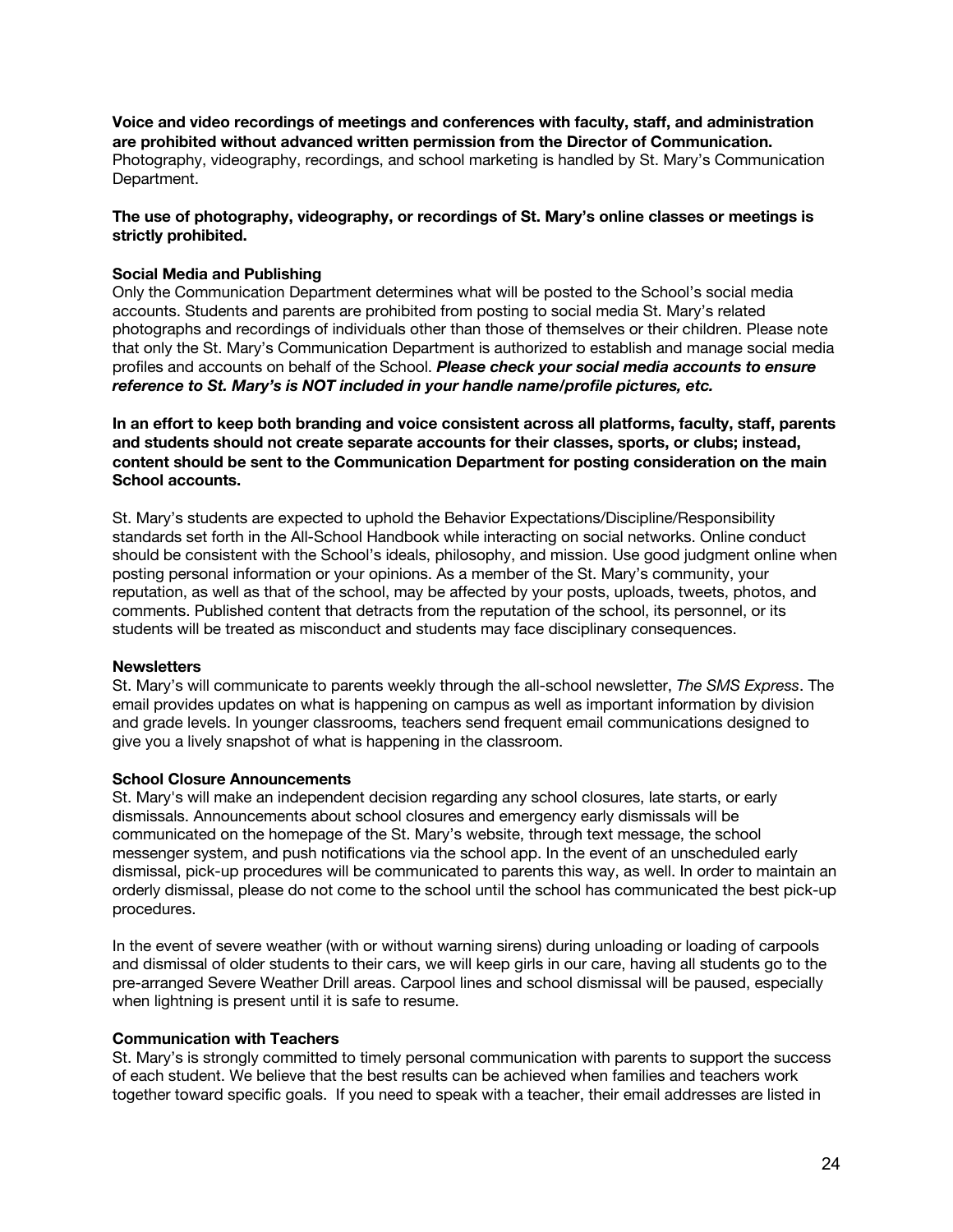the directory as well as on the St. Mary's website. Please allow a teacher 24 hours to address your inquiry. If you need more immediate attention, please contact the division office.

## **PARENT TEACHER CONFERENCES**

Each division sets up school-scheduled parent conference days to review progress. Conferences are critical to the parent-teacher partnership and we hope you will prioritize these days. A parent may be asked to attend additional conferences in response to situations that arise at school. **To ensure good communication, separated and divorced parents are expected to attend the same conference.** 

## **HEALTH AND WELLNESS POLICIES**

#### **Immunization Requirements**

Following the Episcopal Church's Executive Council's Immunization requirements, all students must be vaccinated in accordance with the United States Centers for Disease Control and Prevention's (CDC) Immunization Schedule. A student may be exempted from this vaccination requirement only by presenting a certificate from a licensed physician to the staff stating that due to the physical condition of the participant one or more specified immunizations would endanger the participant's life or health.

All students must provide the school with an up-to-date Tennessee Immunization form before the start of school. Out of state or foreign Immunization records will not be accepted.

The following are guidelines from the Centers for Disease Control and Prevention, Shelby County Health Department, and the St. Mary's Health Center.

What you can do at home to be prepared for illness:

- Check your daughter for illness before sending her to school.
- Have a reliable thermometer on hand to check for fever.
- Teach your child to cover her coughs and sneezes, wash hands often, to not touch her face, and not share food or drink.
- Plan now for childcare at home before your child becomes ill.
- Check first with your family's healthcare provider if your daughter is showing signs of illness.
- Call or email your daughter's division office if she is sick at home.
- Let us know what illness your daughter has so we can be on the watch for that illness in the classroom.

General Illness – Do not send your daughter to school with these symptoms:

- Fever 100 degrees or higher
- Vomiting and/or diarrhea
- Strep throat
- Unexplained rash
- Skin infections
- Undiagnosed redness or swelling of the eye
- Severe congestion
- Productive cough
- Feeling unwell and not up to a day at school

Returning to School – Your daughter may return to school:

- 24 hours after being fever free without the aid of acetaminophen and/or ibuprofen
- 24 hours after last vomiting or an episode of diarrhea and back eating regular food
- 24 hours after starting antibiotics for pink eye, strep throat or other bacterial infections
- 24 hours after regaining strength and normal activity
- 24 hours after being discharged from the hospital or emergency department
- With doctor's note after treatment of severe bacterial infection of the skin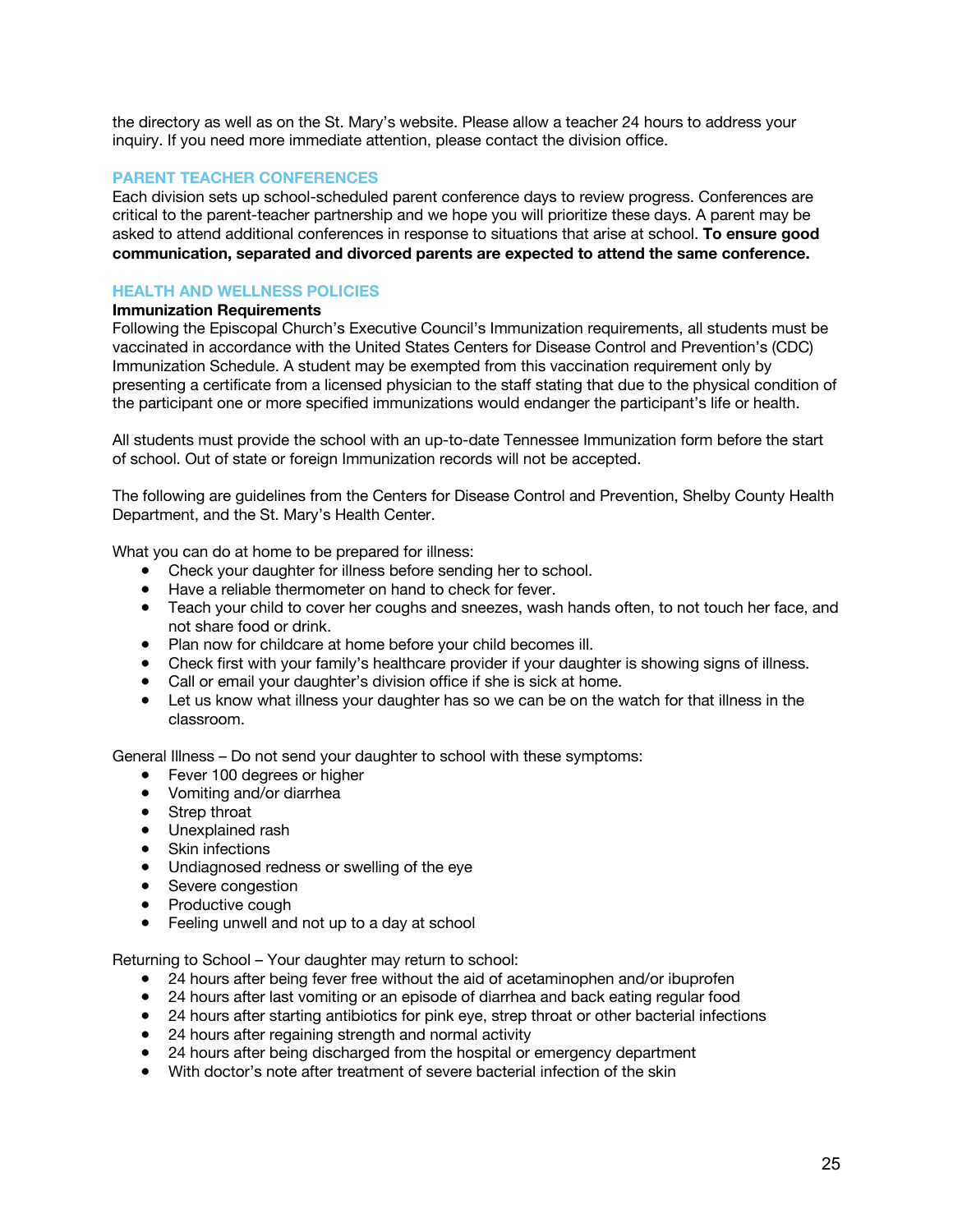If your daughter returns to school too soon she may slow her own recovery, infect her classmates, or catch another infection more easily. We will send your daughter home if she returns to school too soon, for her health and the health of her classmates.

Remember, if your daughter is not well enough to be at school, she is not well enough to attend birthday parties, sleepovers, sports practices/games, or activities that put her into contact with other children. Working together, we can slow and possibly stop the spread of many communicable illnesses. Please contact the St. Mary's Health Center if you have any questions.

Judy Bearman, RN Director of Health Services jbearman@stmarysschool.org 537-1457

Mary Nease, RN ECC/LS Nurse 537-1457

Caroline Williams, RN and Barbara Guyton, RN MS/US Nurses msusnurse@stmarysschool.org 537-1433

## **Food Allergy Policy**

St. Mary's Episcopal School recognizes that food allergies can cause serious life-threatening conditions for some students. To keep our students safe so that they can focus on learning and development, St. Mary's will strive to limit those foods that have been determined to cause life-threatening allergic reactions in these students, and while we cannot make any guarantees, we will do the best we can to limit exposure.

Peanuts and tree nuts can be an especially difficult food to limit; however, St. Mary's will strive to be a nut sensitive environment on both the north (Early Childhood and Lower School) campus and south (Middle School and Upper School) campus. St. Mary's will strive to be nut free in the cafeteria programs and at all receptions, programs, or special events during normal school hours.

South Campus:

- Individual students, faculty, and staff may bring nuts and nut/peanut products for lunch and snacks for their personal consumption only.
- Foods served at receptions, fundraisers, birthday celebrations or food that is to be shared with other students must be nut/peanut free.
- Each student with a diagnosed food allergy will have a comprehensive Individualized Health Plan developed to meet her health needs; this will include an Action Plan to treat possible reactions to food allergies.

North Campus:

- No foods, for personal consumption, celebrations or classroom use will contain nuts/peanuts, have been processed in a facility with nut/peanuts, or contain any nut/peanut oils, butters, or other nut/peanuts byproducts.
- Foods served at receptions, fundraisers, birthday celebrations or food that is to be shared with other students must be nut/peanut free.
- Each student with a diagnosed food allergy will have a comprehensive Individualized Health Plan developed to meet her health needs; this will include an Action Plan to treat possible reactions to food allergies.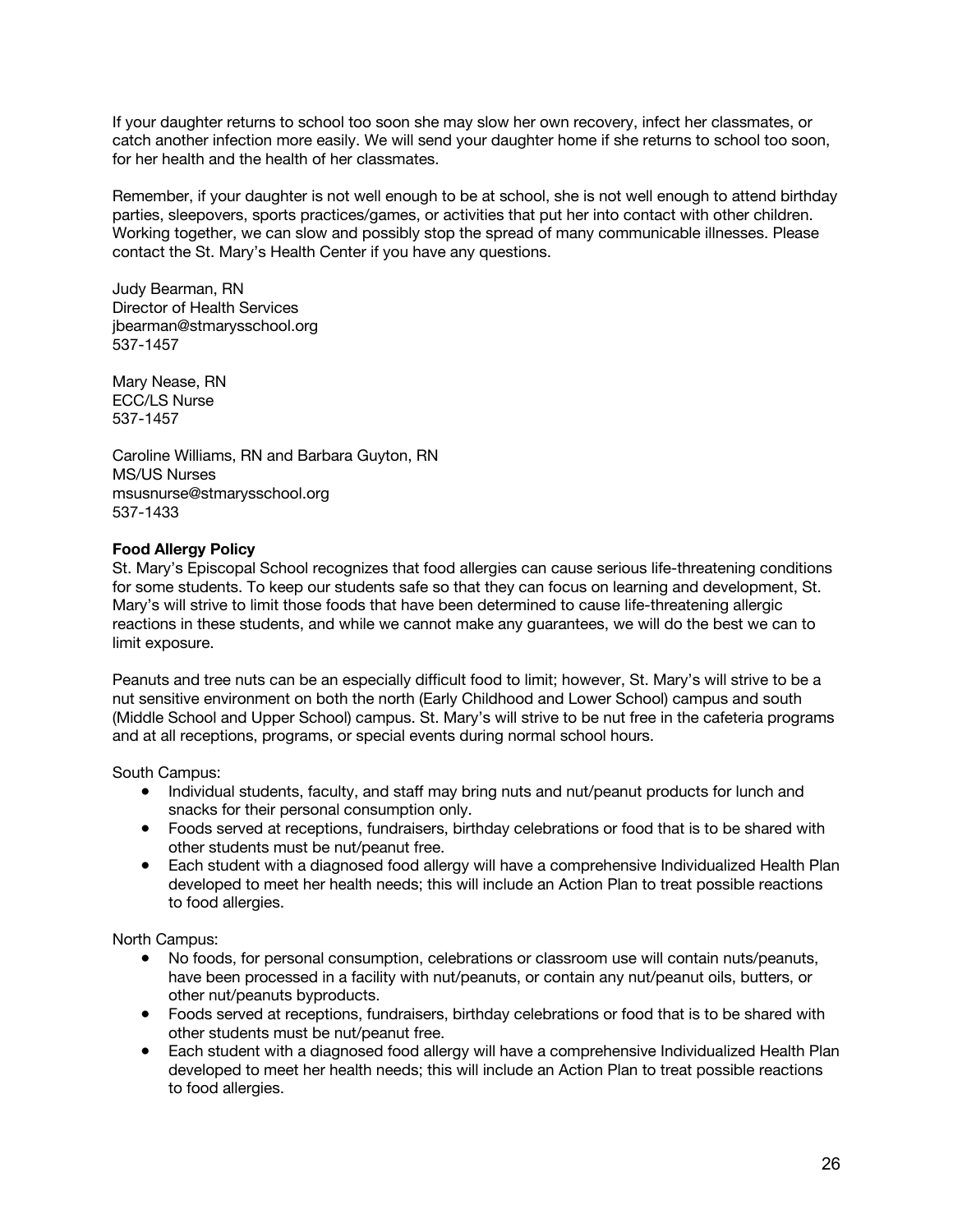## **Medication Administration Policy**

To support the student who must receive medications during school hours to promote optimal wellness. Whenever possible, medications, both prescription and non-prescription, should be dispensed at home.

**Protocol:** The school nurse, or those who have been trained by the school nurse, may assist the student in the self-administration of both prescription and non-prescription medication(s).

**Procedure:** The following steps must be taken for a medication to be dispensed at school.

No student may have prescription or non-prescription medication(s) on their person, in their purse or bookbag, or in their locker. The only exceptions are the following:

- Asthmatics may keep inhalers on their person for self-administration as needed, per doctor's orders.
- Those with severe allergic reactions to food, insects or other agents may keep an antihistamine (such as Benadryl) and an EpiPen on their person, per doctor's orders.
- Diabetics may use an insulin pump which is attached to their person, per doctor's orders.

The parent must supply and deliver to the Health Center all medications taken at school. Medications may not be sent to school in the student's book bag.

Non-Prescription Medication:

- The medication should be brought to school in its original container.
- The dosage information must be legible.
- The container must be labeled with the student's name and grade.
- The Non-Prescription Medication Authorization form must be completed and accompany the medication.

Prescription Medication:

- The medication must be brought to school in its original container.
- Prescription label must be intact with:
	- Student's name
	- Name of medication
	- Medication dosage
	- Route of medication
	- Time(s) to receive medication
	- Any alerts or warning labels must be legible
- The medication must be added to the student's SchoolDoc site before the medication can be brought to school.
- Medications will be kept locked, in the St. Mary's Health Center. A record of medication administration will be kept in the student's SchoolDoc site and will include: student's name, medication, dosage, date, and time of administration.
- At the end of the school year, the parent must pick-up the medication(s) from the respective Health Center.

The nurse, or in her absence a member of the St. Mary's staff, will distribute all medications according to these procedures. All medications will be kept in a locked cabinet and a record will be kept for each child any time a medication is dispensed. Teachers will be supplied with first aid supplies such as Band-Aids for the classroom. Teachers may not administer any medication in the classroom except EpiPen or assist with metered-dose inhalers.

#### **COUNSELING SERVICES**

As a component of its wellness program, St. Mary's has implemented non-disciplinary student assistance services to provide prevention, intervention, and referral for students who are having emotional, academic, or family difficulties.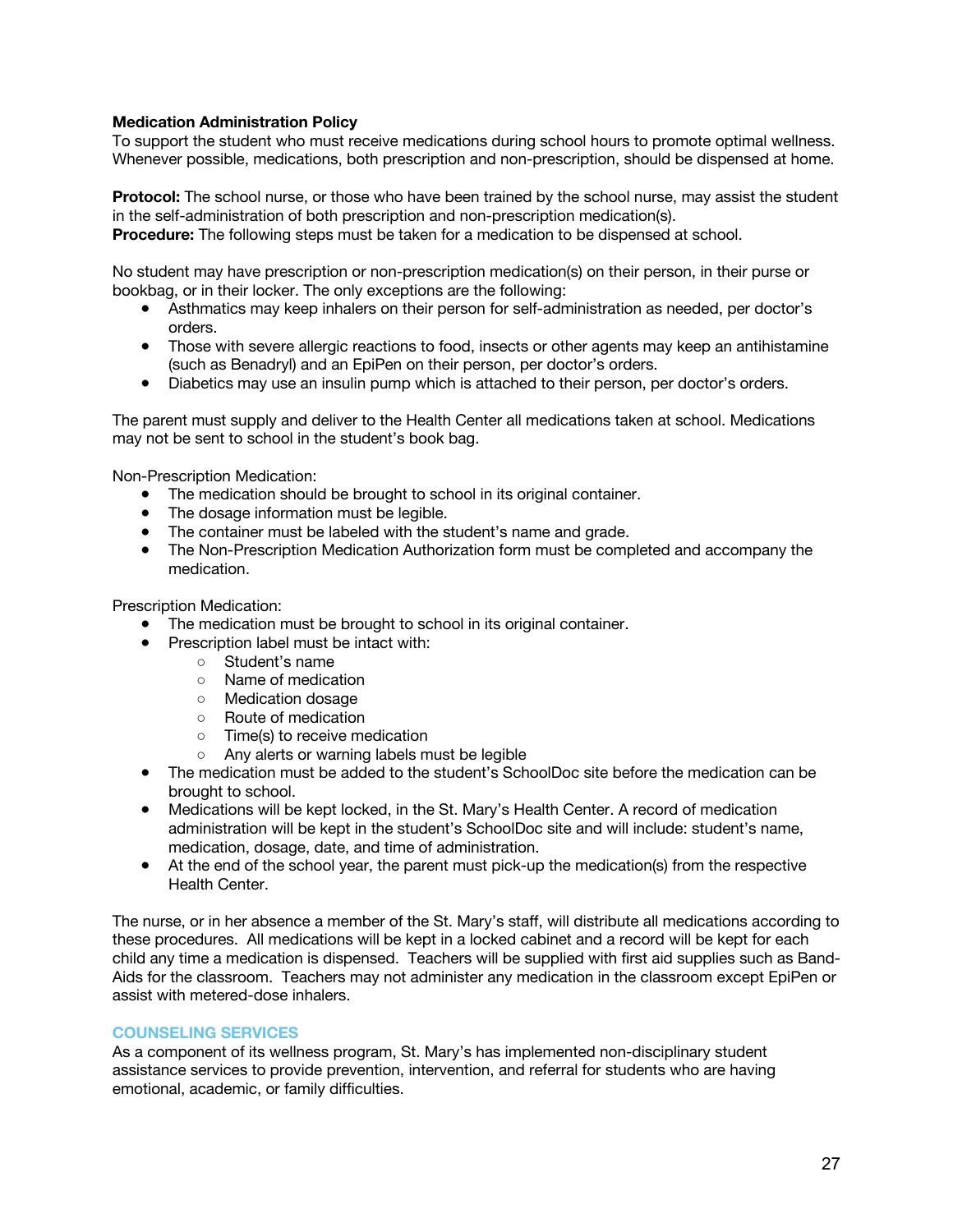- Prevention/education activities
- Consultations for parents and faculty
- Individual counseling for students
- Referral to appropriate professional services

Students and parents may seek confidential consultation or make inquiries about available services by contacting your division school counselor.

## **Bullying**

Bullying is defined as a behavior in which another person is *repeatedly* teased, intimidated, frightened, hurt, or excluded. Bullying is not acceptable behavior at St. Mary's. We, as a school, address these behaviors through our counseling services and in our Character Education program. If you or your daughter feels as though she is being bullied by another person on our campus, please notify your daughter's classroom teacher, Counselor, and/or Division Head immediately.

If a student is reported for bullying the investigation process is as follows:

- The Counselor and/or Division Head will take responsibility for investigating any unwelcome behavior reported by students, teachers, or parents.
- If the behavior is determined to be bullying (not just being bossy or unfriendly), the Counselor and/or Division Head will contact the parents of students who are the targets of bullying as well as those students being investigated.
- All incidents of bullying will result in appropriate consequences at the discretion of the head of each division. Repeated bullying will result in a mandatory parent conference with the student at fault and her parents with additional consequences at the discretion of the head of each division.

**Please note that the school is not at liberty to discuss the disciplinary actions taken in response to a reported offense.**

#### **PARENT VOLUNTEERS/FIELD TRIPS**

Field trips will be scheduled when they are appropriate to our curriculum. If you are driving or assisting with a trip **please do not bring your daughter's siblings.** Each driver is responsible for the Child Passenger Restraint Law located on the Tennessee Department of Safety website. (www.tennessee.gov/safety). The school requires proof of insurance and driver's license for all drivers on field trips.

#### **AUXILIARY PROGRAMS**

Auxiliary Programs at St. Mary's offers after-school care (After3), academic and non-academic activities (Specialty Classes), tutoring, and music lessons for St. Mary's students. In all divisions, After3 is available until 6:00 p.m. each regularly scheduled school day. All students receive a snack and engage in a wide range of activities including indoor and outdoor games, arts and crafts, reading, free time, and for our older girls, dedicated homework and study time. For all divisions, this program provides students with a safe and structured environment after school. During the school year, Auxiliary Programs offer a variety of Specialty Classes. If your daughter participates in a Specialty Class, she may attend After3 free of charge until her class begins. Pickup for classes is within 15 minutes of the end of the class. If your daughter is not picked up within 15 minutes, she may stay for the daily drop-in rate of \$20. During the school year, all programming concludes at 6:00 p.m. Please pick your daughter up on time to avoid late fees. All offerings and information on how to register is located on the St. Mary's website under Auxiliary Programs. For questions regarding any Auxiliary Programs, please contact Raquel Capocaccia, Director of Auxiliary Programs, at 901-537-1485.

#### **LOST AND FOUND**

Lost and Found items will be stored temporarily in the lost and found bins in each division office. Unclaimed items will be given to charity at the end of each quarter.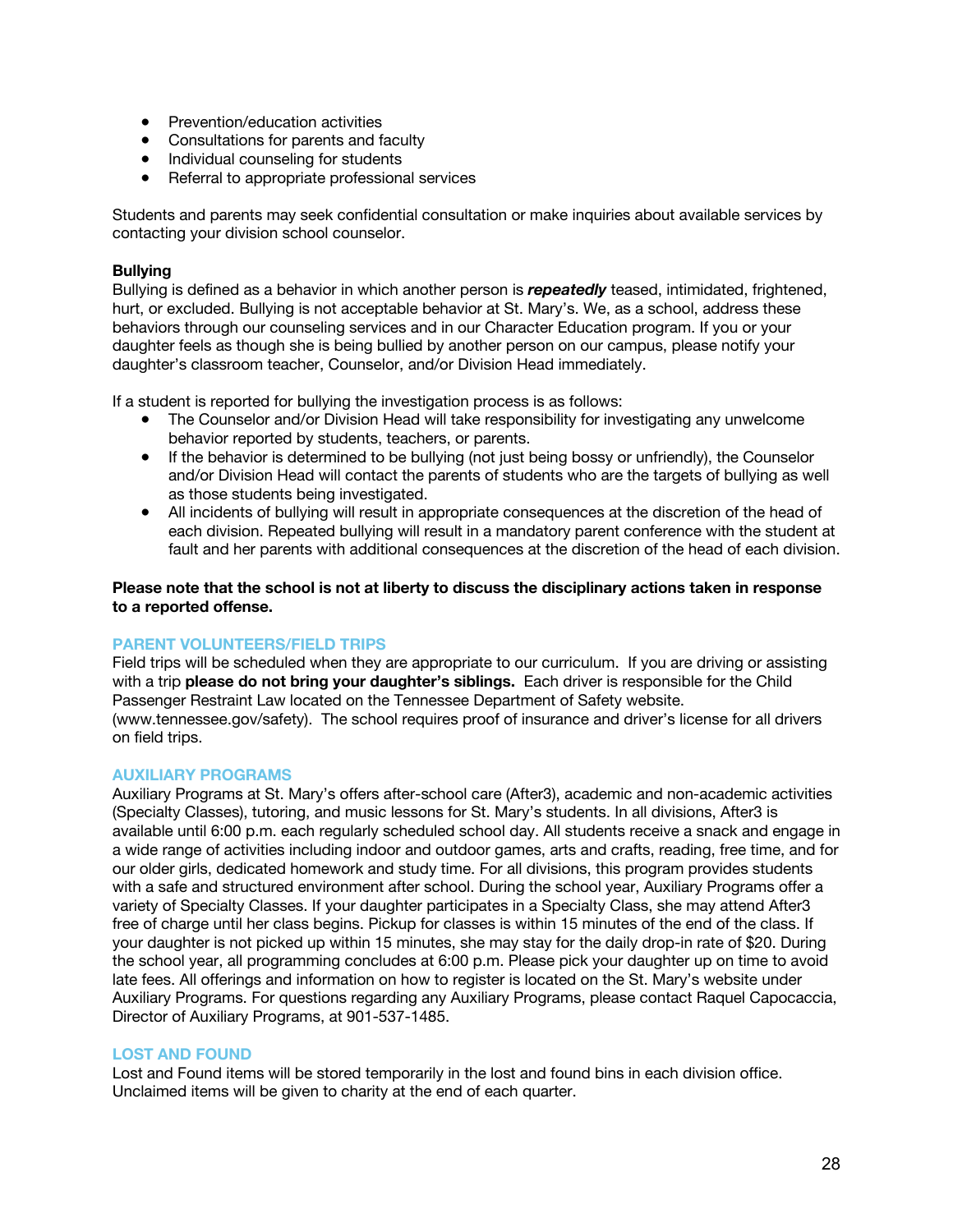## **DINING SERVICES**

Sage Dining is pleased to be a part of the St. Mary's Episcopal School community. They pride themselves in preparing high-quality dishes from fresh ingredients. The menus are constantly changing and may be found online through the St. Mary's website and app. For the 2021-2022 school year, students can choose to participate in the meal plan for the full year, fall semester, or spring semester. Any student currently enrolled in the meal plan who wants to opt-out for the spring semester, must notify the Business Office by November 1. Students not currently enrolled in the meal plan may opt-in at any time for a pro-rated charge. Sharing food from the dining hall with students who are not enrolled in the meal plan is considered an honor code violation.

### **INTERRUPTION OF ST. MARY'S OPERATIONS; UNFORESEEABLE EVENTS**

If any unforeseeable event or situation prevents St. Mary's from being open to the students or causes the permanent or temporary closing of the School, or otherwise adversely affects, limits, or precludes the School from remaining open or otherwise being able to maintain normal operations, St. Mary's may need to suspend, modify, or otherwise adjust St. Mary's policies in the best interests of the School, students, and employees. Unforeseeable events and situations that may require such measures include but are not limited to: natural disasters (for example, floods, earthquakes, hurricanes, severe weather events); epidemics, pandemics, including but not limited to COVID-19, public health emergencies, quarantines, and other similar events; war, terrorist acts, civil unrest, and other public acts of violence or acts of violence at or toward the School; government actions or orders; shortages of power, supplies, infrastructure, or other essential services or products; any other acts beyond St. Mary's reasonable control, including any force majeure, acts of God, or similar or dissimilar events. In such a situation or event, it also may become necessary in the judgment of St. Mary's to transition from in-person to remote and/or hybrid learning, extend the St. Mary's active term into periods that normally are considered vacation periods, and/or close or shorten the School's term/year.

#### **LEGAL POLICY**

St. Mary's seeks to support each student and her parents in matters related to school through regular and appropriate communication that informs while following legal guidelines. Because St. Mary's values the partnership with parents, all communications generated by the School will be distributed to all parents and legal guardians within legal guidelines. All divorced families will need to file a Permanent Parenting Plan with St. Mary's. In all matters, legal directives regarding custody issues, visitation, and communication will be followed.

#### **COMPLIANCE WITH FEDERAL, STATE, AND DIOCESAN REGULATIONS**

St. Mary's Episcopal School complies with Federal, State, and Diocesan regulations concerning reporting suspected cases of child abuse or sexual harassment. The school also complies with child custody decisions, environmental safety regulations, and asbestos abatement and OSHA regulation. Employment background checks and fingerprinting are required for all school personnel.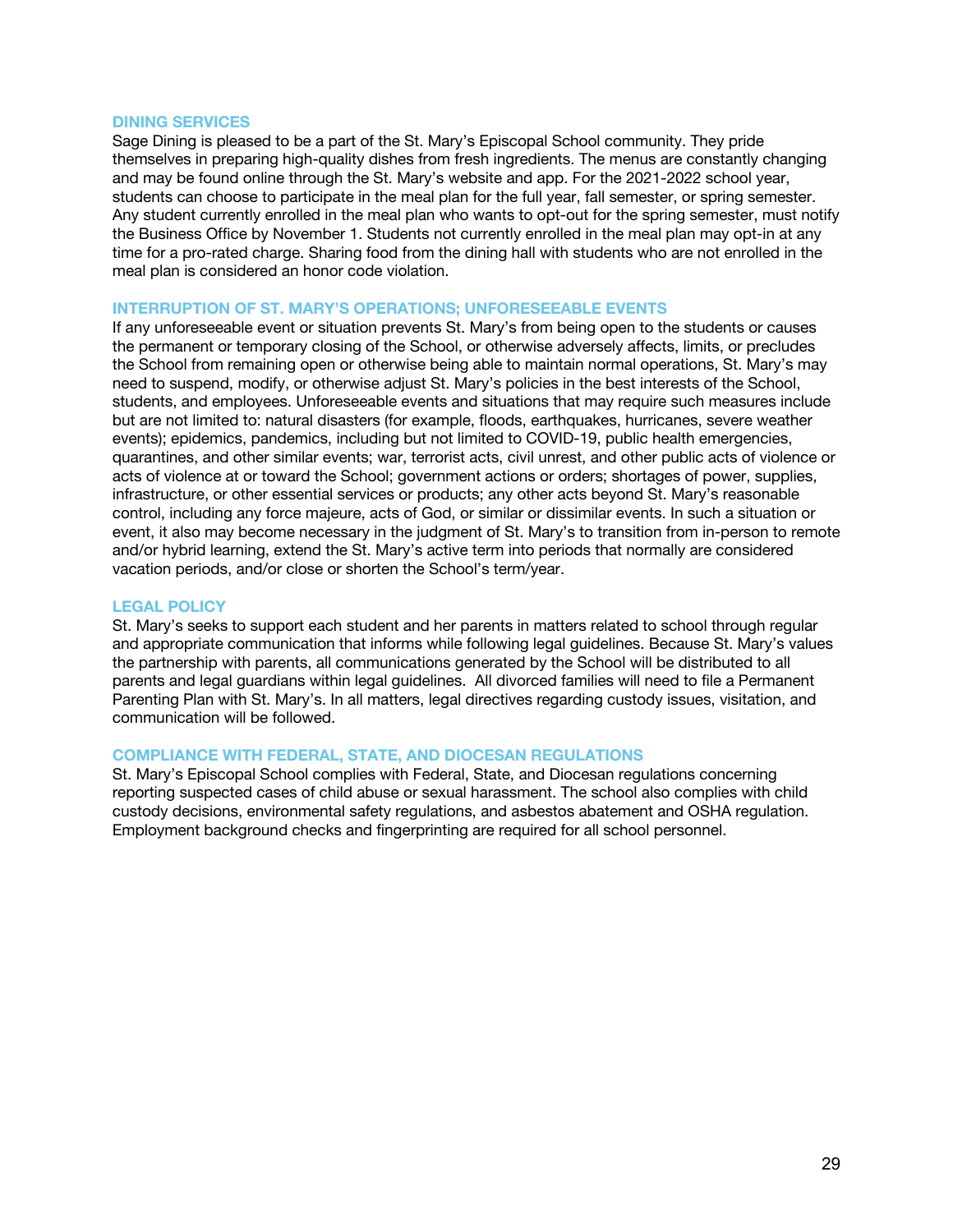## **EARLY CHILDHOOD DIVISION**

Brennan Adrian Head of Early Childhood

Jacinta Miller ECC Administrative Assistant

> 71 N. Perkins Road Memphis, TN 38117 901.537.1456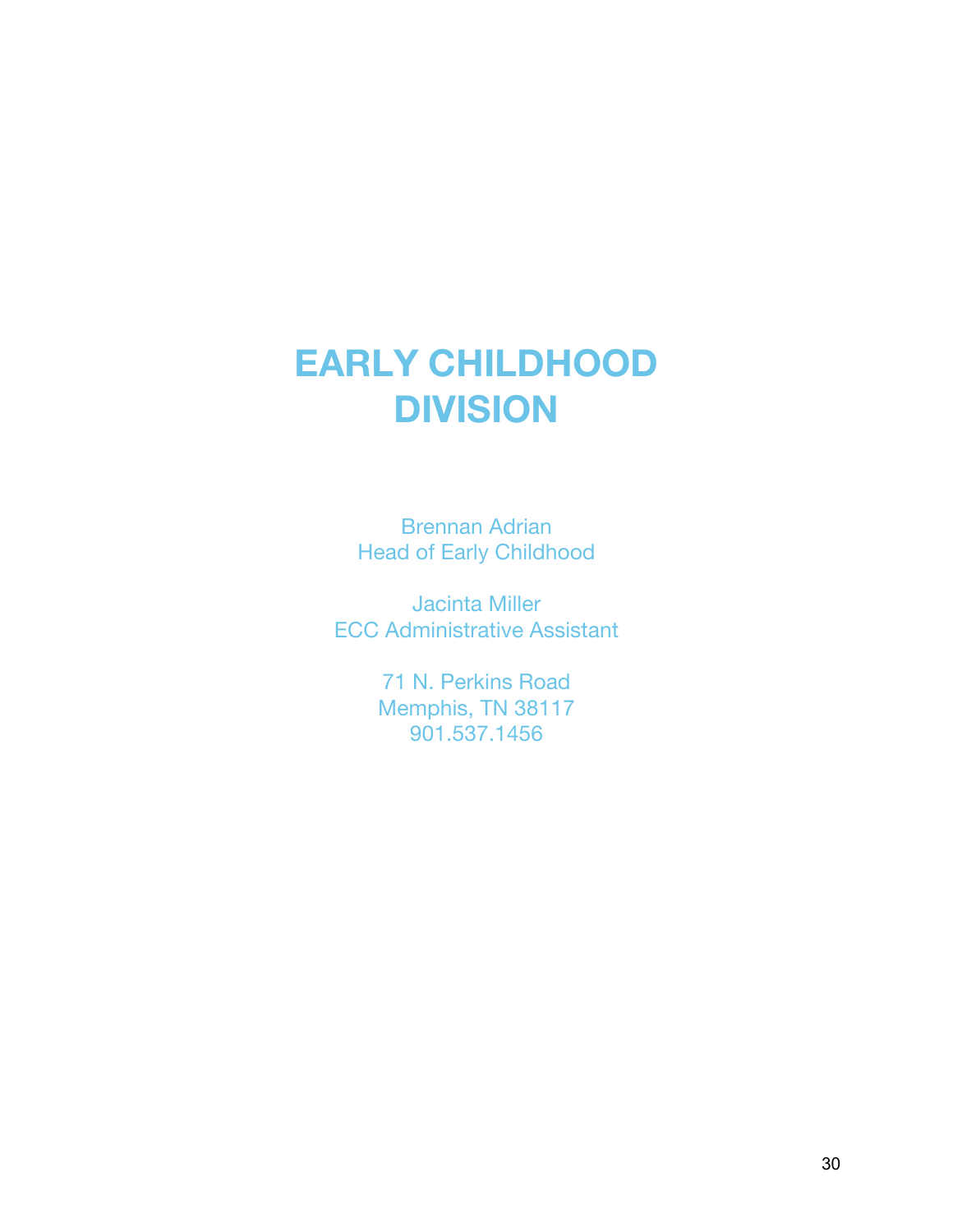### **ARRIVAL/DISMISSAL**

Classrooms open for all ECC girls at 7:30 a.m. An early drop-off is available beginning at 7:15 a.m. on the Marlene R. Shaw Early Childhood Center porch. Noon carpool (SMP-JK) will run from noon to 12:15 p.m. Carpool gates will open at 11:45 a.m. SMP-SK afternoon girls will dismiss for carpool at 3:00p.m. Carpool gates will open at 2:45 p.m. Wednesdays are 2:15 early dismissal days. SMP, PK, JK and SK students will dismiss at 2:15 and carpool gates will open at 2:00 every Wednesday.

## **CHECK-IN and CHECK-OUT PROCEDURE**

## **After 8:00 a.m. Check-in**

ECC girls who arrive after the gates are locked at 8:00 a.m. must be signed in at the front desk of the Marlene Shaw Early Childhood Center and will be escorted to their classrooms by St. Mary's faculty or staff.

## **Early Check-out**

If you need to check your daughter out of school early, please notify your daughter's teacher as well as the front office as soon as possible. Please come in and sign your daughter out at the front desk.

#### **MORNING SNACK**

Early Childhood students will be provided with a healthy snack each morning

## **EARLY CHILDHOOD LUNCH TIMES**

SMP and PK: 12:00 p.m. in their classrooms JK and SK: 12:30 p.m. in the cafeteria

Students can bring their lunch each day or families may choose to sign up for the Sage dining meal plan (see Dining Services). It is considered an honor code violation to share food with students who are not on the meal plan.

## **DRESS CODE**

The Early Childhood Division does not require a uniform. However, optional uniforms are available.

- Tennis shoes and socks are required daily. All tennis shoes must be appropriate for active play. Shoes must have laces, Velcro, or another secure closure. Please do not send your daughter in boots or backless or open-toe shoes.
- Shorts should be an appropriate length.
- T-shirts with a St. Mary's logo.
- Hair accessories and jewelry can be distracting in the classroom and unsafe during movement activities. We encourage girls to keep these items to a minimum and leave it to a teacher's discretion regarding appropriate accessories.
- Only small stud earrings are allowed at school. The school will not be responsible for loss of jewelry worn to school.

#### **OUTDOOR PLAY/LEARNING**

Children will play outdoors and attend some classes outdoors daily unless it is raining, exceptionally hot, or exceptionally cold. Please provide appropriate clothing each day, including sun hats, sunscreen, gloves or mittens, and hats for cold weather play.

#### **ITEMS FROM HOME**

Your child may not bring toys from home. Conflicts often arise over sharing special possessions, and children are distracted from investing in the classroom materials and activities set up by the teachers. A washable "lovie" for rest time is welcome. We ask that it fit in your daughter's book bag and that it is washed weekly. A book bag is provided by St. Mary's for students in SMP through SK and should be brought to school daily.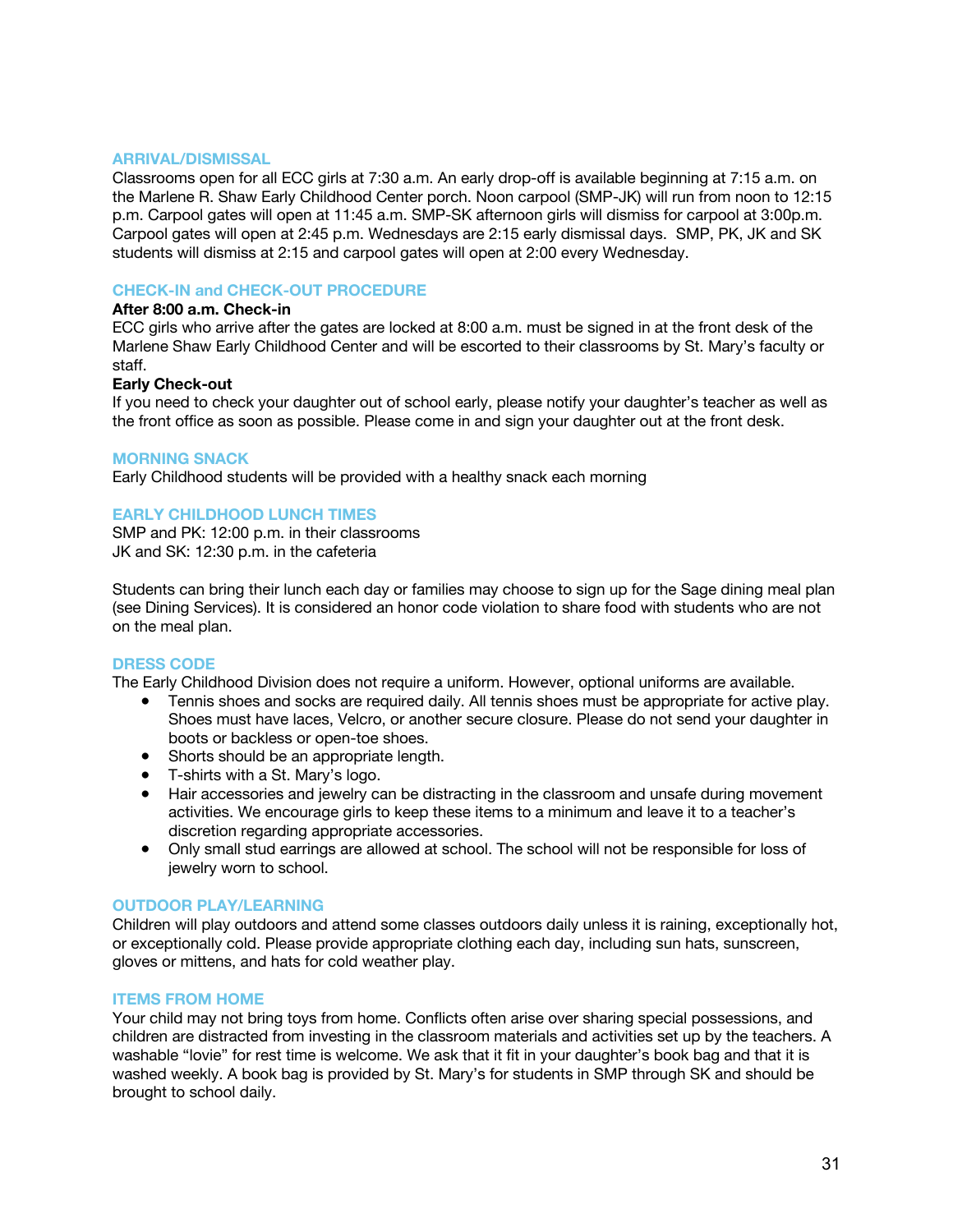## **ACADEMIC POLICIES**

## **Curricular Approach**

Beginning with our very youngest learners, our program encourages the development of social competence and emotional growth. Your daughters are guided to engage in cooperative problem solving, to exchange ideas, and are supported in taking on new challenges. Respect for the child is at the core of our program, promoting a positive self-concept, a tolerance for differences, and an investment in the classroom community. We consistently encourage the children to model good manners and extend simple courtesies to others. These include responding appropriately to a greeting, remembering social amenities such as "please," "thank you," and "excuse me," and "holding their thoughts" when others are speaking. We understand that forming habits of grace and courtesy takes practice and ask for your support in reinforcing these behaviors at home.

A great emphasis is placed on the development of all areas of literacy: written language, spoken language, and listening. Focusing on beginning writing and reading readiness skills, we also introduce our girls to a wealth of literature and give them opportunities to engage in the creative process of telling their own stories. Our math program is a developmental program that encourages an interest in mathematical concepts. Basic concepts are introduced and taught through interactive experiences that emphasize the use of mathematics every day. This "hands on" approach to math has proven to be both effective and enjoyable. Technology is integrated into and supports every aspect of our program in a meaningful and appropriate way. Our program is enhanced by special subject areas that include Religion, Spanish, Physical Education, Creative Movement, Music, Art, Science, and Library.

#### **ABSENCES**

#### **Make-up Work**

If a student is unable to attend school in-person due to illness or other circumstances, please notify her homeroom teacher and Division Head. Teachers will work with families to keep students informed and up to date with assignments.

#### **Absences due to Trips / Vacations**

If a vacation is scheduled during the school year, parents must notify the Division Head stating the reason for the absence and the dates involved.

#### **Absences due to Medical Appointments**

For academic consistency, please try not to make doctor, dentist, or orthodontist appointments during the school day. If a student must leave school, parents should contact the school no later than 7:50 a.m. on the day of the appointment. Please refer to our check-in and check-out procedures for further information.

#### **Teacher Requests**

In order to maximize your child's school experience, our goal is to create nurturing, cooperative, and balanced classroom communities. As we plan for classes each year, we consider several factors:

- Academic needs of each student
- Behavioral and social needs of each student
- Classroom balance of age, ability, and personality
- Current teacher input

Our knowledge of your daughter as a learner may vary from your knowledge of your daughter at home. Please know that much time, thought, and consideration is given to the process in order to create the best possible community for each student, including invaluable input from your daughter's current classroom teachers and learning support. Therefore, we cannot accept requests for particular teachers. We appreciate your understanding with regard to the complexity of the process and your confidence in our ability to make decisions fairly and with sensitivity.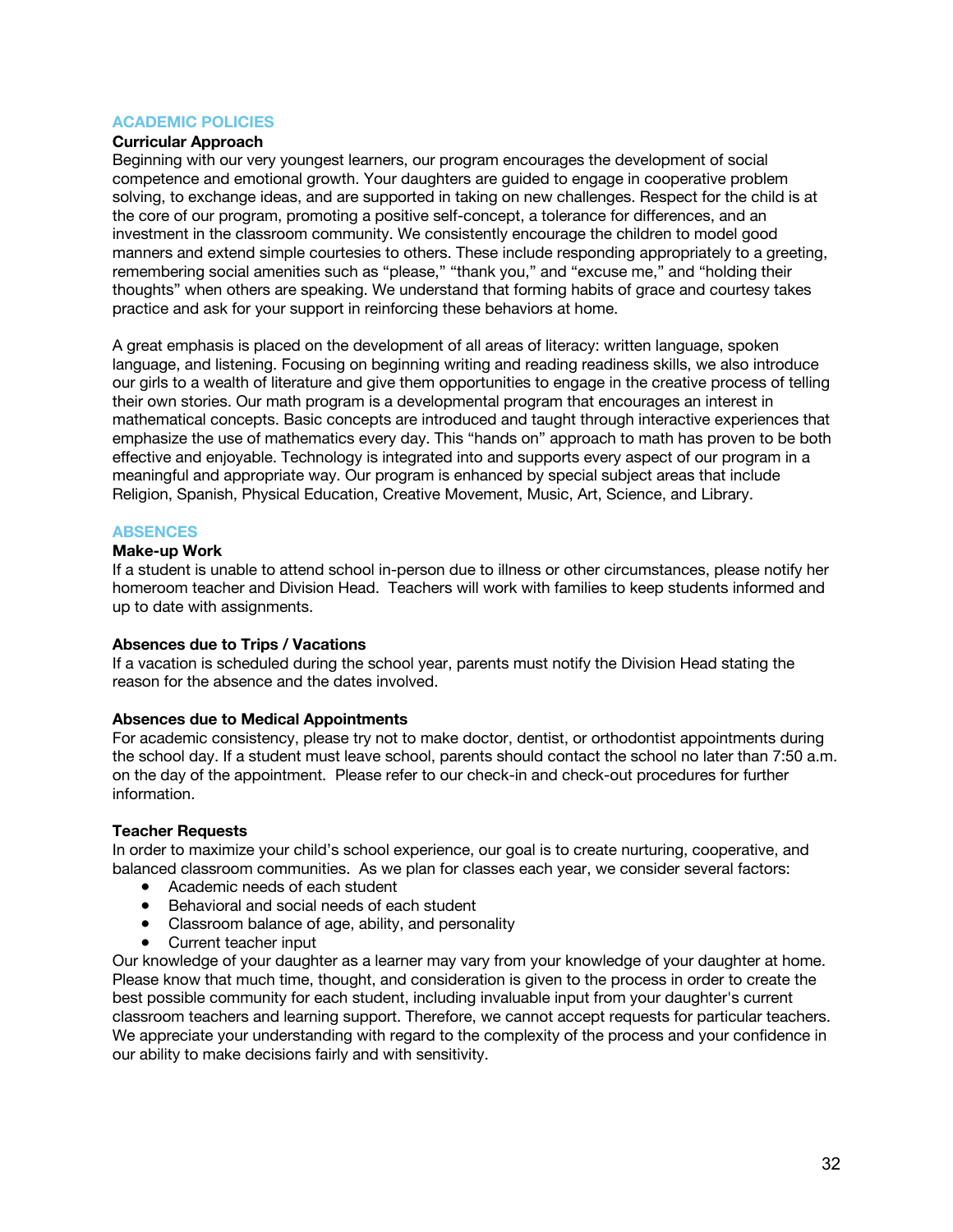## **BEHAVIOR EXPECTATIONS**

Grounded in the Bridge to Caring, the Early Childhood Center is a warm and nurturing place where girls develop socially and emotionally, as well as academically. With the Bridge to Caring as our foundation, we have two overriding expectations for our girls:

- We keep our hands and feet to ourselves.
- We do what we are asked to do, the first time we are asked.

### **DISCIPLINE**

Because young children like to please the adults in their lives, our teachers acknowledge and reinforce appropriate behaviors and accomplishments. We believe that children need and deserve reasonable, consistent guidelines every day. We do our best to be clear and positive in our directions and expectations as we help children make appropriate choices, learn to use language to settle disagreements, and take increasing responsibility for their actions. As in all areas of a young child's life, it is important that parents and teachers work together to help each child become a productive and considerate member of a group.

The welfare and safety of the ECC girls is our primary concern. The ECC's Discipline Policies address the actions the staff will take if an incident takes place. We expect your daughters to know that name calling, spitting, biting, hitting, using intimidating words, or hurting another child is not acceptable.

Although the impulse to hurt another may be different for each child, effective strategies can be introduced to help eliminate this in the classroom and at home. These include the following:

- Modeling language for the children to use when angry or frustrated.
- Maintaining close and constant supervision in order to deflect an incident or interaction that may lead to an incident.
- The incident, if witnessed in action, will be immediately interrupted.
- The injured or upset child will be comforted.
- A teacher will remove the instigating child from the situation.
- The parents of both children will be notified by email of the initial incident.
- If there is a second occurrence, an incident report will be written, sent home, signed by a parent, and returned. It will be placed in the secondary folder of the instigating child.
- In the unusual circumstance that a third incident occurs, a meeting will be scheduled and attended by the parents, the learning support team, the classroom teachers, and the division head to share strategies, explore interventions, and devise a behavior modification plan that can be implemented at school and at home.

Learning to accept and profit from a reprimand is one of life's most important lessons. Please note that the school is not at liberty to discuss the disciplinary actions taken in response to a reported offense.

## **POTTY TRAINING POLICY**

Beginning in PK, we require that our students be fully potty-trained to the extent that they can take care of their own toileting needs with a minimum of assistance and do not require pull-ups at rest time. We understand that a child may occasionally have a potty accident and may regress in potty training at the beginning of the school year. However, if your daughter has more than one accident in a day, more than two accidents a week, or should she need a more thorough cleaning than her teachers can provide, you will be called and asked to come get her. All girls should bring an extra set of clothing and shoes that can stay in her cubby in case of a potty accident.

#### **BIRTHDAYS AND NOON SPECIALTY CLASSES**

We love celebrating birthdays in the ECC. Parents are invited to bring a simple snack for the birthday girl and her classmates on this special day. Please be sure the snack is nut free. Please do not send goodie bags or favors. Your daughter's teacher will be in touch to coordinate a day and time that works with the school's schedule and yours.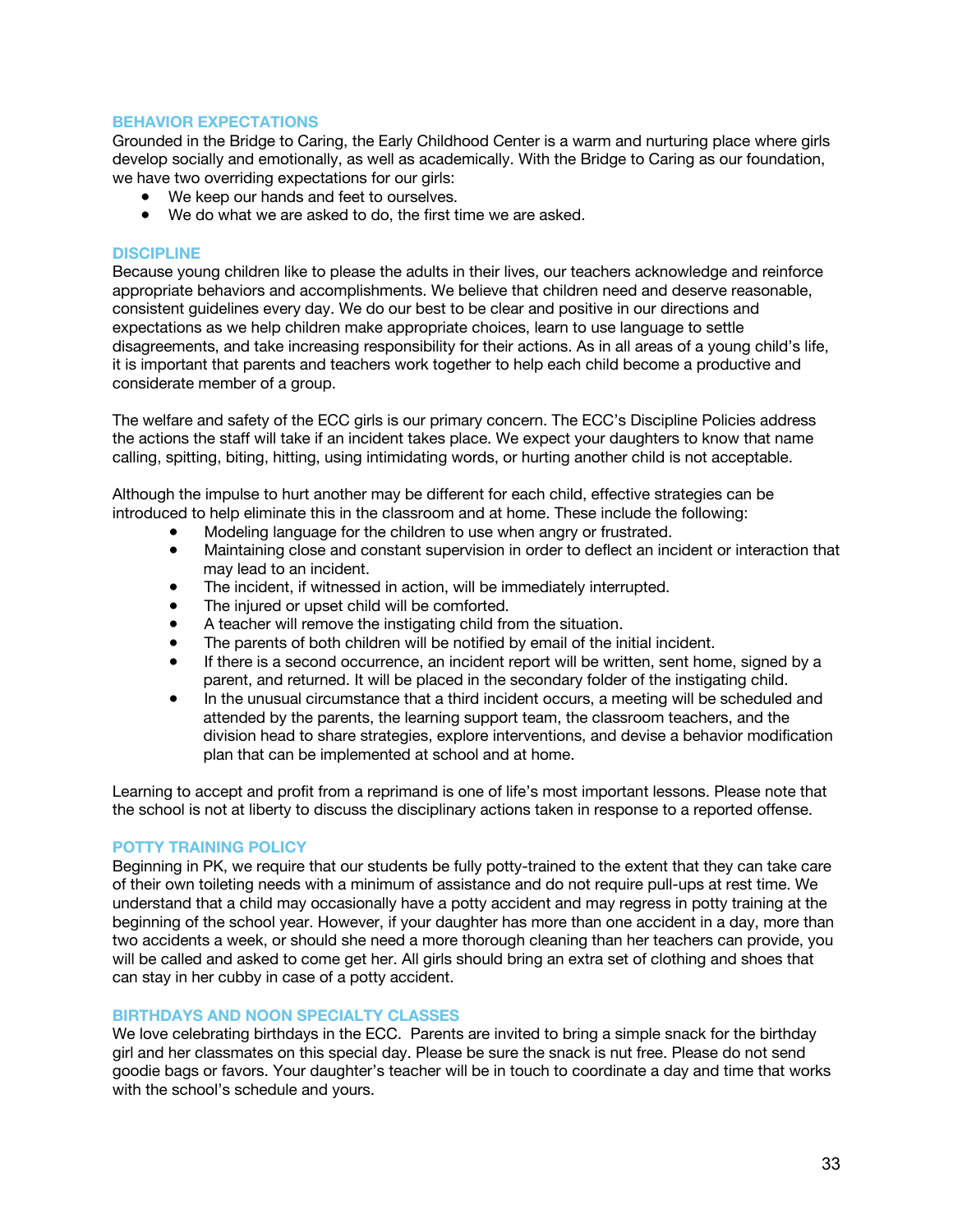## **Birthday Pencils**

St. Mary's Birthday Pencils are given in chapel every Wednesday for girls celebrating their birthdays during the week (Sunday to Saturday).

## **Individual Birthday Parties and Invitations**

We know that birthday parties are as individual as our girls! Remind your daughter of the importance of not discussing her party plans and guest list at school where she could be overheard and feelings could be hurt. Invitations should be mailed if your family decides to have a small party; if a party includes all the girls in the class, invitations may be distributed at school.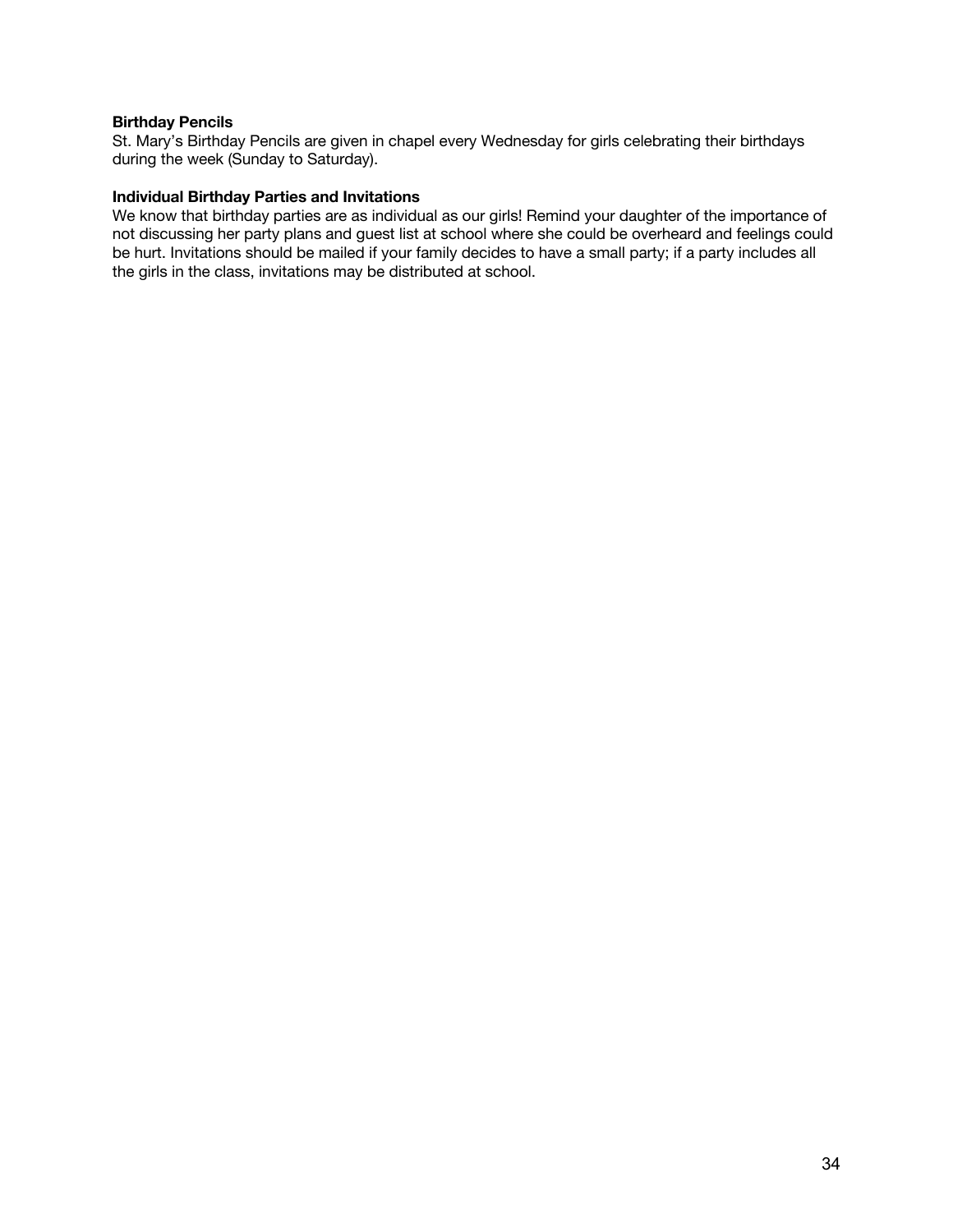## **LOWER SCHOOL DIVISION**

Dr. Marcisha Brazley-Keith Head of Lower School

Barbara Leach LS Administrative Assistant

> 41 N. Perkins Road Memphis, TN 38117 901.537.1400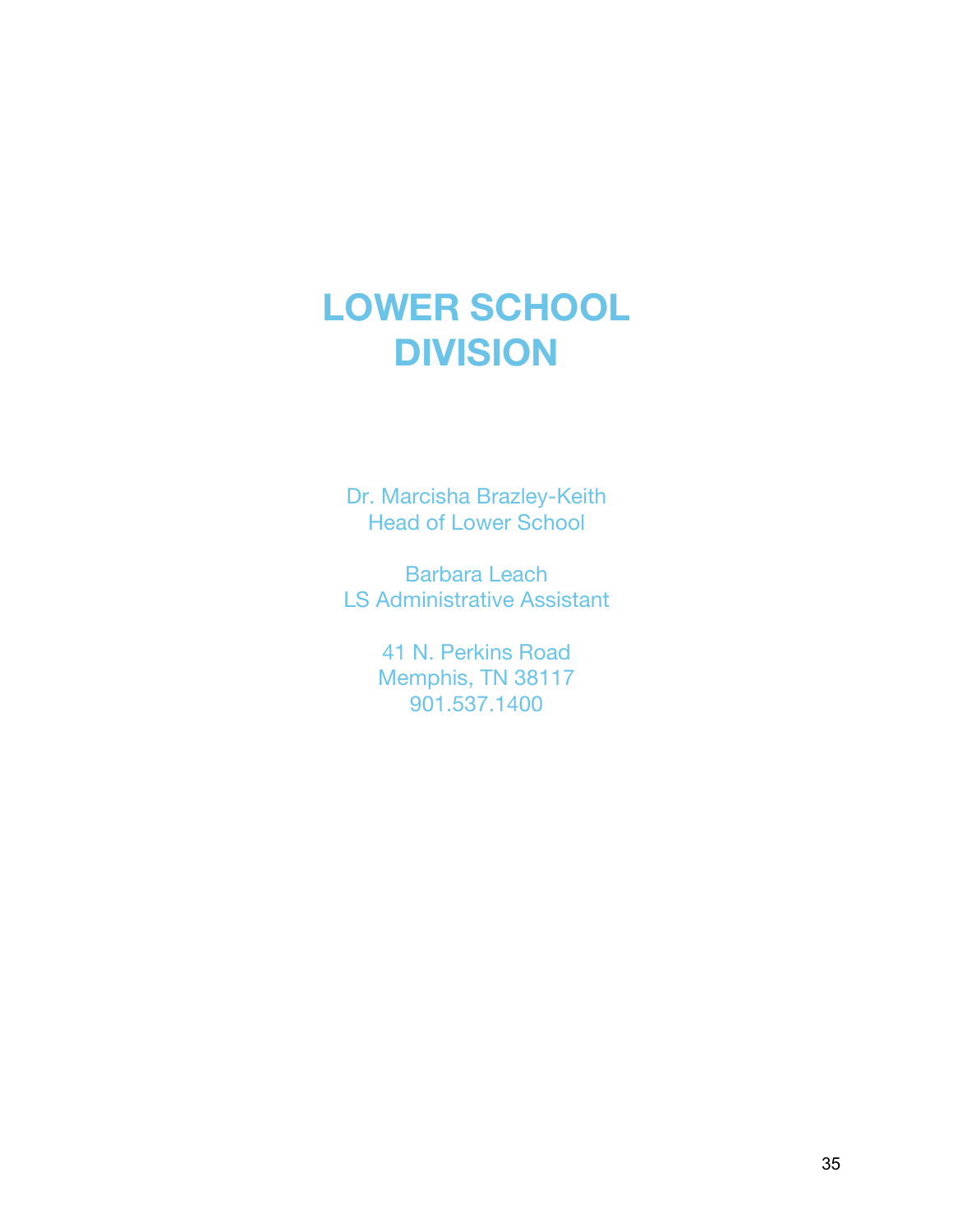#### **ARRIVAL/DISMISSAL**

Classrooms open for students at 7:50 a.m. The school day begins at 8:00 a.m. An early drop-off is available beginning at 7:15 a.m. on the Early Childhood Center porch where students are supervised in the Gilmore Lynn Room until 7:30 a.m. At 7:30, Lower School girls in early room will transition to the Kelsey Zehring Library if they are in grades 1-3. Early room students in grades 4 and 5 will transition to the ballet room in Hyde Hall. At 7:50 a.m., the girls move to their classrooms and begin class promptly at 8:00 a.m. Please reference the North Campus carpool protocol and map for further information.

## **CHECK-IN and CHECK-OUT POLICY**

## **After 8:00 a.m. Check-in**

Lower School girls who arrive after the gates are locked at 8:00 a.m. must be signed in at the front desk of Moss Hall and will be escorted to their classrooms by St. Mary's faculty or staff.

#### **Early Check-out**

If you need to check your daughter out of school early, please notify your daughter's homeroom teacher as well as the front office as soon as possible. Please come in and sign your daughter out at the front desk.

## **LOWER SCHOOL LUNCH TIMES**

Students can bring their lunch each day or families may choose to sign up for the Sage dining meal plan (see Dining Services). Students are not allowed to share food. If you bring lunch for your child, please do not bring soft drinks or candy, and please do not bring lunch for your child's friends. Students will eat in the cafeteria. Please note we are NUT FREE on the North Campus.

1st - 3rd grade lunch 11:30-12:00 4th and 5th grade lunch 12:00-12:30

## **DRESS CODE**

#### **Grades 1-3**

**Uniform requirements:** Students may select from the dress, jumper with a shirt underneath, skort, or pants. There are several choices for tops, including both long and short sleeved versions, as well as an optional navy cardigan. Students may wear St. Mary's sweatshirts from the Gobble Shop.

- Jumpers and skorts must be three inches above the knee.
- Solid white or navy tights may be worn underneath the dress, jumper, or skort.
- Tennis shoes and socks are required daily. Shoes must have laces, Velcro or another secure closure.
- On P.E. or Creative Movement/Ballet days, shorts should be worn underneath the dress or jumper.
- Only small stud earrings are allowed at school. The school will not be responsible for loss of jewelry worn to school.
- Spirit Days:
	- Jeans and shorts (without rips or tears) are approved.
	- St. Mary's t-shirts or sweatshirts are allowed.

#### **Grades 4-5**

**Uniform requirements:** Students may select from the jumper with a shirt underneath, skirt, skort, or pants. There are several choices for tops, including both long and short sleeved versions, as well as an optional navy cardigan. Students may wear St. Mary's sweatshirts from the Gobble Shop or athletics.

- Jumpers, skirts, and skorts must be three inches above the knee.
- Plain, solid, full-length navy or black leggings may be worn underneath the jumper or skort, but not as pants.
- Tennis shoes and socks are required daily in grade 4. Shoes must have laces, Velcro or another secure closure.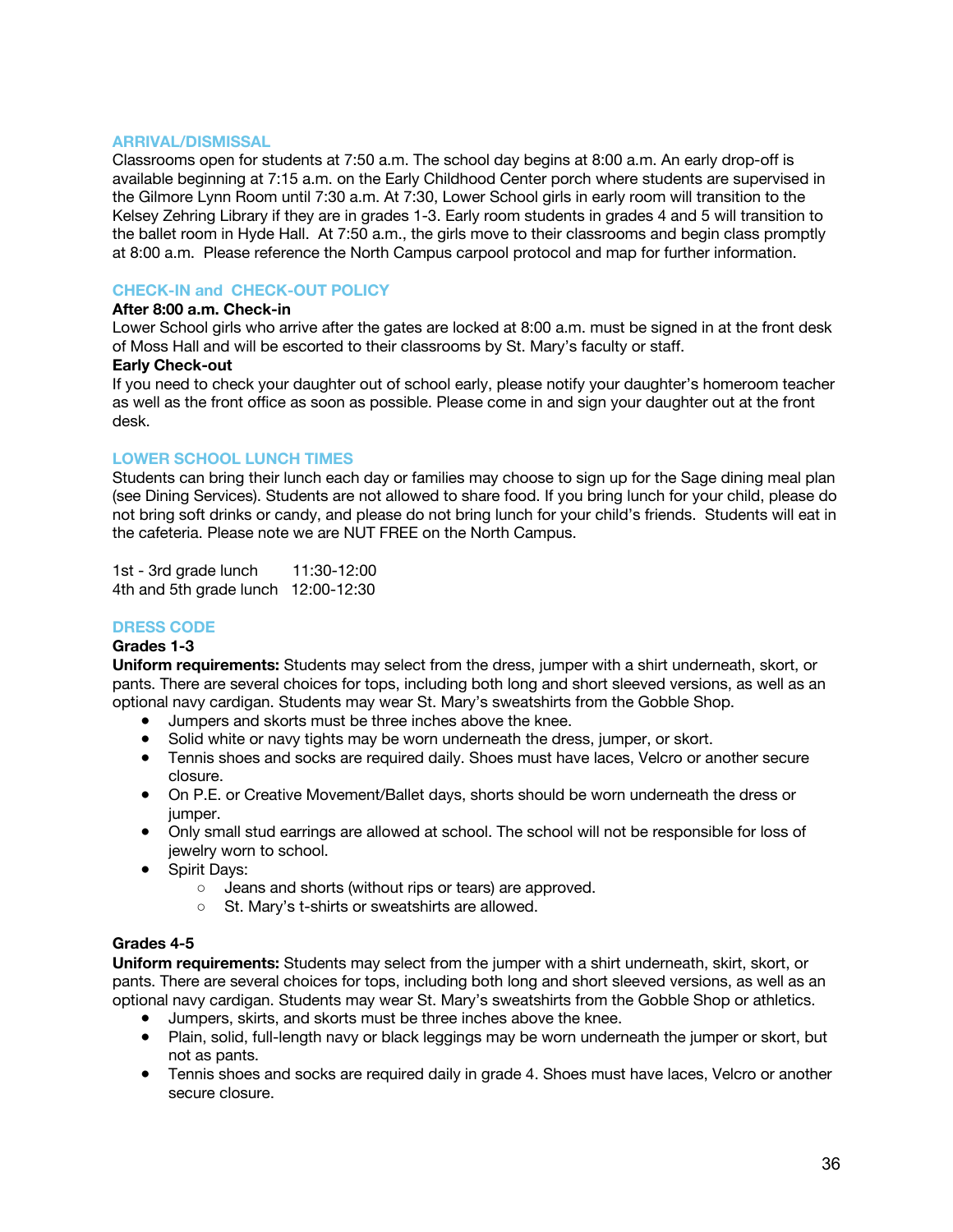- For girls in grade 5, any shoe with a back or strap is permitted, but tennis shoes should be brought or worn to school on P.E. days.
- Solid white, navy, or black tights may be worn underneath the dress, jumper, or skort.
- On P.E. or Creative Movement/Ballet days, shorts should be worn underneath the jumper or skirt.
- Only small, stud, pierced earrings are allowed. The school will not be responsible for the loss of jewelry worn to school.
- Spirit Days:
	- Jeans or shorts (without rips or tears) are permitted.
	- St. Mary's t-shirts or sweatshirts are allowed.

#### **Dress Code Variance**

Allowances will be made for special articles of clothing relevant to a specific religion or medical necessity. Parents need to contact their daughter's division head.

#### **Coats and Raincoats**

During the school day, when students are indoors, uniform sweaters or sweatshirts from the Gobble Shop or athletics are the preferred extra layers. Coats and raincoats may be worn outdoors.

#### **Hair Color**

Hair color and hair extensions outside of the natural range of hair colors are not permitted. Please be mindful of this as you get ready to return to school.

#### **Special Notes about Uniforms**

- Students should ENTER and EXIT the building each day in dress code compliance.
- Uniforms must be clean. Skirts must have hems.
- All leggings that are worn with the uniform must be full-length, solid and plain and not worn as pants.
- For the 2020-21 and 2021-22 school years, the navy houndstooth plaid skirts that some girls may already own are permitted as part of the uniform.
- Students may not wear undergarments that show or show through the outer layer of clothing.
- No hoods or hats may be worn at school.

#### **Gobble Shop hours**

Monday and Thursday 7:00 to 7:50 a.m. Wednesday and Friday 11:30 a.m. to 1:30 p.m. Tuesday 2:30 to 4:00 p.m. Contact Gobble Shop Manager, Cyndie Fogarty, at cfogarty@stmarysschool.org for assistance.

#### **OUTDOOR PLAY/LEARNING**

Children play and will have learning opportunities outdoors daily, and will wait for carpool outside unless it is raining or exceptionally cold. Please provide appropriate clothing each day, including gloves or mittens and hats for cold weather play. As we are unable to supervise children who are recovering from an illness, we ask that you keep your child home until she is well enough for outdoor play.

#### **ABSENCES**

#### **Make-up Work**

If a student is unable to attend school in-person due to illness or other circumstances please notify your homeroom teacher and the division office. Teachers will work with families to keep students informed and up to date with assignments.

#### **Absences due to Trips / Vacations**

If a vacation is scheduled during the school year, parents must notify the Division Head stating the reason for the absence and the dates involved.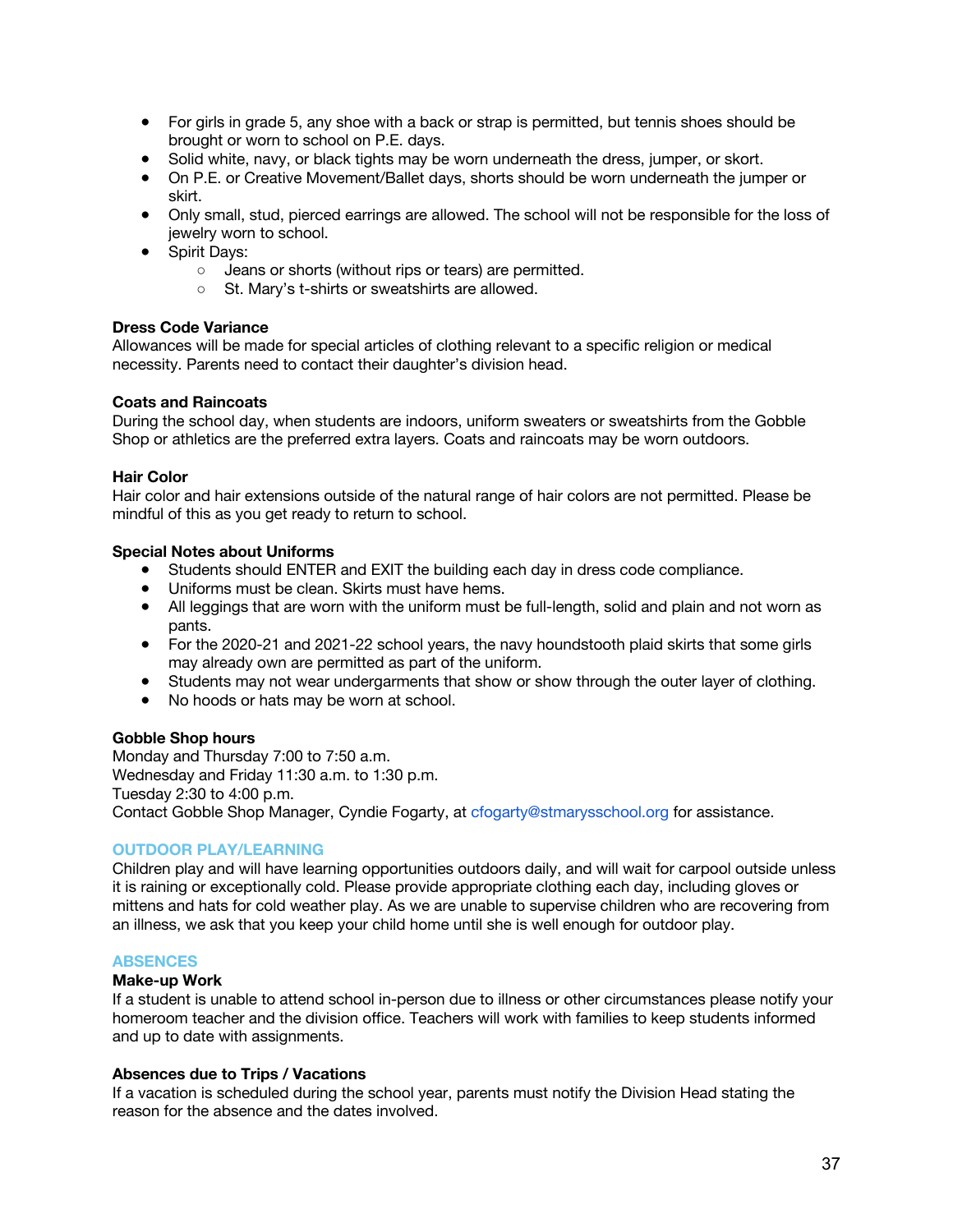#### **Absences due to Medical Appointments**

For academic consistency, please try not to make doctor, dentist, or orthodontist appointments during the school day. If a student must leave school, parents should contact the school no later than 7:50 a.m. on the day of the appointment. Please refer to our check-in and check-out procedures for further information.

## **BEHAVIOR EXPECTATIONS**

Lower School is a happy, comfortable, nurturing place. There are behavior expectations in place to foster appropriate academic growth and character development. These expectations help the girls learn to show respect for themselves and others around them and to develop their gifts in the classrooms enabling them to reach their unique individual potential. Children function best with consistency in an orderly, safe environment in which expectations are clear and gently, but firmly, upheld. At the heart of our behavioral expectations is the Golden Rule, which is promoted through our Bridge to Caring and Character Education program and supplemented with guidance from lower school teachers.

In the event that a child consistently has difficulty following the expectations of her teachers, appropriate steps will be taken to help her learn to make better choices. These steps could be in the form of reminders-either verbal or written, a time-out, loss of privileges, conduct slip, or a visit to the Division Head. A conduct slip requires a parent's signature. At times, parents will receive a call so everyone can work together to help use the situation as a learning and growing experience for their child.

#### **CELL PHONES**

Students may not use cell phones in school. Students who need to call home from school may ask a teacher or Mrs. Leach if they are permitted to use the school phone. Please send a note to your daughter's teacher if you must send her to school with a cell phone, and make sure that she understands that the cell phone must be kept in her backpack, turned off, and not taken out of the backpack while she is in school or waiting on the carpool porches. Students who are seen with a cell phone during school hours will have the phone confiscated. Confiscated cell phones may be picked up by parents in the school office.

#### **BIRTHDAYS**

We love to celebrate birthdays at St. Mary's Lower School! Parents are welcome to send a simple special snack for the "Birthday Girl" and her classmates at morning break. Please notify your daughter's teacher two days ahead so that she can coordinate treats in the event that two girls share the same day. Please be sure the snack is:

- Peanut and Tree Nut free (check labels)
- Ready to serve (no slicing or cutting)
- No candles or party favors, please
- Portion size only one portion per student

Fourth and fifth grade students share birthday treats at lunch. Because of this, we ask that you bring a treat that can be shared with the entire grade. Donuts, cupcakes, and rice krispy treats are favorites.

#### **Birthday Pencils**

St. Mary's birthday pencils are given out during chapel every Tuesday for girls celebrating their birthdays during the week (Sunday to Saturday).

#### **Birthday Parties**

We know that birthday parties are as individual as our girls! If you decide to have a party, please remind your daughter of the importance of not discussing her party plans and guest list at school where she could be overheard and feelings could be hurt.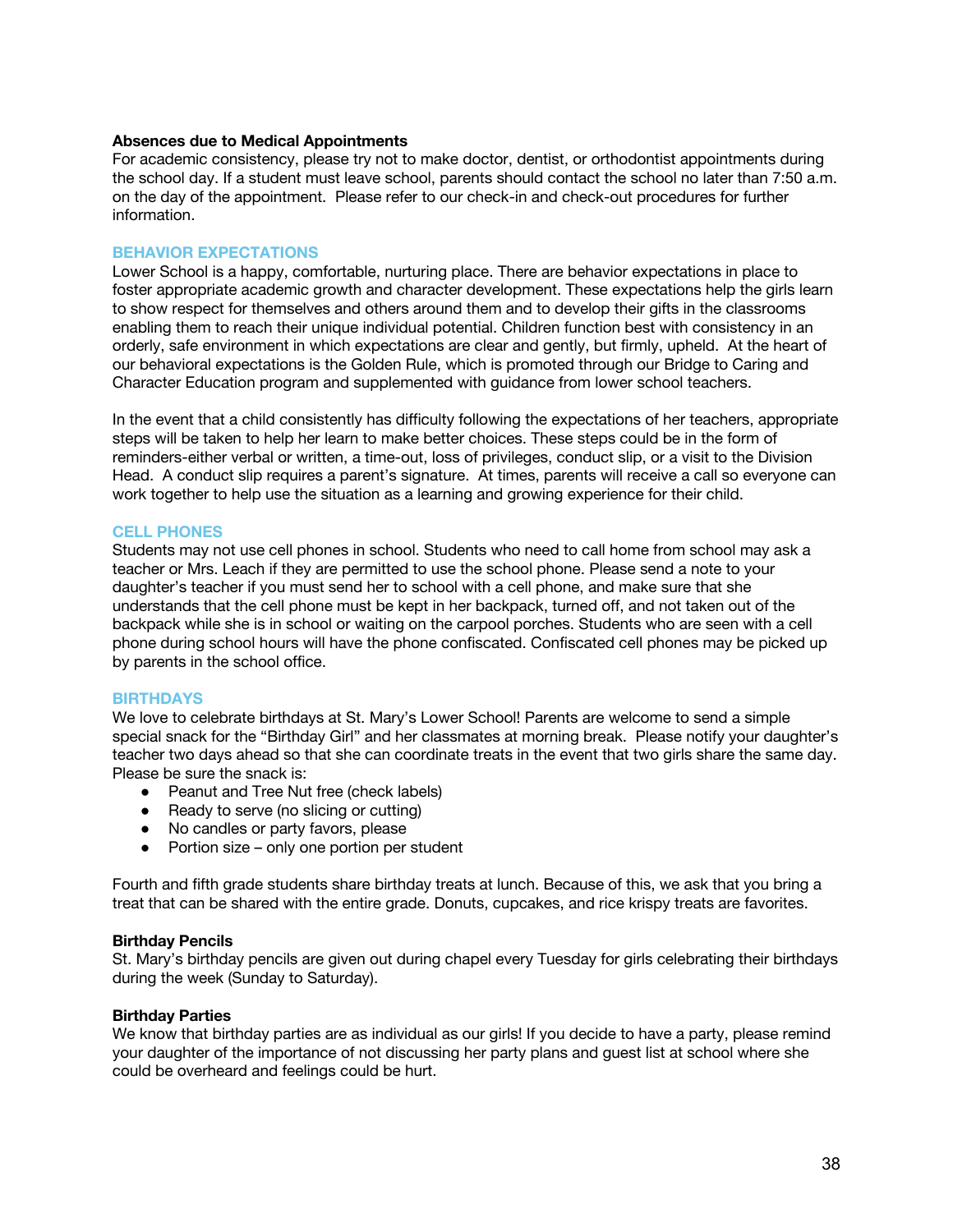#### **MORNING SNACK**

Lower School students in grades 1-2 will be provided a morning snack through SAGE Dining Services.

Lower School students in grades 3-5 should bring a healthy snack and bottled water to school. No other drinks are permitted. Snacks will not be provided for students in grades 3-5. Please note we are NUT FREE on the North Campus.

#### **TEACHER REQUESTS - CLASS COMPOSITION**

Class placement for each student is completed with a great deal of thought and is based on what makes the best class combination for all children. Due to the limited number of sections for each grade, we cannot honor parent requests for certain teachers.

#### **CURRICULUM**

Whether from a distance or in-person the Lower School curriculum enables each student to reach her individual potential through a course of study that promotes intellectual curiosity, critical thinking, and self-confidence in the learning process. The Lower School program is enriched by the teaching of special subjects and the collaboration between Specialists and classroom teachers through projectbased learning. Our dynamic educational program employs many different teaching strategies that encourage each girl to be a curious thinker, a risk taker, and a self-confident learner.

In keeping with our Episcopal identity, St. Mary's supports a culturally responsive campus where we believe that all of the students who learn in our classrooms enrich our community with their cultures and backgrounds. Our faculty and staff are committed to knowing our students well, integrating diverse work and study practices, understanding student learning needs and styles, and empowering students to share their stories.

#### **HOMEWORK**

Homework is an integral part of the learning process. For young children, it serves as reinforcement through practice and an opportunity to complete independent assignments that have been discussed in class. To best support and reinforce learning, daily homework time should take precedence over extracurricular activities.

Students in grades 1-4 have a blue assignment folder to assist with the organization of homework tasks and to provide parents with explicit information about homework requirements and your child's performance. Papers are sent home regularly for parents' signatures, thus giving parents another avenue for keeping up with their daughter's progress.

Fifth grade students are expected to organize themselves more independently. They use a homework portfolio, and subject area teachers may require graded tests to be signed and returned.

Should you have any concerns as you observe your daughter's study habits please communicate these to her teacher. Together, teachers and parents can determine how to best support her learning.

#### **Forgotten Homework**

Parents should not bring forgotten homework, books, or projects to school unless specifically requested by a teacher. Classrooms will remain open until 3:30 p.m. if your daughter forgets her assignments, books, please call Mrs. Leach for further instructions.

#### **Missed Assignments**

Unless otherwise noted by your child's teacher, lessons and assignments on PowerSchool will be archived after two weeks.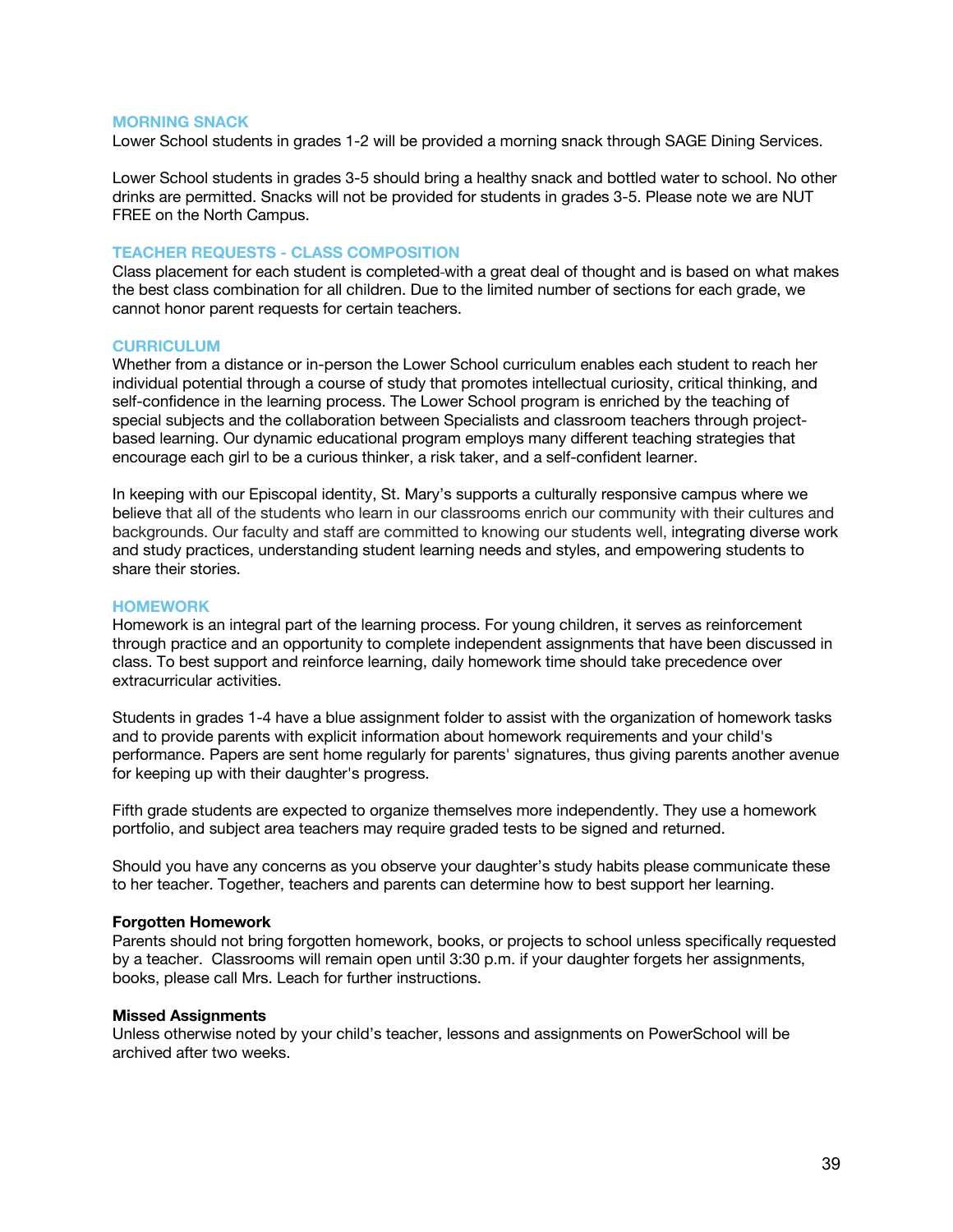## **BALLET/CREATIVE MOVEMENT**

First through third graders will need leather or canvas ballet slippers for ballet class. Students may choose pink shoes or shoes that match their skin tone. Shoes can be purchased at Cordova Dancewear or Barbara's Dancewear. Please put your daughter's name in her ballet shoes.

First through third graders will dance in their school clothes. They should wear shorts or a skirt with shorts or leggings underneath on ballet days.

Fourth and fifth graders do not need ballet shoes. They will need to wear pants or wear shorts or leggings underneath their uniform on creative movement days.

## **ATHLETICS**

The following team sports are offered for third, fourth, and fifth graders: cross country, swimming, and lacrosse.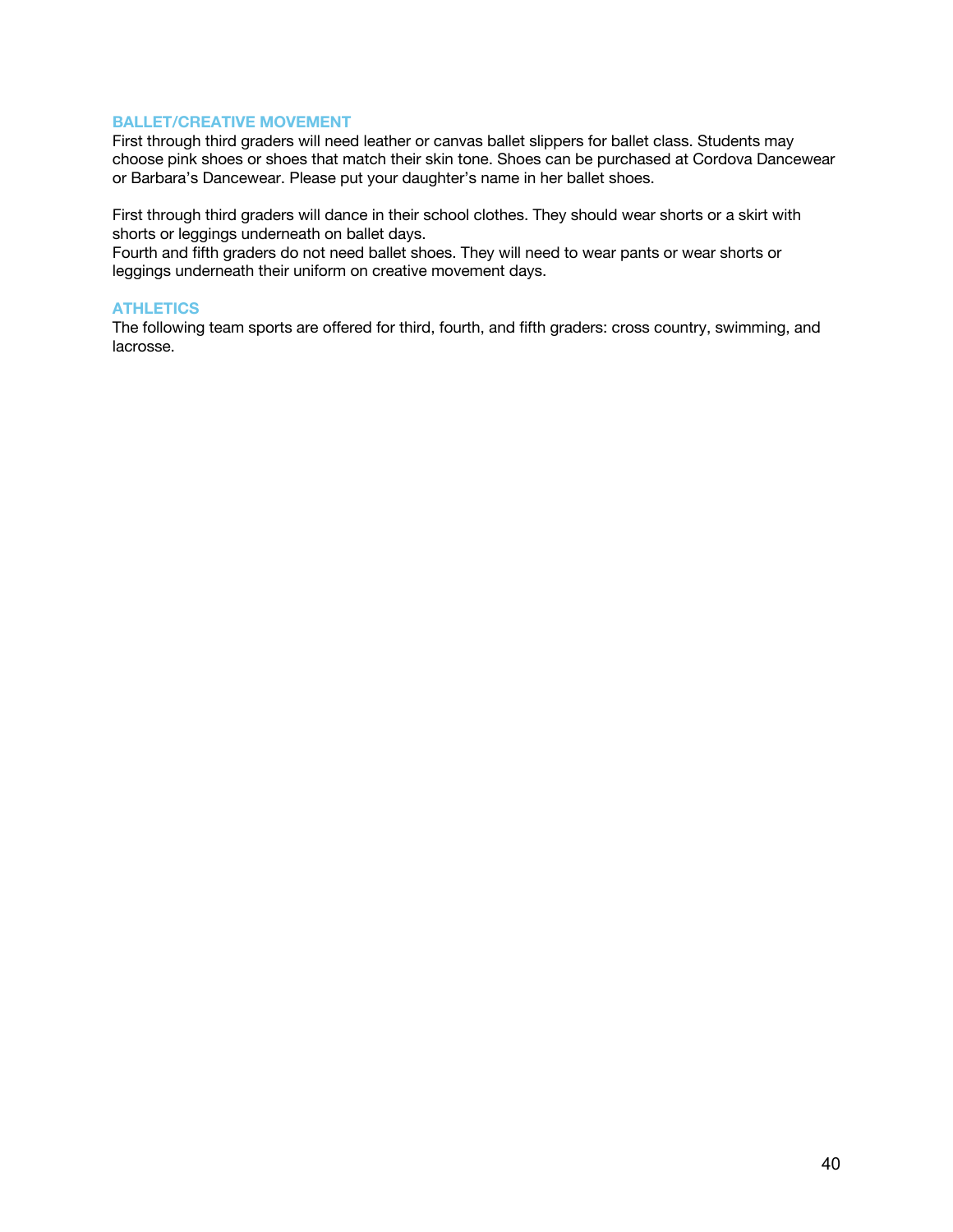## **MIDDLE SCHOOL DIVISION**

Katherine House Head of Middle School

Jeanne Ross MS Administrative Assistant

> 60 Perkins Extended Memphis, TN 38117 901.537.1410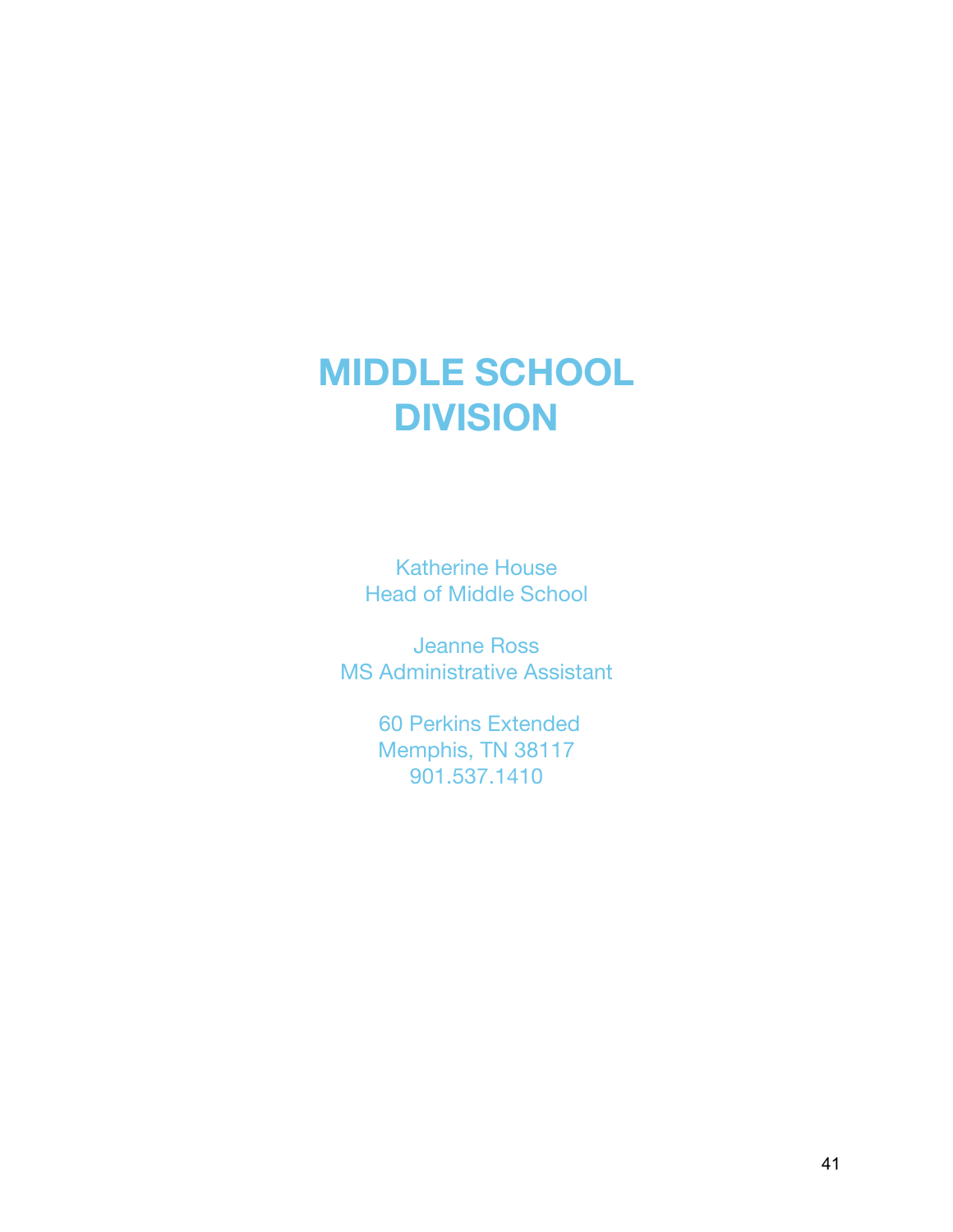## **ACADEMICS**

Please refer to the Middle School Course & Teacher Guide linked on our website under Academics/Middle School.

## **Grades**

While the measure of a St. Mary's student is certainly much more than any letter grade can capture, ultimately teachers must provide students and their parents with an assessment of the student's work. St. Mary's reports grades as the following letters: A+, A, A-, B+, B, B-, C+, C, C-, D, and F.

The following letter grades are also used in some courses:

E (Excellent) S (Satisfactory) N (Needs Improvement) U (Unsatisfactory)

Middle School students receive Upper School credit for Algebra I, Honors Geometry, and successful completion of Latin B, Spanish 8B, or French B.

## **Homework**

Teachers assign homework because it provides essential practice and reinforcement. The amount of time needed to do homework varies with each student and may vary from day to day. Homework is not optional. When St. Mary's teachers assign homework, they expect their students to complete it to the best of their ability.

Lastly, students should be responsible for their own assignments and not have to confer with classmates or parents, unless otherwise instructed by the teacher. The only way a teacher can know what a student comprehends or what she doesn't is if the student does her own work. Remember always that independence and integrity are more important than a "right" answer or a grade.

## **MIDDLE SCHOOL HONOR CODE**

- Every Middle School student is on her honor not to engage in lying, cheating, plagiarizing, and/or stealing.
- Every student is expected to report Honor Code infractions to a Middle School teacher or the Middle School Head. It is considered an Honor Code infraction not to report a known Honor Code infraction.
- Any student who observes an Honor Code offense is held responsible for not discussing the offense with any other students. Consequences will be imposed for a violation of this rule.
- Each 6-8th grade student will be expected to sign an Honor Code pledge on tests, quizzes, papers, and projects that indicates the student has neither given nor received help. In addition, all 7th and 8th grade students will also sign a pledge that they have not witnessed a violation of the Honor Code on the particular assignment being turned in:
	- "I have neither given nor received help on this exam (6th),
	- nor have I witnessed a violation of the honor code (7-8th)."
- Each student is expected to make sure she understands the Honor Code and what is expected of her behavior under the Honor Code. Any questions about the Honor Code from students or parents should be directed to teachers or the Middle School Head as soon as they arise.
- Each student is reminded that she is responsible for doing all work on her own both in class and outside of class UNLESS the teacher gives different directions. Students are especially reminded that working together on homework through e-communication via computer or cell phone is not acceptable.
- The Honor Code governs use of the Internet for school assignments. Copying documents or statements without properly citing sources shall be considered plagiarism and is a violation of the Honor Code.

#### **Honor Code Amendment I: Use of Reading Assistance Materials**

Because it is important for students to encounter an author first-hand through his/her writing rather than merely second-hand through what teachers, scholars, classmates, or reading guides say about a particular author or work, St. Mary's has a policy governing reading assignments.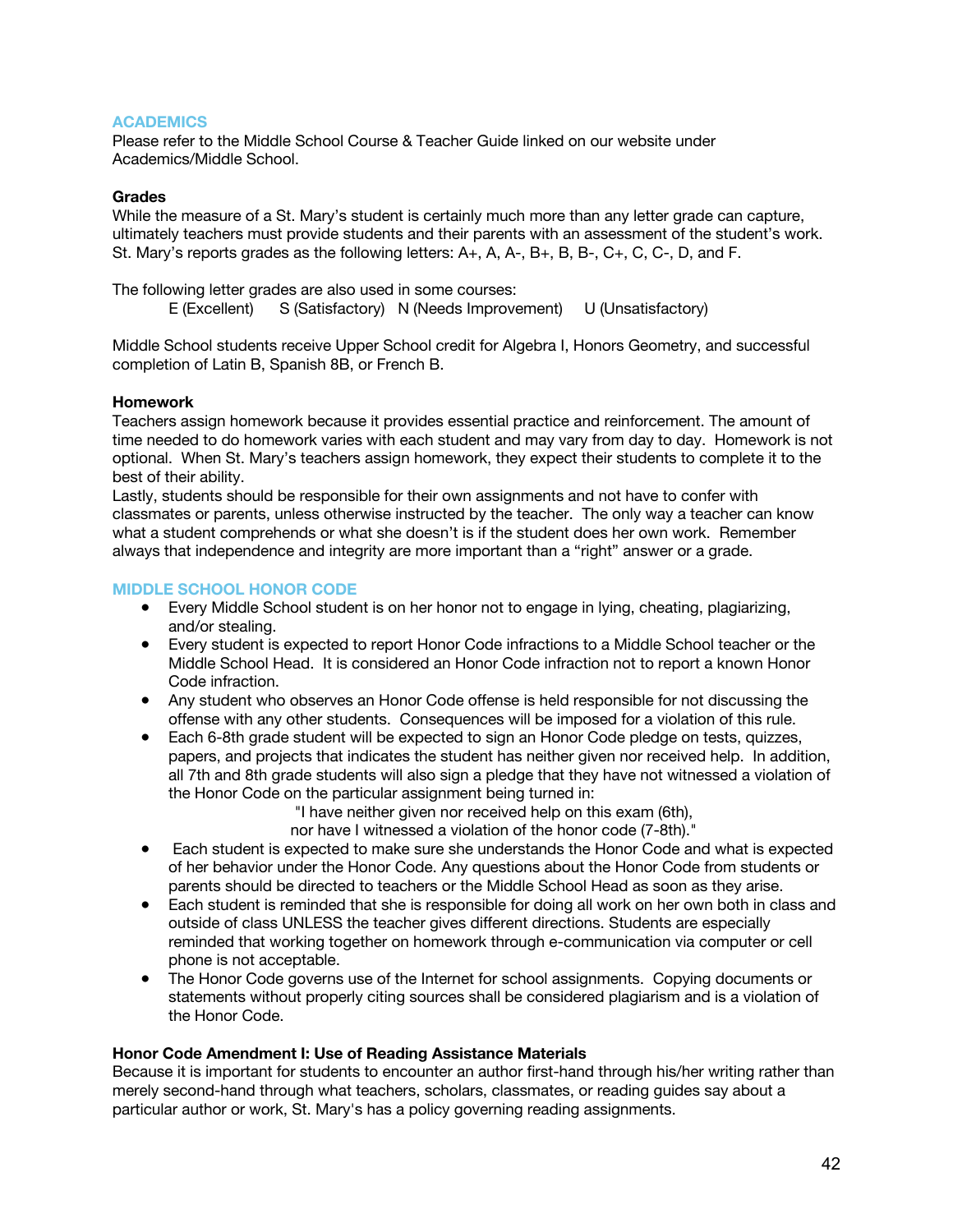The following are prohibited by the Honor Code unless otherwise directed by a teacher or as a part of an approved accommodation for a learning difference.

- *Cliff's Notes, Monarch Notes*, *Spark Notes* or any similar guides, whether hardcopy or online.
- The use of movies, videos, audio books and the like prior to or as a substitute for a complete reading of the book.
- Dependence upon fellow students for summary or interpretation.

It is the student's responsibility to secure from her teacher answers to any questions in applying this policy and any other questions regarding the Honor Code.

## **When a Question of Honor Arises**

If a teacher or the Middle School Head becomes aware of a possible honor offense, the faculty member involved will discuss it with the student(s) in as discrete a manner as possible. If the faculty member believes that an honor violation has, in fact, been committed, she will meet with the Middle School Head, who will then determine a time for the teacher and the student(s) in question to meet with the Head as immediately as possible.

In the Middle School, all honor offenses are treated as an opportunity for guidance. The consequences for an honor offense are determined by the Middle School Head and the faculty member involved. The consequences vary with the age of the student and the nature of the offense, but they are always intended to help the student learn from the experience and avoid the same problem in the future. Repeated violations will result in more serious consequences.

### **DISCIPLINE**

St. Mary's Episcopal School is a community bound together by high standards of personal conduct such as honesty, integrity, and mutual respect. Principles governing student conduct are applicable to every aspect of the community, including behavior on school grounds, at school-sponsored and other MAIS events, school travel, and in ways that students represent the school in the larger community. It is the responsibility of the school to guide young women as they learn to make appropriate choices, and it is the responsibility of the students to behave in a manner that reflects positively on themselves, their families, and their school. St. Mary's students are expected to be familiar with all school policies and rules and to abide by them.

While no listing of rules or situations can be completely comprehensive, the following examples of misconduct, whether occurring on or off the school campus, may lead to disciplinary action (including, but not limited to loss of leadership positions or privileges, disciplinary probation, in-school suspension, out-of-school suspension or expulsion):

- Honor infractions such as: theft, lying, or plagiarism.
- Possession\*, use or distribution of drugs (including, but not limited to prescription medicine), alcohol, tobacco, or related paraphernalia.
- "Vaping" is prohibited and will be considered the equivalent of a smoking offense unless the device is found to contain a controlled substance.
- Possession of a weapon or a weapon facsimile, whether functional or not.
- Violation of the school medicine policy.
- Vandalism.
- Invasion of privacy of students and/or school personnel.
- Inappropriate physical contact.
- Assault, threat of bodily harm, or bullying of school personnel or other students.
- Open or continued defiant attitude, willful disobedience or vulgar, profane, racially offensive, or rude remarks (whether spoken or written) toward a member of the school staff or other students.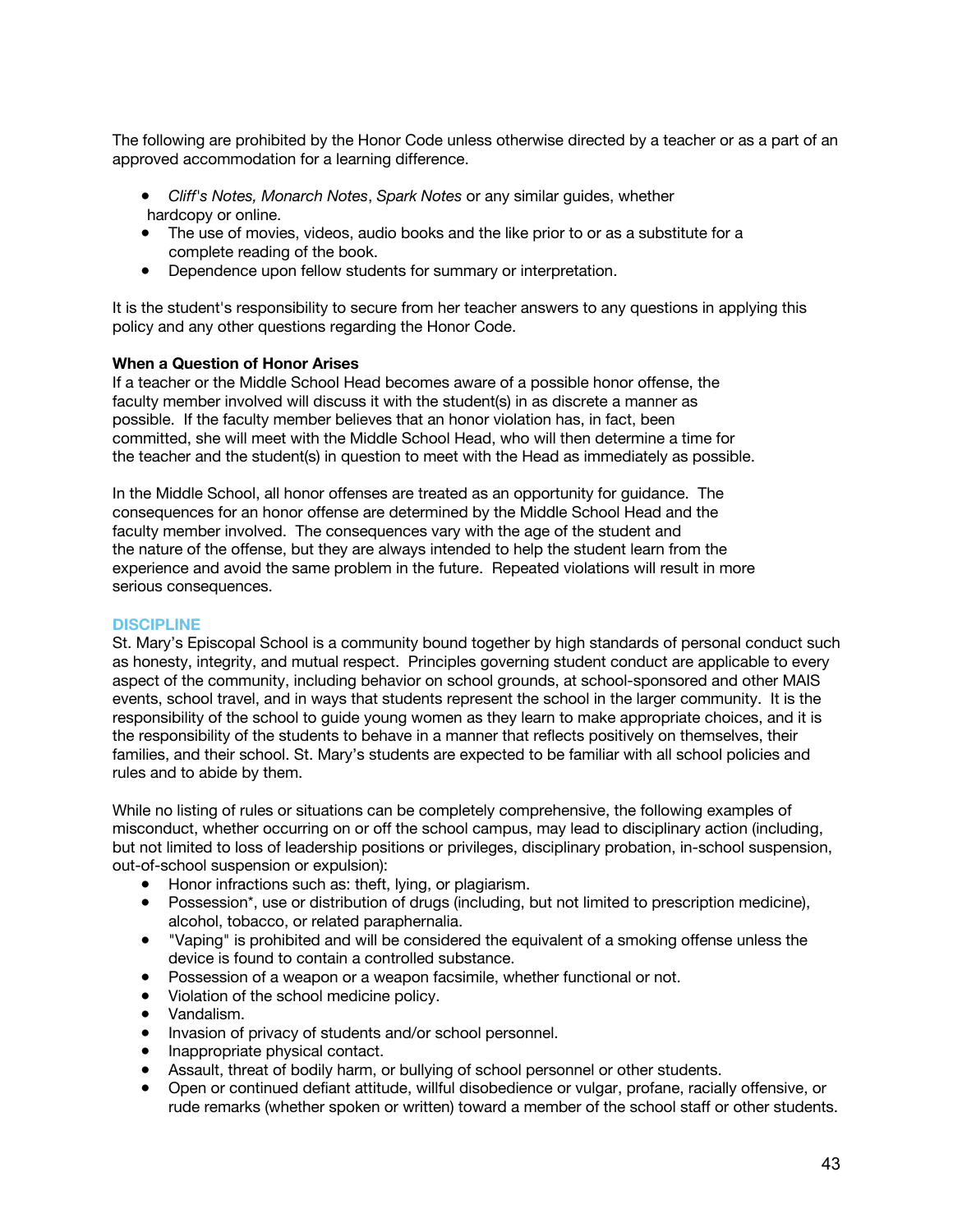- Being in an unauthorized area without permission, including parking in unauthorized areas, and unauthorized entrance to the school facility.
- Reckless or improper use of a motor vehicle on school grounds, designated parking area, or at a school-sponsored event.
- Inappropriate use of electronic media.
- Tampering with grades, exams, or other graded material, or report cards.
- Misuse of the school email.
- Committing any offense in violation of accepted local, state, or national laws.
- Any other violation of school rules or regulations or a series of violations that makes the presence of the student in school disruptive to the educational process and/or a danger to persons or property.
- Any action deemed inappropriate by the Middle School Head and/or Head of School.

### *\*Possession means on your person, in your purse, book bag, or other belongings, in your locker, or in your car on school grounds.*

## **Procedures Governing Discipline**

The faculty, Head of the Middle School and/or the Head of School shall determine the appropriate discipline for a student violation of the St. Mary's policies, school rules, or other behavior infractions. Disciplinary action may be warranted for off-campus student misconduct whenever the conduct is deemed to have a detrimental effect on the health, safety, or welfare of other students, or if the behavior is such as to negatively affect the reputation of St. Mary's Episcopal School in the community.

St. Mary's adheres to the Code of the Memphis Association of Independent Schools which states in part that: Misbehavior on any independent school campus by students of any independent school (particularly misbehavior involving the use of alcohol and other drugs) will be reported by the administrator of the school in which other involved students are enrolled. The concerned school administrator will acknowledge awareness of the misbehavior and follow through with appropriate discipline of those involved in the misbehavior, including notifying parents of the students cited.

In the event that a student uses, possesses, or is under the influence of tobacco products, alcohol, drugs, or other vaping devices at school or school-sponsored MAIS activities, disciplinary action will be initiated. If a student is found guilty of an infraction, the minimum consequence is suspension, during which the student may be required to undergo an assessment by a professional specializing in addiction. Results of the assessment will then be shared with the school before the girl may return to classes. Other consequences, including but not limited to probation or expulsion, may be imposed and will be determined on a case-by-case basis.

#### **CHECK-IN and CHECK-OUT PROCEDURE**

If you need to check your daughter out of school early, please use the Middle School checkout form located in the St. Mary's app under "Resources." You may also cal or email the Middle School office. At the time of your appointment, we will have your daughter in the lobby of the Windland Smith Rice building. In the event you have a same day appointment, please call the division office at 537-1410.

#### **ATTENDANCE**

Attendance is expected. Please contact the Middle School office if your child is going to be absent. Remote learners are expected to attend all of their synchronous classes and follow the attendance check-ins each school day.

#### **MIDDLE SCHOOL LUNCH TIMES**

Students can bring their lunch each day or families may choose to sign up for the Sage dining meal plan (see Dining Services). It is considered an Honor Code violation to share food with students who are not on the meal plan.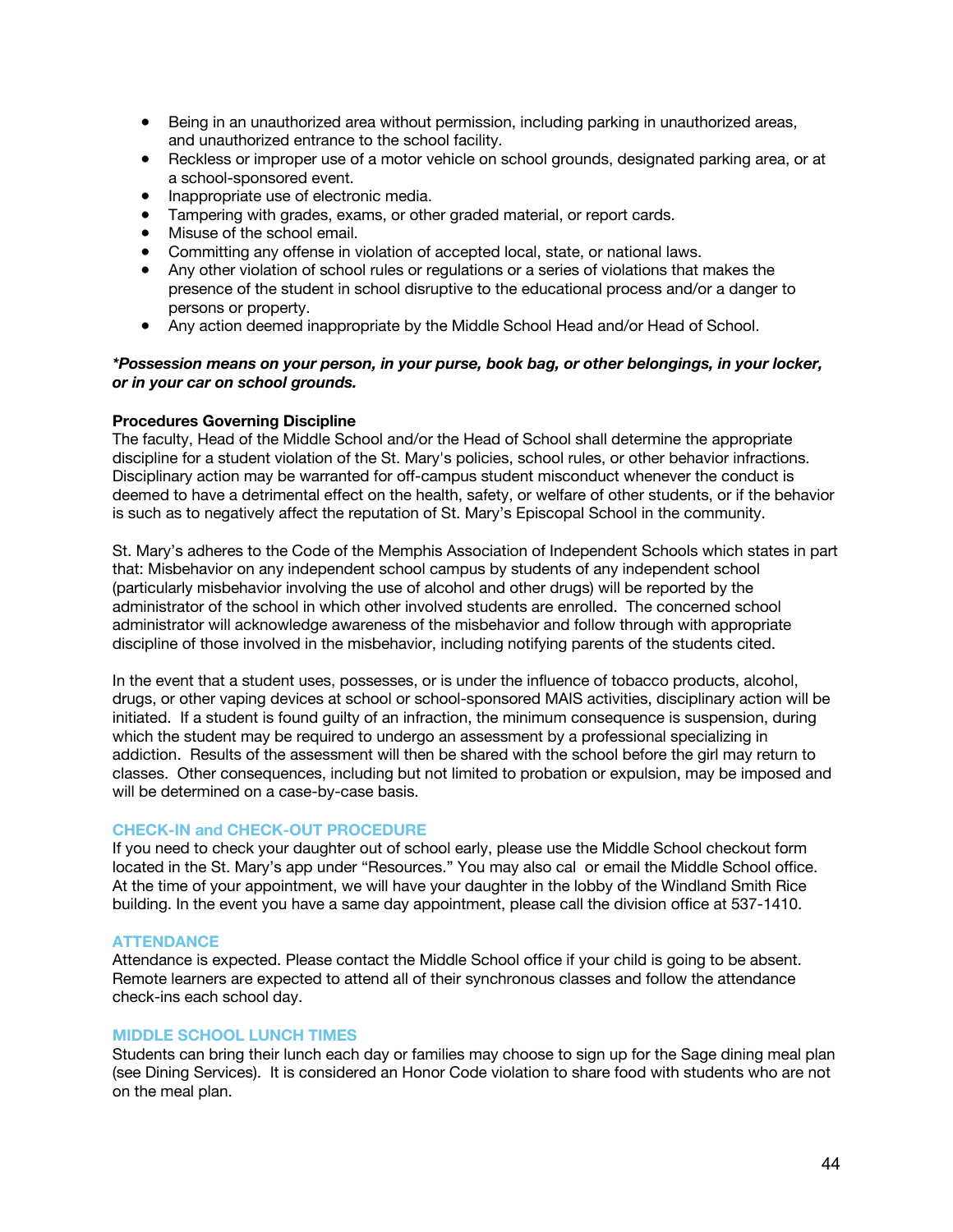## **DRESS CODE**

**Uniform requirements:** Students may select from the skirt, skort, or pants. There are several choices for tops, including both long and short sleeved versions. Students may wear St. Mary's sweatshirts from the Gobble Shop or athletics.

### **For dress-up days, all Middle School girls must wear** *one* **of the following with her uniform:**

- Uniform navy cardigan
- Uniform navy v-neck sweater
- Uniform navy blazer
- Skirts and skorts must be three inches above the knee.
- Plain, solid, full length navy or black tights or leggings may be worn underneath the skirt or skort, but not as pants.
- Middle school students must wear shoes that are comfortable and safe. No flip flops or shower shoes are permitted. Tennis shoes must be worn to P.E.
- Spirit Days:
	- Jeans and shorts (without rips or tears) are approved.
	- St. Mary's t-shirts or sweatshirts are allowed.

## **Dress Code Variance**

Allowances will be made for special articles of clothing relevant to a specific religion or medical necessity. Parents need to contact their daughter's division head.

#### **Coats and Raincoats**

During the school day, students may not wear coats or raincoats while inside. Uniform sweaters or the uniform blazer may be worn as well as any sweatshirt from the Gobble Shop or athletics.

## **Middle School Physical Education**

All P.E. Classes will require students to change out of the school uniform and into:

- Any St. Mary's t-shirt or St. Mary's athletic t-shirt (e.g. used for soccer, volleyball, etc.)
- Dark-colored athletic shorts or St. Mary's athletic shorts
- Athletic tennis shoes
- Please contact Athletic Director John Bartholomew at jbartholomew@stmarysschool.org should you have questions about P.E. uniforms.

#### **Hair Color**

Hair color and hair extensions outside of the natural range of hair colors are not permitted. Please be mindful of this as you get ready to return to school.

#### **Special Notes about Uniforms**

- Students should ENTER and EXIT the building each day in dress code compliance.
- Uniforms must be clean. Skirts must have hems.
- All leggings that are worn with the uniform must be full-length, solid and plain and not worn as pants.
- For the 2020-21 and 2021-22 school years, the navy houndstooth plaid skirts that some girls may already own are permitted as part of the uniform.
- Students may not wear undergarments that show or show through the outer layer of clothing.
- No hoods or hats may be worn at school.

#### **Gobble Shop hours**

Monday and Thursday 7:00 to 7:50 a.m. Wednesday and Friday 11:30 a.m. to 1:30 p.m. Tuesday 2:30 to 4:00 p.m. Contact Gobble Shop Manager, Cyndie Fogarty, at cfogarty@stmarysschool.org for assistance.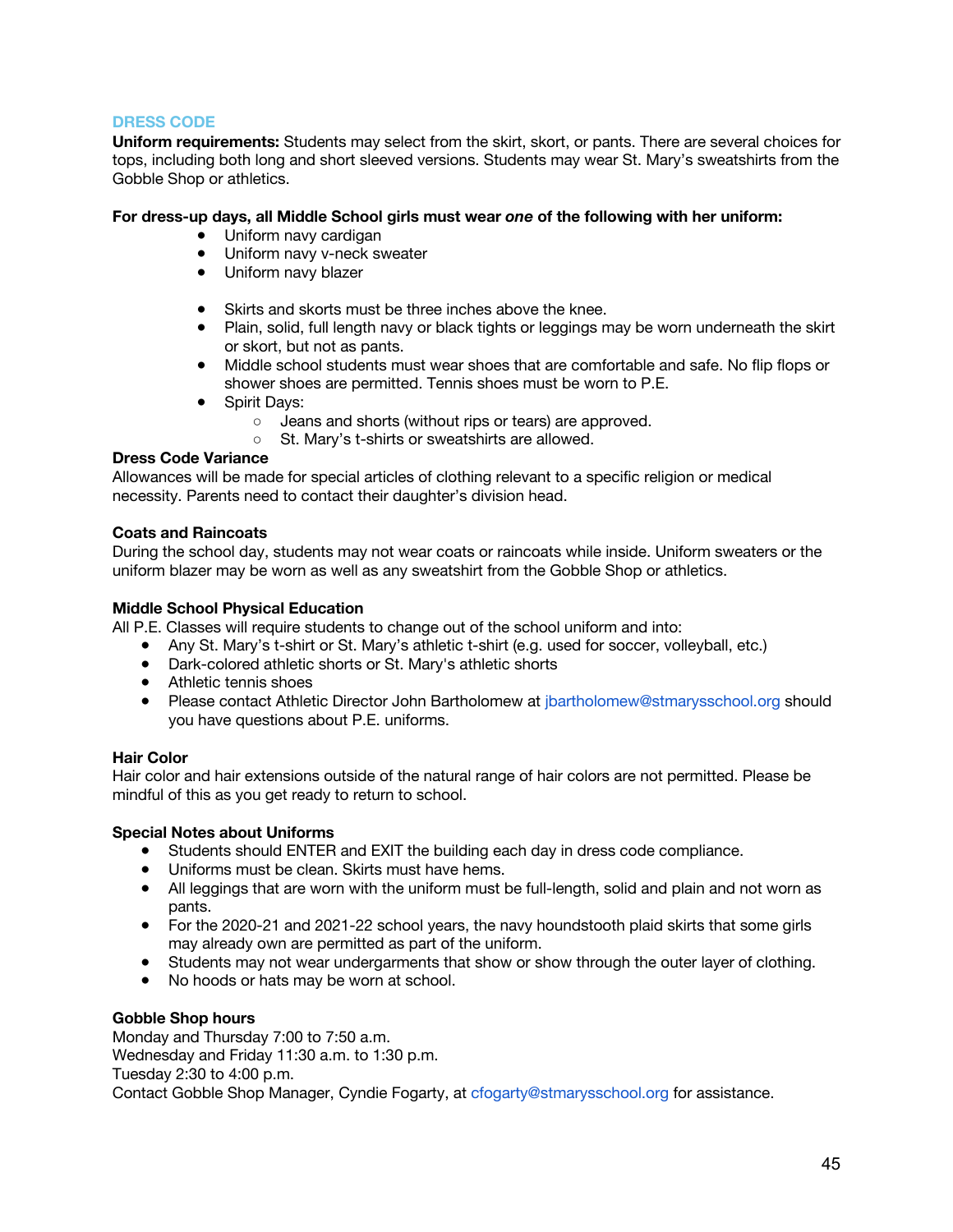#### **CELL PHONES**

Students may bring a cell phone to school in order to make calls after school, but under no circumstances should a student use her cell phone during school either to text, access the Internet, or make a call. Cell phones are to remain out of sight and turned off upon school arrival until dismissal. Use of a cell phone during school without permission from a teacher or the Middle School Head will result in significant disciplinary consequences. Cell phones equipped with cameras may only be used while on campus to take photos for school approved use.

#### **AFTER-SCHOOL HOURS**

Middle School students may use the library after school until 3:30 p.m. to check out books or perform research on school-related assignments. The library is NOT to be used as a place to wait for late pick up after school. Students who are not picked up by 3:45 p.m. will be automatically dropped into the After3 program.

#### **PERSONAL COMMUNITY SERVICE PROJECTS**

As a general rule, individual students are not allowed to run their own community service projects at school. While such activities are noble and exactly the sort of behavior St. Mary's wants to encourage, it is simply impossible to allow every student in the Middle School to have, for example, her own can or coat drive. In addition, students are not to make door-to-door solicitations for the school.

## **INVITATIONS TO SOCIAL EVENTS OUTSIDE OF SCHOOL**

Students should not give out invitations to social events at school unless everyone in the particular grade is invited.

#### **LOCKERS**

Students in grades 6-8 are assigned lockers and are responsible for keeping them reasonably orderly and clean both outside and inside. Students should keep lockers closed to keep their belongings secure, as well as to keep commons areas passable. In compliance with the Honor Code, a student should never open another student's locker or take anything without permission.

#### **FOOD AND BEVERAGES**

Students are expected to assist in keeping the school clean. Food and drinks are not allowed in hallways and may not stay overnight in lockers. During lunch, students are allowed to eat outside or in classrooms, if teachers permit, but all trash must be deposited in receptacles by the end of the lunch period.

#### **MORNING ANNOUNCEMENTS**

Announcements are made daily via intercom, shortly after the 7:50 a.m. bell rings.

#### **ATHLETICS**

The following team sports are offered for 6th-8th graders: soccer, volleyball, golf, lacrosse, tennis, cross country, track, swimming, and basketball.

#### **YOUTH LEGISLATURE**

Purpose: To teach Middle School students to participate in a simulated activity in which they will create new laws for the state of Tennessee and argue for their passage.

Eligibility: Students in the  $7<sup>th</sup>$  and  $8<sup>th</sup>$  grades may apply to participate. A teacher recommendation may be required. Students must attend a training session held by the YMCA on another campus, and they will be required to attend six to eight sessions at St. Mary's. Students who wish to participate in another activity (track or middle school play) will need to have special permission to participate in Youth Legislature.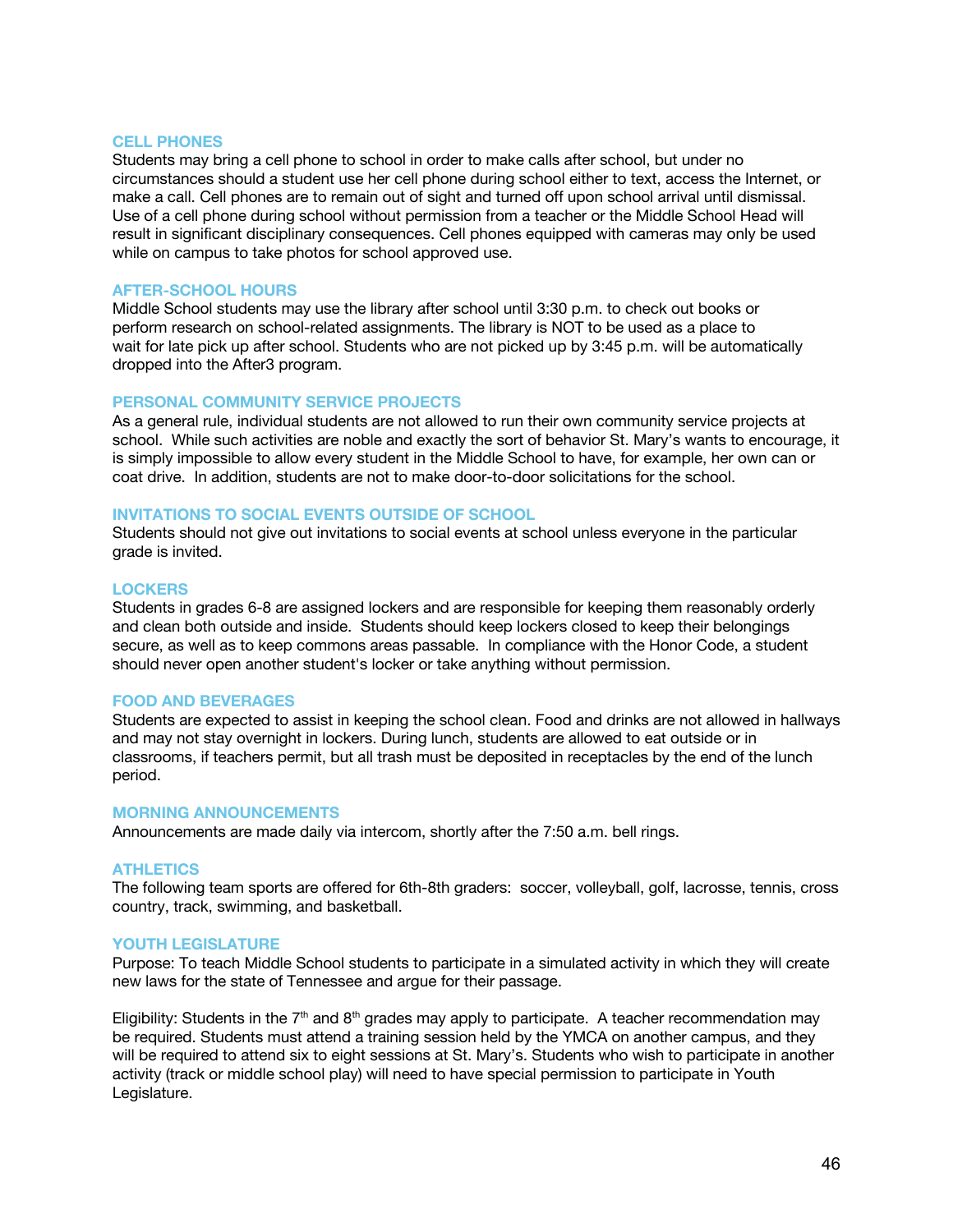#### **MODEL UN**

Purpose: Students develop confidence and leadership skills through the experience of research, public speaking, teamwork, writing skills and negotiating skills while role playing UN delegates.

Eligibility: Students in the  $7<sup>th</sup>$  and  $8<sup>th</sup>$  grades may participate. Students will work on campus and participate in an off-campus event.

#### **MATH & SCIENCE**

#### **Mathcounts**

Purpose: An enrichment opportunity for girls who love math and challenges.

Eligibility: Interested 7th and 8th graders may attend Mathcounts sessions during school hours. Scores on practice tests determine team membership. Four girls participate in competition as a team, and four are chosen as alternates. Team and individual awards are presented at the competition.

#### **Robotics**

Purpose: To provide interested 6th-8th grade girls an opportunity to work in greater depth with robotics.

Eligibility: Girls must be willing to commit to the time required for preparing for weekend robotics competitions. The competitions can take place locally and outside of Memphis.

## **PUBLIC SPEAKING/DRAMA**

#### **Speech Team**

Purpose: To help students develop and continually improve their public speaking skills and eloquence on both a personal and competitive basis.

Eligibility: 7th and 8th graders can participate. Participation in tournaments approximately four times a year is expected. There are two mandatory after-school practices per tournament.

#### **Middle School Play**

Eligibility: All Middle School students are eligible to audition for the spring play. Girls chosen can expect to rehearse many days after school dismissal until 5:00 or 5:15. Students cannot participate in spring sports and the play.

#### **PUBLICATIONS**

#### *Belles Lettres*

Purpose: To display the talents of the student body through writing and art.

#### *Belles Melodies*

Purpose: To publish a compact disc with performances of students, faculty, and staff, and to provide means to present and support instrumental, dramatic, and choral performances in the St Mary's community.

All Middle School students (grades 6-8) are encouraged to submit to these publications throughout the year. Upper School students make up the staff of each publication. Respective staffs choose material to be published.

#### **WRITING COMPETITIONS**

#### **Mays Writing Contest**

Eligibility: This is an in-school writing contest, which is sponsored by the Mays family. All students are eligible to submit pieces.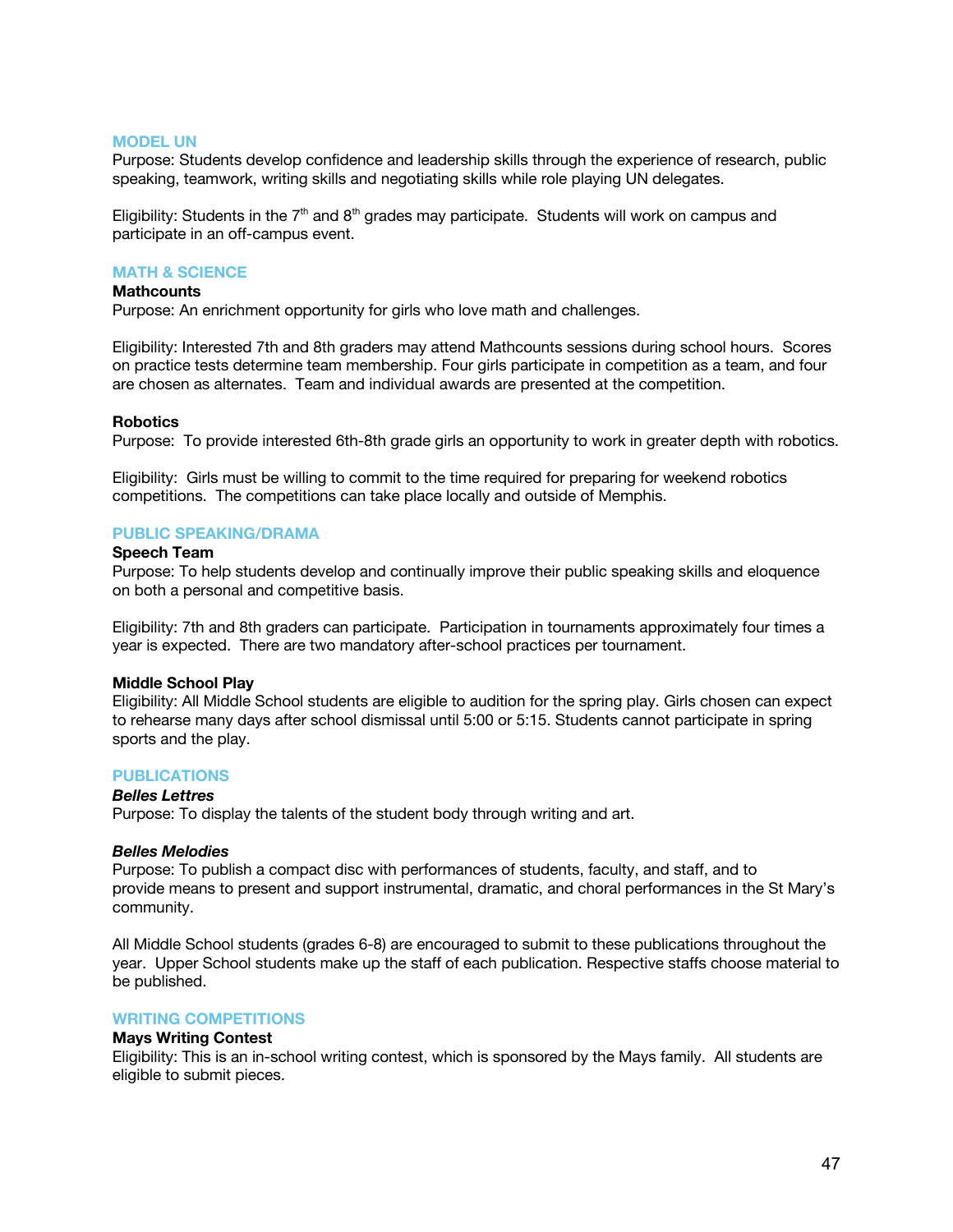## **NCTE Promising Young Writer**

Eligibility: The 8th grade English teacher chooses five students to write impromptu essays. One student is chosen and must submit the essay plus one prepared piece.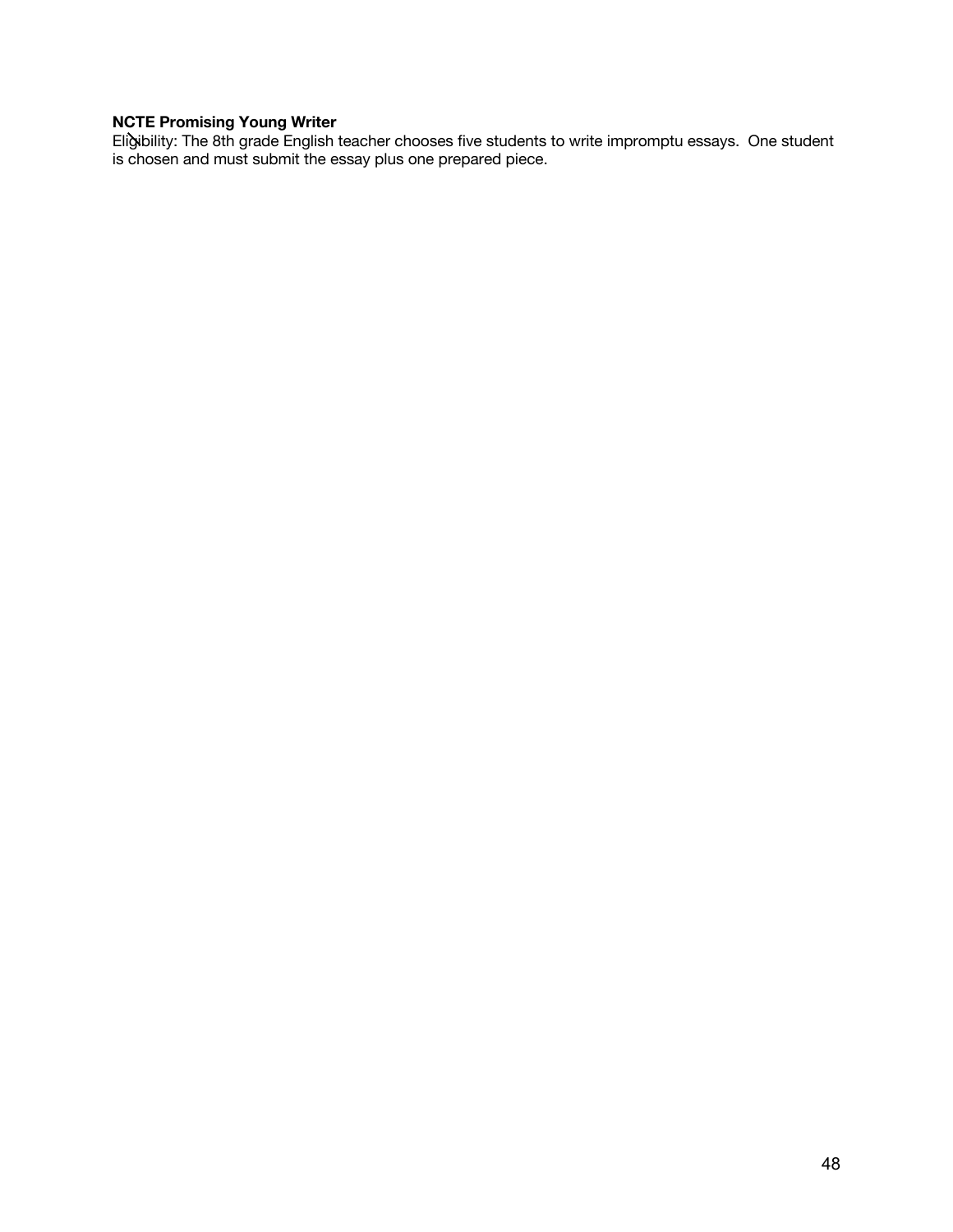## **UPPER SCHOOL DIVISION**

Lauren Rogers Head of Upper School

Carla Evans US Administrative Assistant

> 60 Perkins Extended Memphis, TN 38117 901.537.1420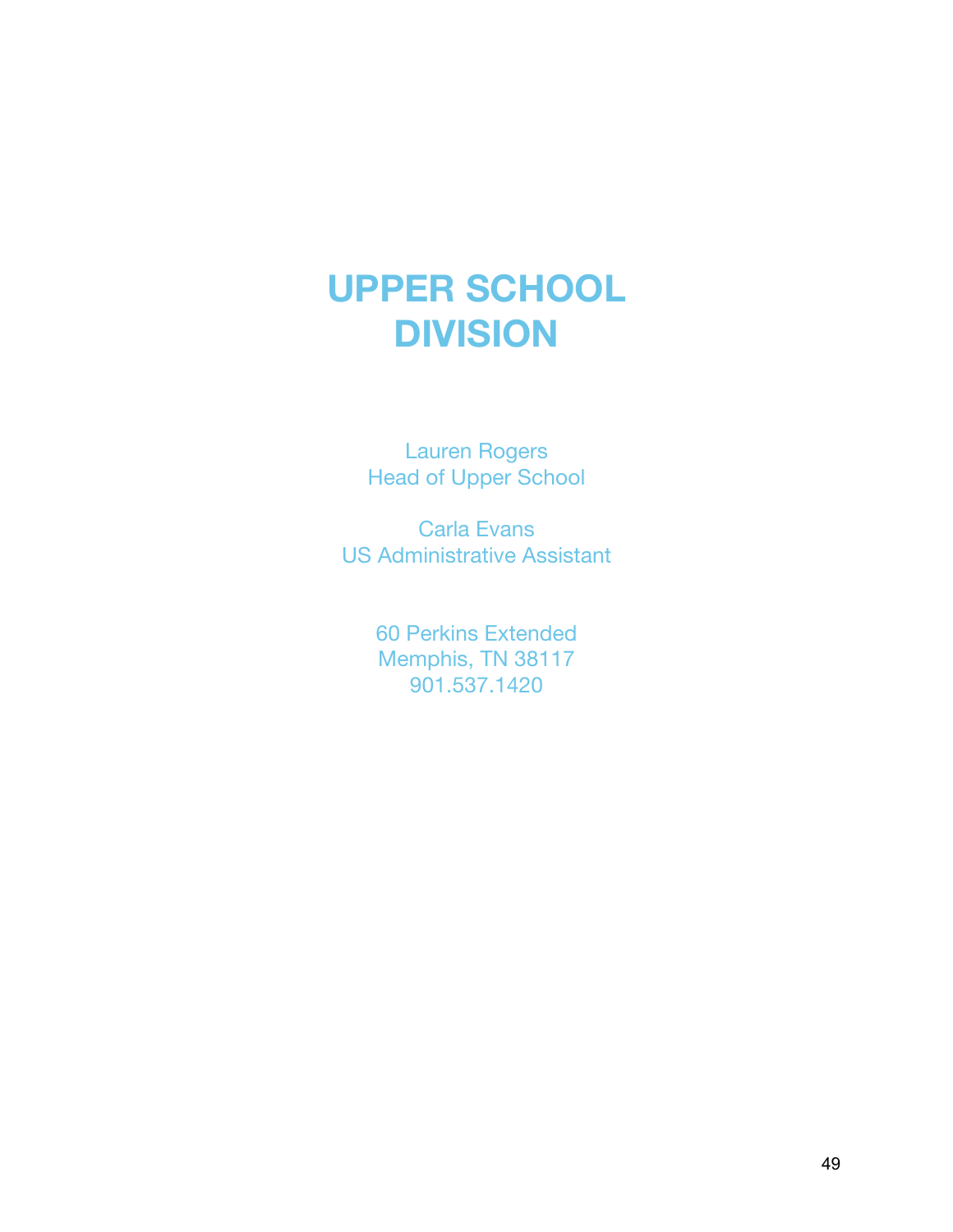## **ACADEMICS**

#### **Minimum Graduation Requirements**

#### **Grading (Grades 9-12)**

| $98-100$ A+ |              |
|-------------|--------------|
|             |              |
|             |              |
|             |              |
| 83-86 B     | Below 65 F   |
|             | Incomplete I |

Each semester consists of two quarters. In addition to two quarter grades, most courses require a semester exam that counts one-fifth of the semester grade. Any variation should be approved by the Department Chairman and the US Head. Semester grades average to determine the final grade.

#### **Honor Roll**

The Honor Roll is tabulated at the end of each quarter and semester. The criteria for Honor Roll status is: *No grade* lower than a B

#### **Academic Reports**

At the midpoint and end of each quarter, faculty members will complete a report on each student. For the current school year, the schedule is as follows:

#### **Mid-Quarter Reports (MQR's) End of Quarter Report Cards**

September 10 October 1 November 12 December 10 January 28 March 10 April 14 May 20

April 8 (seniors) April 29 (seniors)

**First Semester Exams:** December 14-18 **Second Semester Exams:** May 18-22 (Senior Exams: May 3-7)

#### **Exams**

Students are expected to take semester exams during the week in which they are scheduled. Please note the exam schedule above, and do not plan out-of-town trips, appointments, etc. during exam week. Two weeks prior to exams, students who have more than one exam per day are given the opportunity to move one of the exams. Once that opportunity passes, exam changes are made for emergencies only.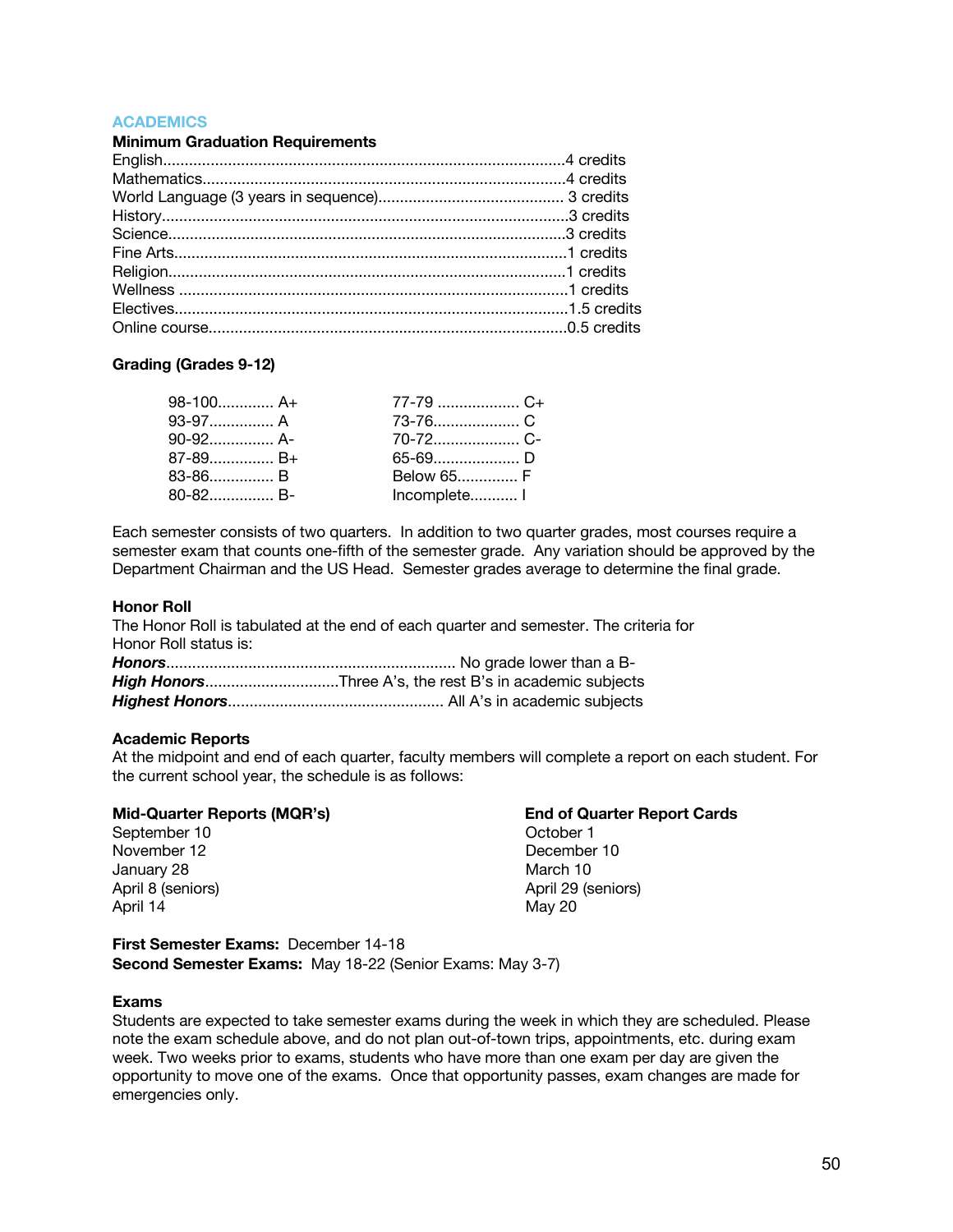### **Senior Exam Exemption**

Seniors who have 3 or fewer excused absences and no unexcused absences are eligible for exam exemption second semester, if they meet the grade requirement for each class (set by the department). It is important to note that family trips are unexcused absences and count against exam exemption. Approved college visits and school-sponsored events do not count against exam exemption.

### **Placement in Advanced Courses**

A student's eligibility for placement in Honors, AP, or other advanced courses is determined by the following: grades in pre-requisite courses, teacher and departmental recommendations, testing data, overall course load, and administrative approval.

## **Course Changes**

Because classes at St. Mary's move quickly, students may add classes only during the first two weeks of school. Students may drop a course prior to the first mid-quarter provided they remain enrolled in a minimum of five (5) courses per semester. Courses may not be dropped or added without the permission of the Director of Studies and/or the Upper School Head. Students in online courses must adhere to the add/drop policy of the online provider.

## **Make-up Work / Tests**

Students who are too ill to be at school by the beginning of the day are encouraged to remain home for the full day. However, if a student does check in or is tardy to school and misses an assessment or assignment, the student must see the teacher that same day to schedule a make-up time. Likewise, if a student checks out of school, she is expected to make arrangements with teachers whose classes she will miss prior to departure.

## **Free Periods and Study Halls**

Students who are not assigned to a class during the first period of the day must sign in at the Upper School Office by 7:50 a.m. Freshmen who have a free period will be assigned to a study hall. Additionally, any teacher may assign any student to study hall for a specified period of time. Sophomores, juniors, and seniors who are not assigned to a study hall during their free periods may work quietly in the library, breezeway, or designated quiet rooms, but students may not stay in the hallways or engage in conversation outside of classes while they are in session. Seniors may also use the Senior Den. Quiet study spaces include the breezeway, the area outside the Head's Office, and the message board area in Garrott Hall.

#### **Academic Support**

The daily schedule allows time each day for students to meet with teachers and/or other students for academic support. One of the greatest strengths of St. Mary's academic program has always been the willingness of the faculty members to provide extra time for students who need additional help. If a teacher believes it necessary, she may require a student's attendance at a help session, in which case it would take priority over any other activity in which the student may be involved. Additionally, members of the Beta Club volunteer as peer tutors for St. Mary's Upper School Students during ALAPP and "O" periods.

## **Academic Probation**

Any student who earns a quarter grade of D or F will be placed on Academic Caution. Any student who earns a semester grade of D or F will be placed on Academic Probation. While on Academic Caution or Probation, students are assigned to study halls during free periods. Additionally, seniors lose lunch/errand check out privileges. The Director of Studies and the Upper School Head will hold a conference with the parent(s) of the student placed on Academic Probation and may require the student to repeat a course and/or do summer work. Under rare circumstances, St. Mary's may accept credit for remedial work satisfactorily completed in summer school. If a student remains on Academic Probation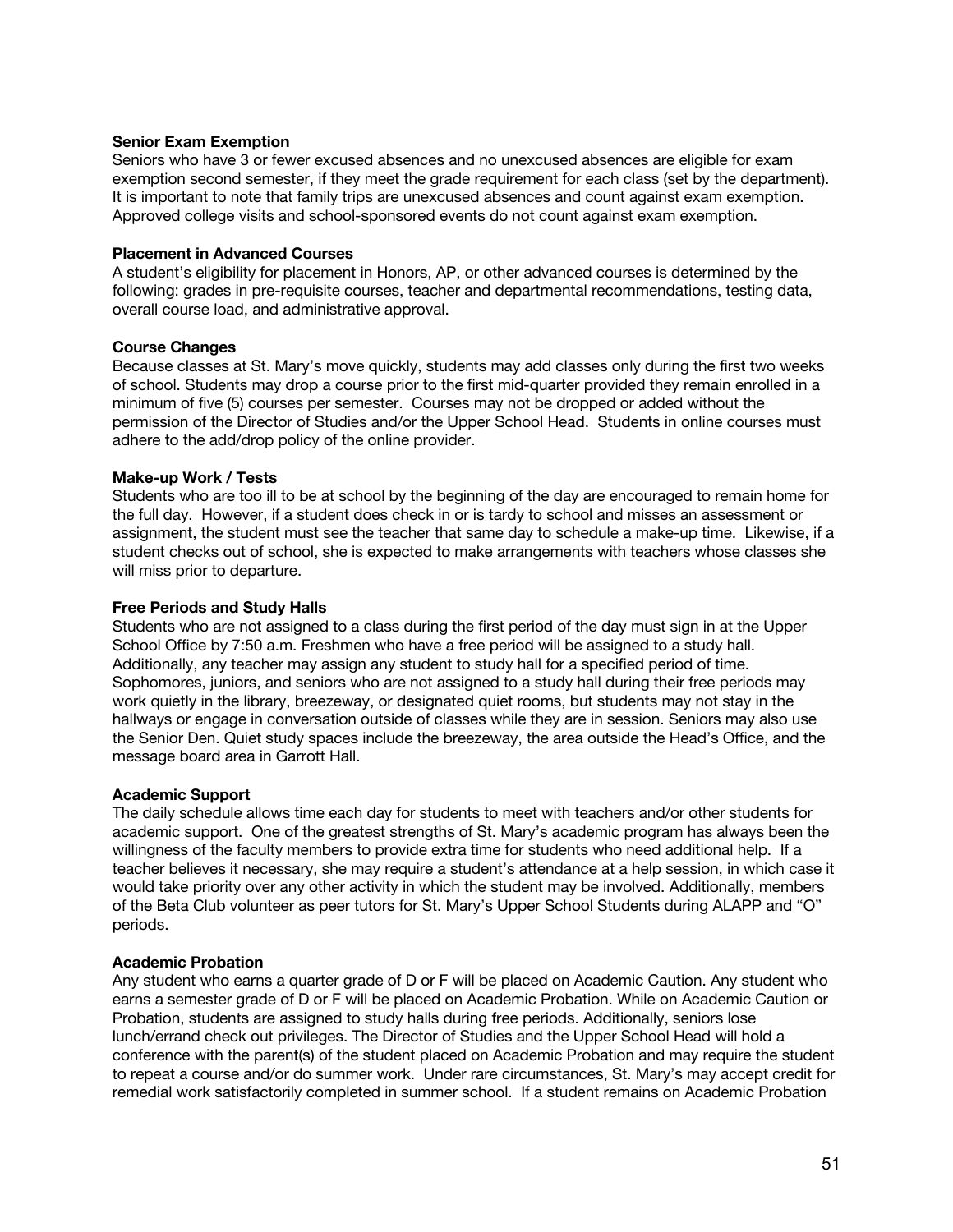after one semester, that student's contract will be reviewed to determine if continued enrollment at St. Mary's is in that student's best interest.

## **UPPER SCHOOL HONOR CODE**

The purpose of the St. Mary's Honor System is to create an atmosphere of honesty and integrity among students and faculty members. Infractions of the Honor Code shall include any form of stealing, lying, plagiarizing, cheating, receiving help on a test or divulging information concerning tests to those who have not yet taken the test, and failing to report any infraction of the Honor Code. Any student who is suspected of committing one of these infractions shall be called upon by the Honor Council President to account for her actions.

Each student is expected to make sure she understands the Honor Code and what is expected of her behavior in each class. Any questions about the Honor Code from students or parents should be directed to teachers or the Honor Council Sponsor as soon as they arise.

For more specifics on the Honor Code including infractions, reporting infractions, and consequences, please see the *Constitution of the St. Mary's Honor Council and Honor System* found on the St. Mary's website.

#### **DRESS CODE**

Dress code violations will be handled on an individual basis. The first violation is an educational opportunity to discuss the matter with the Division Head. Repeated violations will be asked to call home for a change of clothing before returning to class. Continued disregard for the dress code will be considered defiance and may result in suspension. The faculty and administration reserve the right to make the final decision regarding appropriateness for school.

**Uniform requirements:** Students may select from the skirt, skort, or pants. There are several choices for tops, including both long and short sleeved versions. Students may wear St. Mary's sweatshirts from the Gobble Shop or athletics.

#### **For dress-up days, all upper school girls must wear one of the following with her uniform:**

- Uniform navy cardigan
- Uniform navy v-neck sweater
- Uniform navy blazer
- Skirts and skorts must be three inches above the knee.
- Plain, solid, full-length navy or black tights or leggings may be worn underneath the skirt or skort, but not as pants.
- Upper school students must wear shoes that are comfortable and safe. No flip flops or shower shoes are permitted. Tennis shoes must be worn to P.E.
- Physical Education:
	- All P.E. Classes will require students to change out of the school uniform and into:
	- Any St. Mary's t-shirt or St. Mary's athletic t-shirt (e.g. used for soccer, volleyball, etc.)
	- Dark-colored athletic shorts or St. Mary's athletic shorts
	- Additionally, students will be required to wear closed-toe athletic shoes.
	- Please contact Athletic Director John Bartholomew at jbartholomew@stmarysschool.org should you have questions about P.E. uniforms.
- Spirit Days:
	- Jeans (without rips or tears) are approved.
	- St. Mary's t-shirts or sweatshirts are allowed.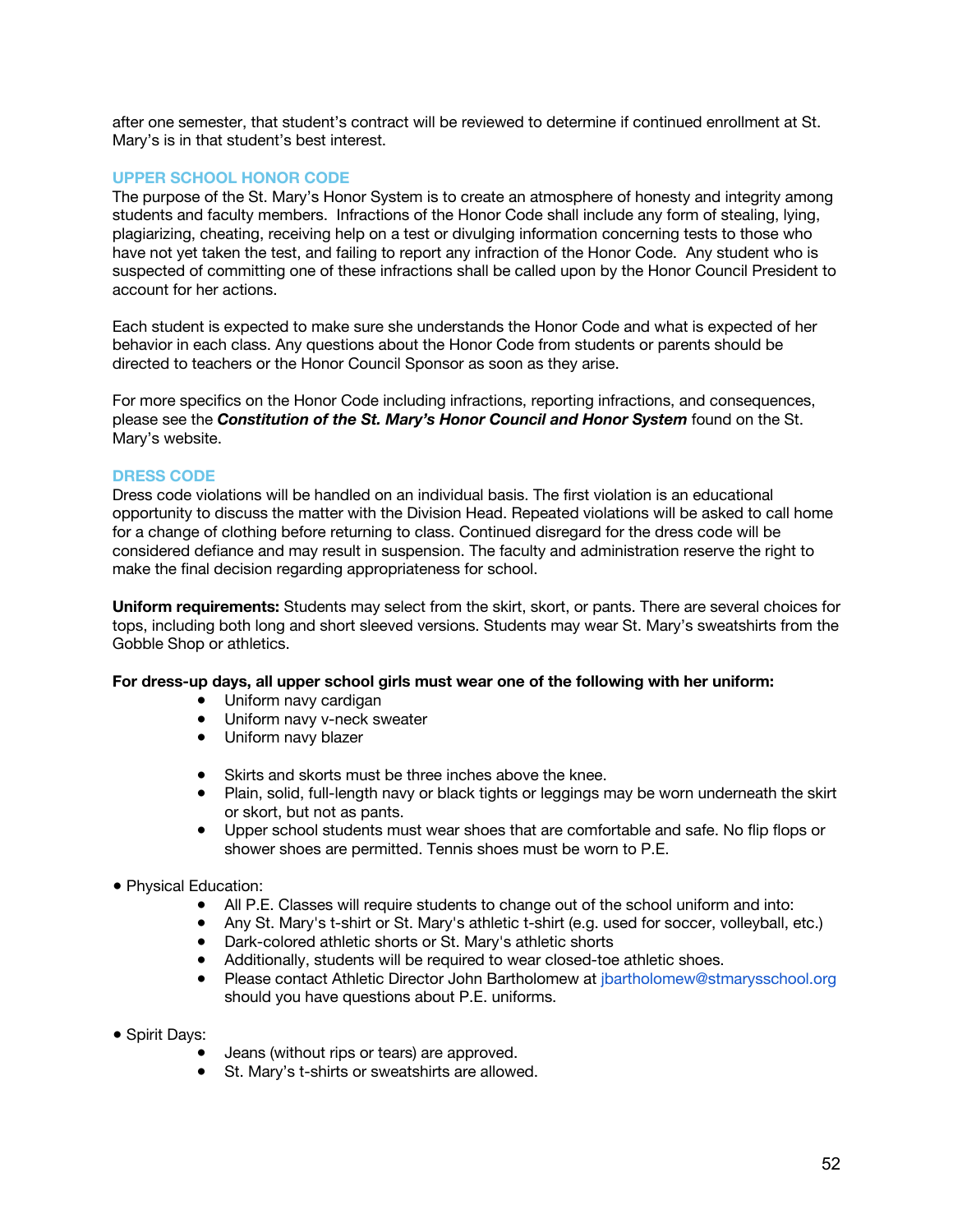## **Senior privileges**

- A designated colored polo is available on the FlynnO'Hara website.
- College sweatshirts are permitted but not other schools' spirit wear.
- Special dress-up days will be communicated throughout the year.

## **Dress Code Variance**

Allowances will be made for special articles of clothing relevant to a specific religion or medical necessity. Parents need to contact their daughter's division head.

### **Coats and Raincoats**

During the school day, students may not wear coats or raincoats while inside. Uniform sweaters or the uniform blazer may be worn as well as any sweatshirt from the Gobble Shop or athletics.

#### **Hoodies and Layers**

Hooded uniform-appropriate sweatshirts are permitted. Students may not wear hoods over their heads while in class or chapel. Uniform sweaters or the uniform blazer may be worn as well as any sweatshirt from the Gobble Shop or athletics.

## **Hair Color**

Hair color and hair extensions outside of the natural range of hair colors are not permitted.

## **Special Notes about Uniforms**

- Students should ENTER and EXIT the building each day in dress code compliance.
- Uniforms must be clean. Skirts must have hems.
- All leggings that are worn with the uniform must be full-length, solid and plain and not worn as pants.
- For the 2020-21 and 2021-22 school years, the navy houndstooth plaid skirts that some girls may already own are permitted as part of the uniform.
- Students may not wear undergarments that show or show through the outer layer of clothing.
- No hoods or hats may be worn at school.

#### **Dress Expectations for Non-Uniform Days**

- Overall neatness Frayed, torn, or over-sized clothing are not acceptable. For example, students may wear jeans of any color as long as they are not torn.
- Appropriate coverage and length Dresses, skirts, and tops should be modest in length and coverage. Backless, tank, crop, and spaghetti straps are not allowed. Undergarments may not be visible at any time (this includes shorts under dresses/skirts).
- Athletic wear and sleepwear, including yoga pants, leggings, spandex, sweatpants, and flannel pants are not allowed.
- Shorts are not permitted for students on campus except during athletic activities and Derby Day events.
- T-shirts with writing and all sorority/fraternity attire are not allowed.

#### **Gobble Shop hours**

Monday and Thursday 7:00 to 7:50 a.m. Wednesday and Friday 11:30 a.m. to 1:30 p.m. Tuesday 2:30 to 4:00 p.m.

Contact Gobble Shop Manager, Cyndie Fogarty, at cfogarty@stmarysschool.org for assistance.

## **BOOKS**

Unless otherwise directed, students are required to purchase "student editions" of assigned textbooks, and write their names in the books. No student should be in possession of a "teacher edition" of the text. Books are to be stored in lockers; they may not be left on the floor, benches, or in study areas.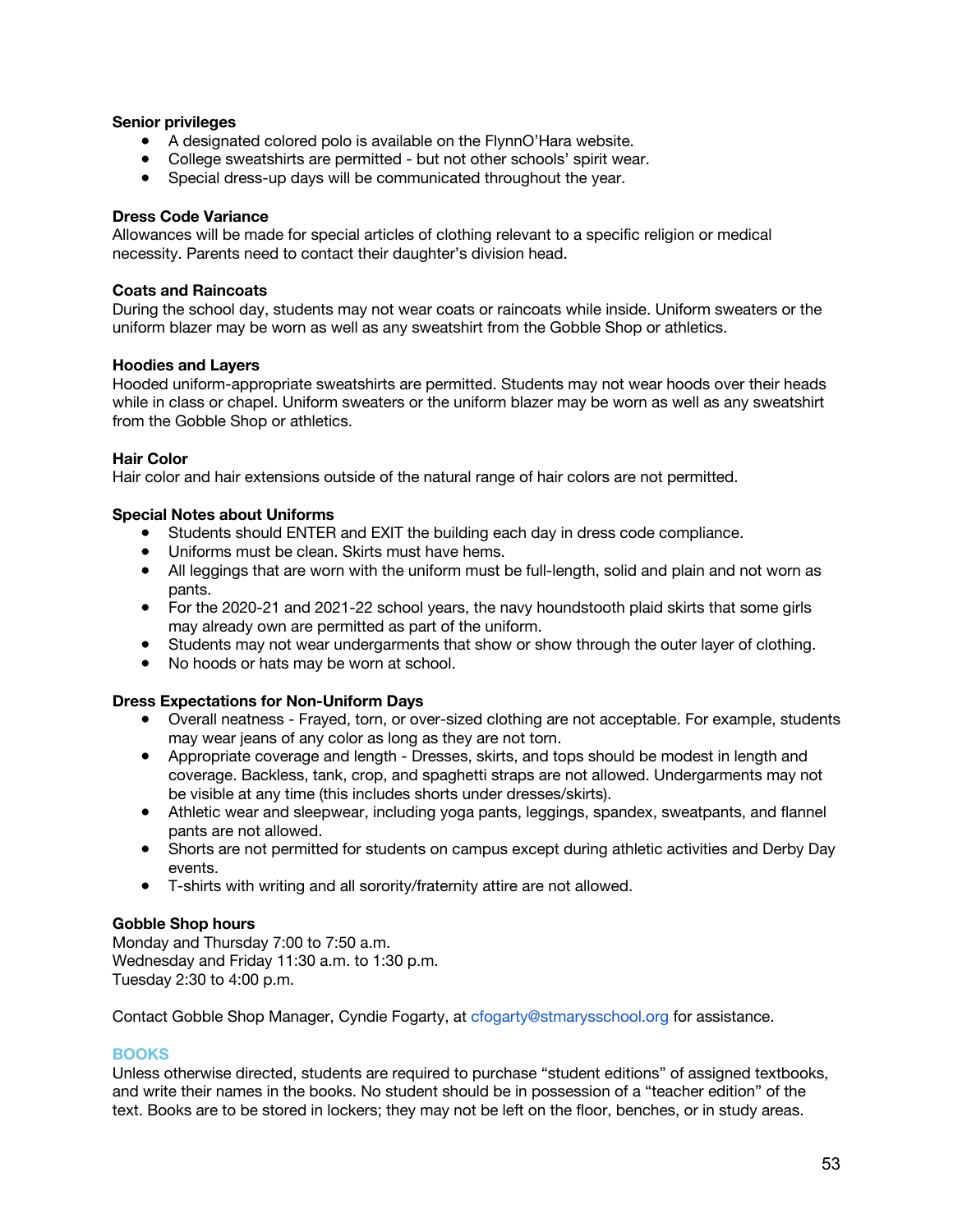#### **BACKPACKS**

Books may be transported to and from school in backpacks, but during the day students are required to store their backpack in their lockers. No backpacks, purses, books, etc. are to be left on the floor in common areas or any gathering place on campus.

#### **LOCKERS**

Lockers will be assigned at the beginning of the school year. No student should open or remove anything from any other student's locker. Students who "borrow" books from friends without permission may be committing an Honor Offense.

## **LUNCH TIME / FOOD AND BEVERAGES**

Students are expected to assist in keeping the school clean. Food and drinks are not allowed in hallways and may not stay overnight in lockers. During lunch, students are allowed to eat outside or in classrooms, if teachers permit, but all trash must be deposited in receptacles by the end of the lunch period. Students can bring their lunch each day or families may choose to sign up for the Sage dining meal plan (see Dining Services). It is considered an Honor Code violation to share food with students who are not on the meal plan.

## **ALAPP POLICIES**

All students must be present in ALAPP by *10:20 a.m.* and may only sign-out after announcements to:

- meet with a teacher
- complete make-up work with a teacher
- go to the library or a classroom for a specific academic purpose

All students who have signed out of ALAPP must return before the bell rings to end the period.

#### **CELL PHONES**

While students are allowed to access cell phones silently during free periods, cell phones are not permitted in the Chapel, Dining Hall, or classrooms, including ALAPP, and they should be turned off and stored in lockers during Chapel, lunch, and academic time. Calls using cell phones are not permitted during the school day. Students who need to make calls must use the phone in the Upper School office. If cell phones are brought to chapel, lunch, class, or used to make calls during the school day, they will be confiscated and sent to the Upper School office to be stored until 3:15 p.m. Repeated violations of the cell phone policy will result in disciplinary action.

## **OFF-LIMITS FOR STUDENTS**

Students are not permitted in the following locations:

- Conference rooms except for scheduled meetings
- Middle School except for scheduled meetings
- All Church facilities except for scheduled meetings
- Faculty Workroom
- Hallways during class times
- Morrow Room Kitchen
- Alumnae Room

#### **SENIOR PRIVILEGES**

With parent permission, seniors who are in good standing (no grade below C-, less than 5 absences/tardies, and no behavior violations) earn the following senior privileges:

● Late arrival - Seniors who are free first period of the day (meaning they are not in a class or assigned to a study hall) may delay arrival until 8:30 a.m. Upon arrival, seniors must sign in at the Upper School Office. Failure to do so will result in a loss of privileges.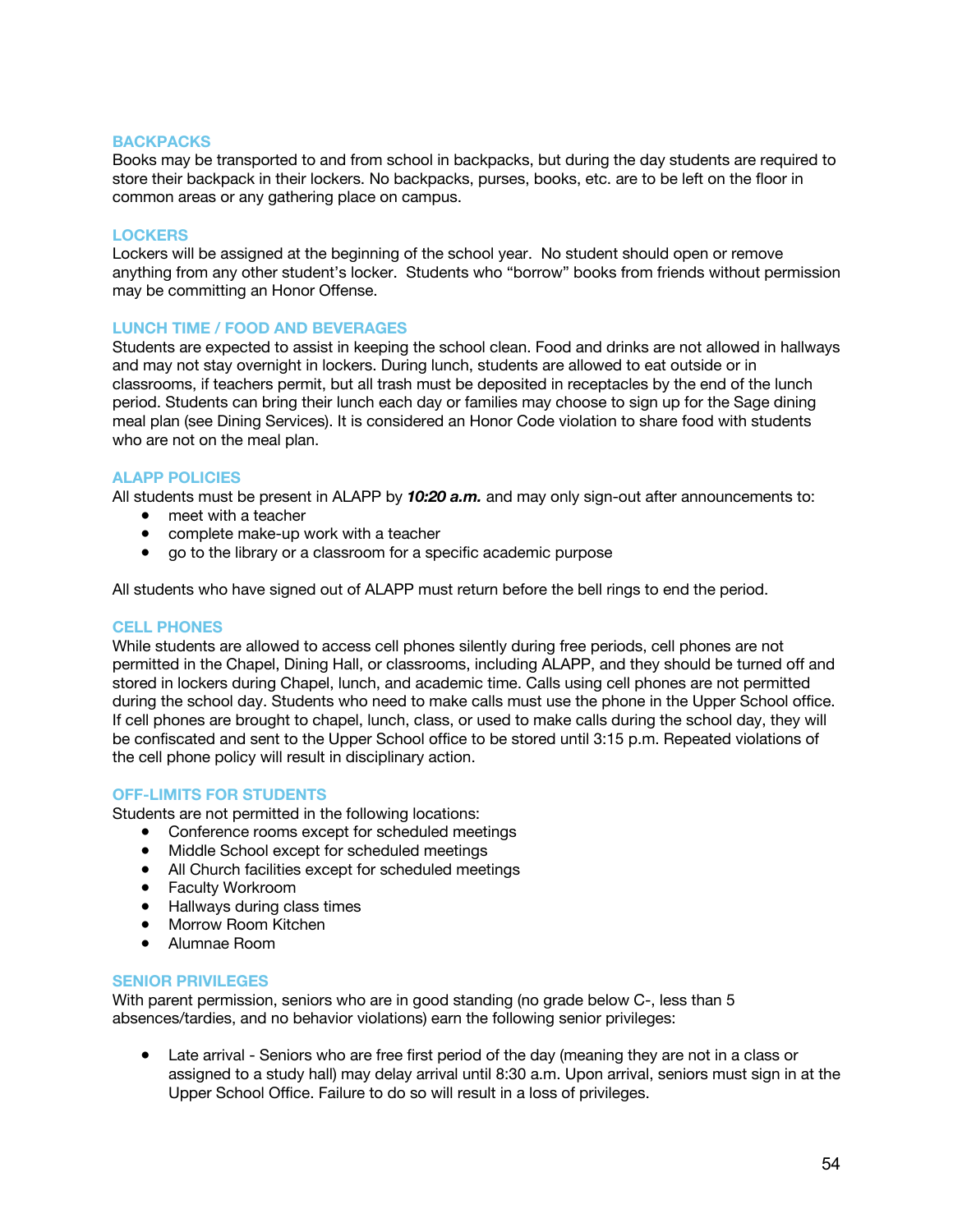- Early Dismissal- Seniors who are free the last period of the day (meaning they are not in a class or assigned to a study hall) may leave campus as early as 2:30. Prior to departure, seniors must sign out at the Upper School Office. Failure to do so will result in a loss of privileges.
- Lunch/Errand Seniors may sign-out for lunch from 12:50-1:25 and for a 30-minute lunch errand during a free period once a week. All seniors MUST sign-out and back in the Upper School Office. Failure to do so will result in a loss of privileges.
- Senior Den Only St. Mary's seniors are allowed in the Senior Den. Seniors are responsible for keeping the den clean. The Upper School Head and/or the Senior Class Sponsor will monitor the Senior Den for cleanliness and may close the den at any time.

## **PARKING LOT**

Every student must register her car and display an SMS parking sticker in order to park on campus. The parking lot is off-limits during school hours unless permission is granted by the Upper School Office. For safety, we require that cars be locked. Parking privileges may be revoked for parking violations and/or careless or reckless driving.

## **WINDOWS AND DOORS**

Students may not open windows or prop open doors in any building.

## **LIBRARY/AFTER-SCHOOL CARE**

The Smith Library is open from 7:15 a.m. to 4:30 p.m. on regular school days. Upper School students may use the library before school, during free periods throughout the day, and after school. Upper School students who are not picked up by 4:30 p.m. on regular school days will be automatically dropped into the After3 program.

In the event of a scheduled shortened school day or early closure due to inclement weather, the library will close 15 minutes after dismissal. During exam week, Upper School students may use the library until 4:30 p.m., except on the last day of exams. The library will close 15 minutes after the end of any Friday exam and the last exam of the semester. Students in the library after the times outlined here will be sent to After3 and charged a drop-in fee.

There is no aftercare for Upper School students on normal school days. If a student remains on campus after 3:15, they must register for After3. Please contact Raquel Capocaccia, Director of Auxiliary Programs, at 901-537-1485 to register.

#### **STUDENT VISITORS**

Student visitors are generally only allowed as guests of the Admissions Office or for special occasions. All visitors must be approved in advance by the Upper School Office and must sign in and out upon arrival and departure.

#### **ATTENDANCE**

#### **Morning Attendance Procedures**:

First period teachers will check roll promptly at 7:50 a.m. and list any student not present. A student who arrives after 7:50 a.m. must go to the Upper School Office for an admit slip. Students with a free period must sign in with the Office. Failure to sign in will result in a detention.

#### **Absences**

Absences from school will either be categorized as excused or unexcused.

**Excused Absence:** An excused absence is an absence due to personal illness, serious illness in the family, a death in the family, religious holiday, school-sponsored activity, medical appointment, or one of three college visits for juniors and seniors. A parent must call the Upper School Office no later than 8:00 a.m. on the day of the absence, if the absence is not planned in advance. Absences due to illness for longer than three days will require a doctor's note.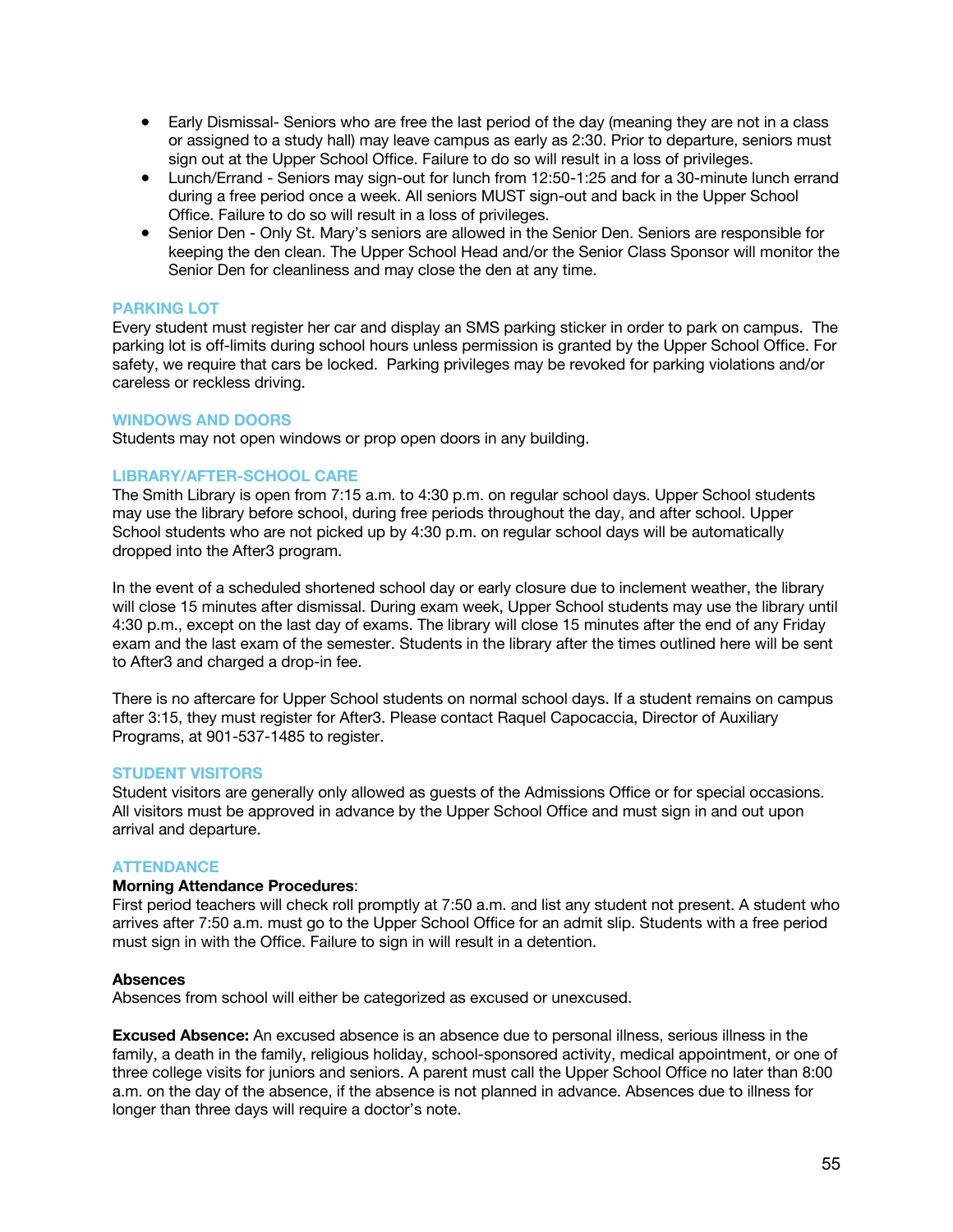**Short-term Absences Planned in Advance:** For a planned absence (excused or unexcused), a student must submit a written notice signed by one of her parents to the Upper School Office at least three school days prior to the absence. The student must pick up a yellow absence form from the office, which she must complete, have her teachers approve, and return to the Upper School Office by the deadline specified on the form. The student is responsible for all work, including tests, assigned during her absence. Work not completed by the specified deadlines will be considered late and penalties for overdue work will apply. Exceptions to this rule can be made only by the Upper School Head. For planned absences over an extended period of time, see Extended Absence Policy.

**Unexcused Absences:** Unexcused absences are subject to disciplinary action, which may include loss of privilege to make up the work missed during the absence. In the event of an out-of-school suspension, the student may receive a grade of zero on all work missed. Family vacations during the school year are considered unexcused. However, if students follow the procedure for a planned absence as described above, they are allowed to complete work missed as specified by the teacher.

**Partial Day Absences:** Students must sign in and out in the Upper School Office. For example, when a student leaves campus during school hours, she must sign out in the Upper School Office and sign in upon her return. Failure to do so may result in disciplinary action. If a student is in school for any portion of a day, she is responsible for all work that was due that day. For example, if a student checks in late and misses a test, she is required to make arrangements with her teacher to take the test that same day, unless otherwise approved by the teacher. Likewise, the student is obligated to hand in any work that was collected during the class that she missed. Please note that if a student is repeatedly absent on days of assessments, she will be asked to provide a doctor's note for future absences.

**Long-Term Assignments:** Long-term assignments should be emailed to the teacher on the due date, if the student is absent. Late penalties will be applied if long-term assignments are not submitted on time, whether the student is present at school or not. Extenuating circumstances must be approved by the Upper School Head.

**Appointments:** Any request for dismissal during school hours must be submitted to the Upper School Office by 8:00 a.m. on the day of the appointment. Appointments with dentists, orthodontists, doctors, etc. should be made during non-academic time or after school. Except for medical emergencies, students should not ask to be excused from classes for appointments.

For permission to leave school during the day, a student must follow these steps:

- Bring a note from a parent or guardian stating the reason for the appointment.
- Bring the note for approval to the Upper School Office no later than 8:00 a.m. on the day of the appointment. Earlier notice would be greatly appreciated.
- The student must report to the Upper School Office to sign-out when she leaves and to sign-in when she returns. Students will not be allowed to sign out without a parent's permission.

**Illness at School:** If a student becomes ill at school, she should report to the school nurse. If she needs to go home, her parents will be called and she can be picked up in the Upper School office.

**College Trips:** Juniors and seniors are allowed three days of excused absences, for the school year, for college trips. In rare instances, the Upper School Head may excuse additional days for required auditions, scholarship interviews, or orientations. For the absence to be excused, a pink college visit form must be initialed by the teachers, signed by a parent or guardian, signed by the College Counselor and turned in to the Upper School Office before the trip. Following the absence, the student must discuss the visit with the College Counselor.

**Excessive Absences:** Students should not miss more than five days of class in any one nine weeks grading period. If a student misses five days in a nine weeks period, she will be required to meet with the Upper School Head and one percentage point may be deducted from the nine weeks grade for each day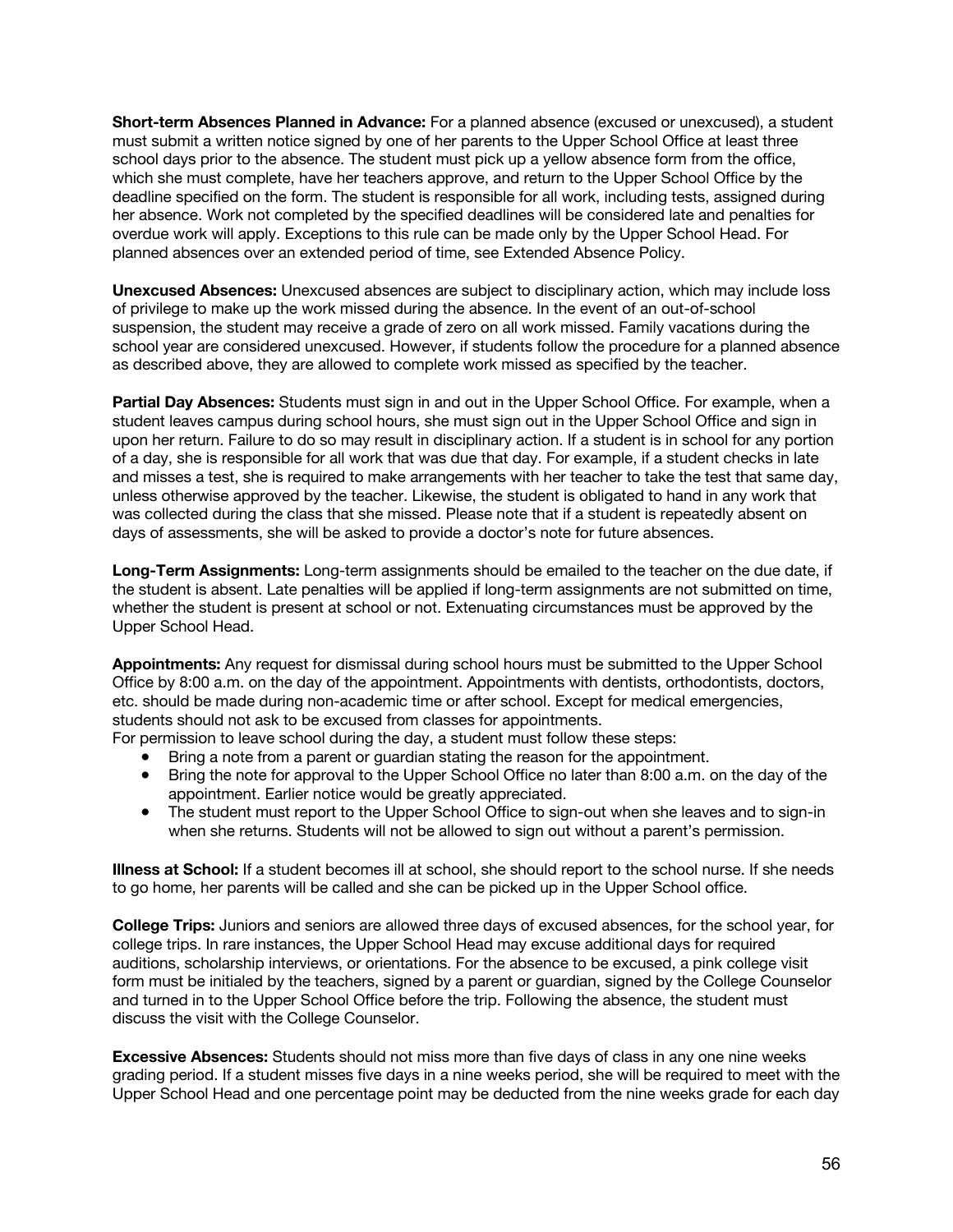missed above five. These points reflect lost participation opportunities to the student and for her classmates. Students with excessive absences may also be placed on an attendance contract and may be suspended from extracurricular activities and leadership positions. Exceptions to this rule will be official school related absences and illnesses excused with a doctor's note. Students who miss 15 or more days in a semester course or 30 or more days in a full year course (excused or unexcused) will not receive credit for the term. This represents approximately 20% of the course. If half or more of the absences are school related, or are the result of one catastrophic event (illness, accident, etc.), the student may appeal to the Upper School Head for a waiver to this rule.

**Extracurricular Participation:** Students must not miss any part of an academic day in order to participate in any extracurricular activity that same day. (Extenuating circumstances must be approved by the Upper School Head.)

**Tardies:** A student will be marked late after 7:50 a.m. Students arriving after 7:50 a.m. must report to the Upper School Office for an admit slip. Students with unexcused tardies will report to "O" period detention. A student earning 5 tardies per quarter will be referred to the Discipline Committee, and disciplinary action may include in-school-suspension. If a student is tardy to school and misses a test, the student must see the teacher that same day to schedule a time to make up the test.

**Extended Medical Leave Absence Policy:** Extended absences due to medical or emotional issues will be addressed on an individual basis but will follow the guidelines set forth in the following Extended Medical Leave Absence Policy:

- As soon as it is known that a student will have an extended absence due to medical reasons, the parent is to contact the Division Head and present medical documentation.
- The Division Head will convene the Medical Leave Committee. This committee will determine the details of the leave and make recommendations to the Head of School for final approval.
- The length of the leave will be determined by the Medical Leave Committee and may vary from several days to one month. However, the absence may not extend beyond 30 days. If the student must miss more than 30 days, the student will need to withdraw from St. Mary's and reapply for the following year. The time frame, up to one month, will be determined after consulting with the appropriate health care professional. The objective is to allow the student the time and opportunity for appropriate healing.
- If, during the time frame established by the committee, it becomes obvious that it will be unlikely that the student will fulfill her academic obligations, St. Mary's may recommend that the student withdraw from school in order to allow time to concentrate on healing.
- Any student who withdraws will be given every opportunity to reapply for admission the following year.
- All students who wish to return from Medical Leave must first provide documentation from their healthcare professional that they have made the necessary recovery and are ready to return to school.
- When a student returns to school, there will be a meeting with the Division Head, the student and her parents(s) to discuss the proper support for that student.

## **DISCIPLINE**

St. Mary's Episcopal School is a community bound together by high standards of personal conduct such as honesty, integrity, and mutual respect. Principles governing student conduct are applicable to every aspect of the community, including behavior on school grounds, at school-sponsored and other MAIS events, school travel, and in ways that students represent the school in the larger community. It is the responsibility of the school to guide young women as they learn to make appropriate choices, and it is the responsibility of the students to behave in a manner that reflects positively on themselves, their families, and their school. St. Mary's students are expected to be familiar with all school policies and rules and to abide by them.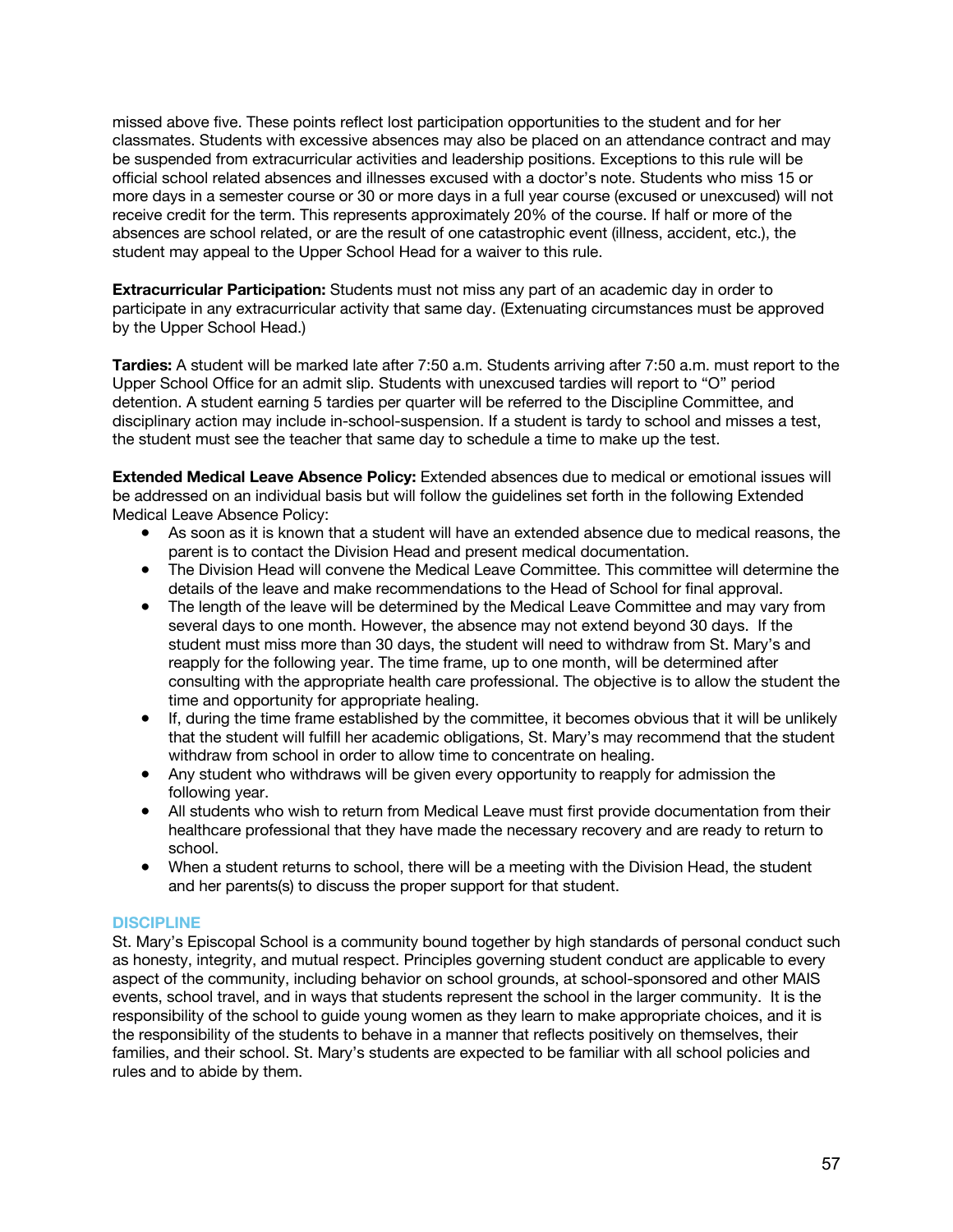While no listing of rules or situations can be completely comprehensive, the following examples of misconduct, whether occurring on or off the school campus, may lead to disciplinary action (including, but not limited to detention, loss of leadership positions or privileges, disciplinary probation, in-school suspension, out-of-school suspension or expulsion):

- Honor Infractions such as: theft, lying, or plagiarism.
- Possession\*, use or distribution of drugs (including, but not limited to prescription medicine), alcohol, tobacco, or related paraphernalia.
- "Vaping" is likewise prohibited and will be considered the equivalent of a smoking offense unless the device is found to contain a controlled substance.
- Possession of a weapon or a weapon facsimile, whether functional or not.
- Violation of the school medicine policy.
- Vandalism.
- Invasion of privacy of students and/or school personnel.
- Inappropriate physical contact.
- Assault, threat of bodily harm, or bullying of school personnel or other students.
- Open or continued defiant attitude, willful disobedience or vulgar, profane or rude remarks (whether spoken or written) toward a member of the school staff or other students.
- Being in an unauthorized area without permission, including parking in unauthorized areas, and unauthorized entrance to the school facility.
- Unexcused absence from school or class, including leaving school grounds without permission.
- Accumulation of offenses such as school and class tardiness.
- Reckless or improper use of a motor vehicle on school grounds, designated parking area, or at a school-sponsored event.
- Inappropriate use of electronic media.
- Tampering with grades, exams, or other graded material, or report cards.
- Misuse of the school email.
- Committing any offense in violation of accepted local, state, or national laws.
- Any other violation of school rules or regulations or a series of violations that makes the presence of the student in school disruptive to the educational process and/or a danger to persons or property.
- Any action deemed inappropriate by the Upper School Head and/or Head of School.

## *\*Possession means on your person, in your purse, book bag, or other belongings, in your locker, or in your car on school grounds.*

#### **Procedures Governing Discipline**

The faculty, Head of the Upper School and/or the Head of School shall determine the appropriate discipline for a student violation of the St. Mary's policies, school rules, or other behavior infractions. Disciplinary action may be warranted for off-campus student misconduct whenever the conduct is deemed to have a detrimental effect on the health, safety, or welfare of other students, or if the behavior is such as to negatively affect the reputation of St. Mary's Episcopal School in the community.

St. Mary's adheres to the Code of the Memphis Association of Independent Schools which states in part that: Misbehavior on any independent school campus by students of any independent school (particularly misbehavior involving the use of alcohol and other drugs) will be reported by the administrator of the school in which other involved students are enrolled. The concerned school administrator will acknowledge awareness of the misbehavior and follow through with appropriate discipline of those involved in the misbehavior, including notifying parents of the students cited.

In the event that a student uses, possesses, or is under the influence of tobacco products, alcohol, drugs, or other vaping devices at school or school-sponsored MAIS activities, disciplinary action will be initiated. If a student is found guilty of an infraction, the minimum consequence is suspension, during which the student may be required to undergo an assessment by a professional specializing in addiction. Results of the assessment will then be shared with the school before the girl may return to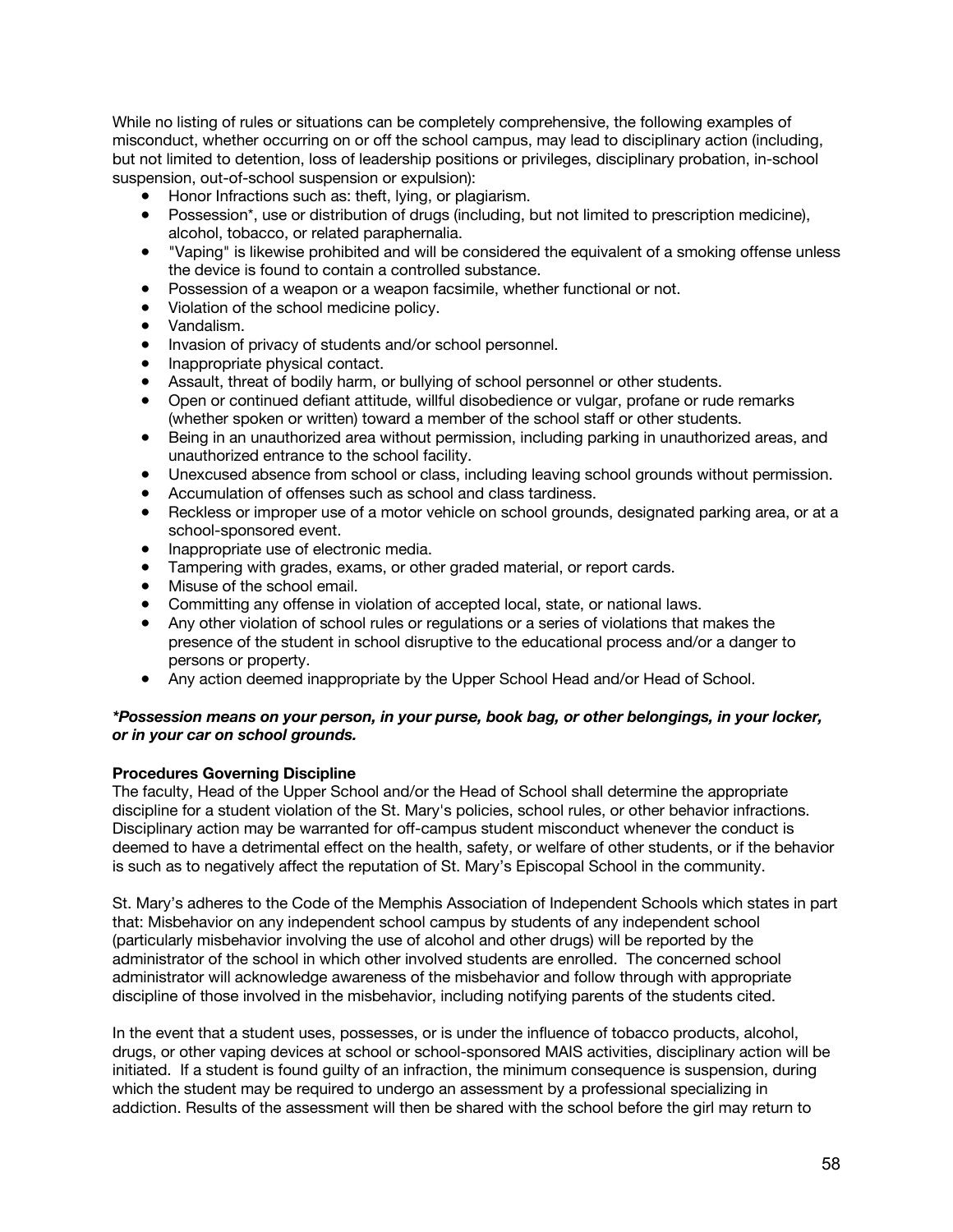classes. Other consequences, including but not limited to probation or expulsion, may be imposed and will be determined on a case-by-case basis.

## **Search Policy**

St. Mary's lockers are property of the school and, therefore, can be searched at the discretion of the school administration. Random searches of all lockers may happen at any time. Additionally, there may be times when a student's purse, book bag, cars parked on campus, etc. may need to be checked for identification purposes or searched if reasonable suspicion of violation of school policies and rules exists.

## **Detention**

In the event of student misconduct or violation of school policies or rules, any faculty member or administrator may issue a detention to the student. Detention will be served during "O" periods with the Upper School Head or faculty member. Attendance at detention takes precedence over all other activities, either school-oriented or personal. Students who miss detention or accumulate more than 5 detentions in one quarter will be referred to the Disciplinary Committee for further disciplinary action. Such discipline may include, without limitation, exclusion from all student activities and privileges, and/or in-school suspension.

## **In-School Suspension (ISS)**

Assignment to in-school suspension will be made only by the Upper School Head or the Head of School. Students in ISS are expected to get assignments in advance and come to the ISS room prepared to work in isolation the entire day. No phones are permitted, and students may not sleep, watch movies, use social media or misbehave in any other way. The student will be responsible for all classwork missed during the time of the suspension. Students who do not adhere to the rules of ISS will be assigned out-of-school suspension (OSS).

## **Out-of-School Suspension (OSS)**

The Upper School Head and/or the Head of School will make assignments to OSS. Students will be removed from school and all school-sponsored activities for the duration of the OSS assignment. Students will not be allowed on school campus or at school activities, on or off campus, during the assignment of OSS. During the time of the OSS a student may receive a grade of zero on all work missed. When a student is assigned OSS for disciplinary reasons, the school's policy is to report the suspension to the colleges to which the student applies or will attend. This practice is consistent with the Principles of Good Practice of the National Association of College Admissions Counselors, of which St. Mary's is a member.

#### **"Out-of-School" Suspension (OSS) Forgiveness Policy**

As educators, we recognize that students mature and develop at differing paces. Students in lower grades make mistakes and commit wrongs that they would not repeat as they mature into the upper grades. Recognizing that developmental reality, the school reserves the right to seal the records of wrongs committed in ninth or tenth grade when students demonstrate that they have learned from their mistakes, grown, and changed. We will continue to report major disciplinary violations that occur in the eleventh and twelfth grades to colleges, because they represent the student's current attitude and actions.

Students who receive out-of-school suspensions in grade nine or ten will be eligible for review of their suspension record after one year. No sooner than one year following the suspension the student may request, via written letter, to the Upper School Head that a review committee meet. If a suspended student has kept a clean record and has demonstrated substantial personal growth, a review committee may recommend that the suspension be sealed in St. Mary's records and not reported to colleges and universities. In the event that violations continue after awarding forgiveness, all prior behavior is unsealed, taken into account when considering disciplinary consequences, and is reportable to colleges.